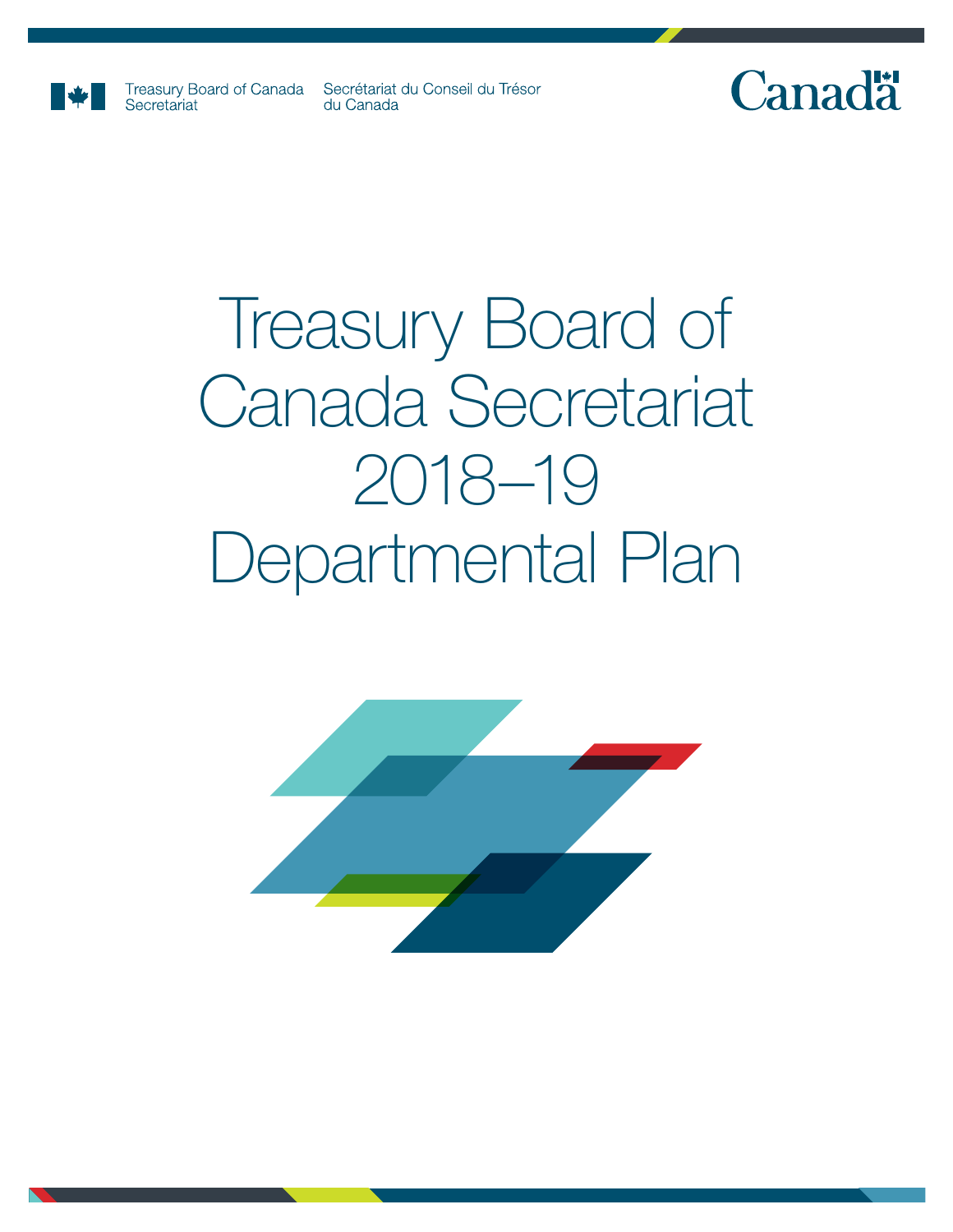© Her Majesty the Queen in Right of Canada, represented by the President of the Treasury Board, 2018

Catalogue No. BT1-38E-PDF ISSN 2371-8919

This document is available on the Government of Canada website at [www.canada.ca](https://www.canada.ca/home.html)

This document is available in alternative formats upon request.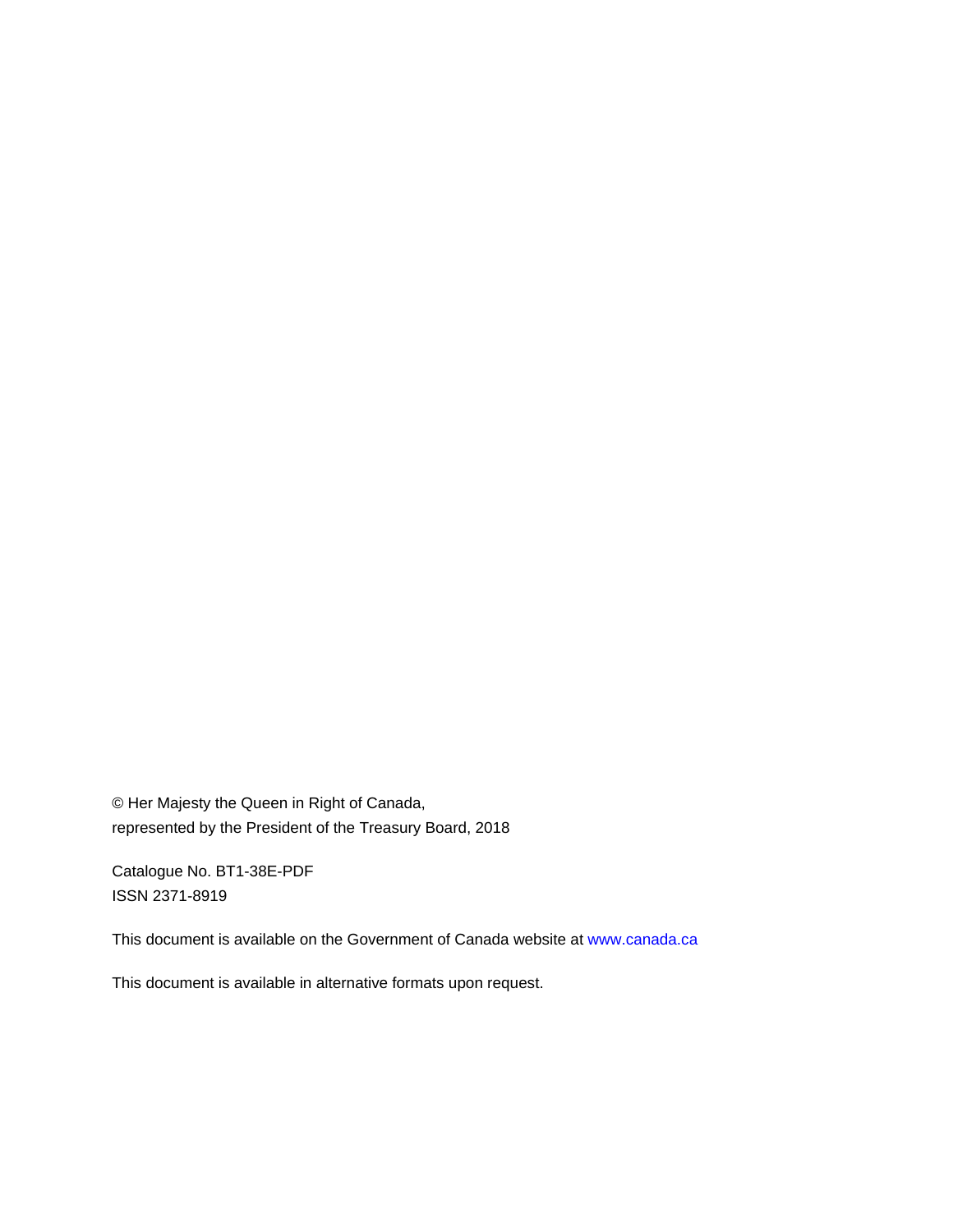## Table of contents

| Planned results: what we want to achieve this year and beyond  6 |  |
|------------------------------------------------------------------|--|
|                                                                  |  |
|                                                                  |  |
|                                                                  |  |
|                                                                  |  |
|                                                                  |  |
|                                                                  |  |
| Future-Oriented Condensed Statement of Operations 45             |  |
|                                                                  |  |
|                                                                  |  |
| Supporting information on the Program Inventory  50              |  |
|                                                                  |  |
|                                                                  |  |
|                                                                  |  |
|                                                                  |  |
|                                                                  |  |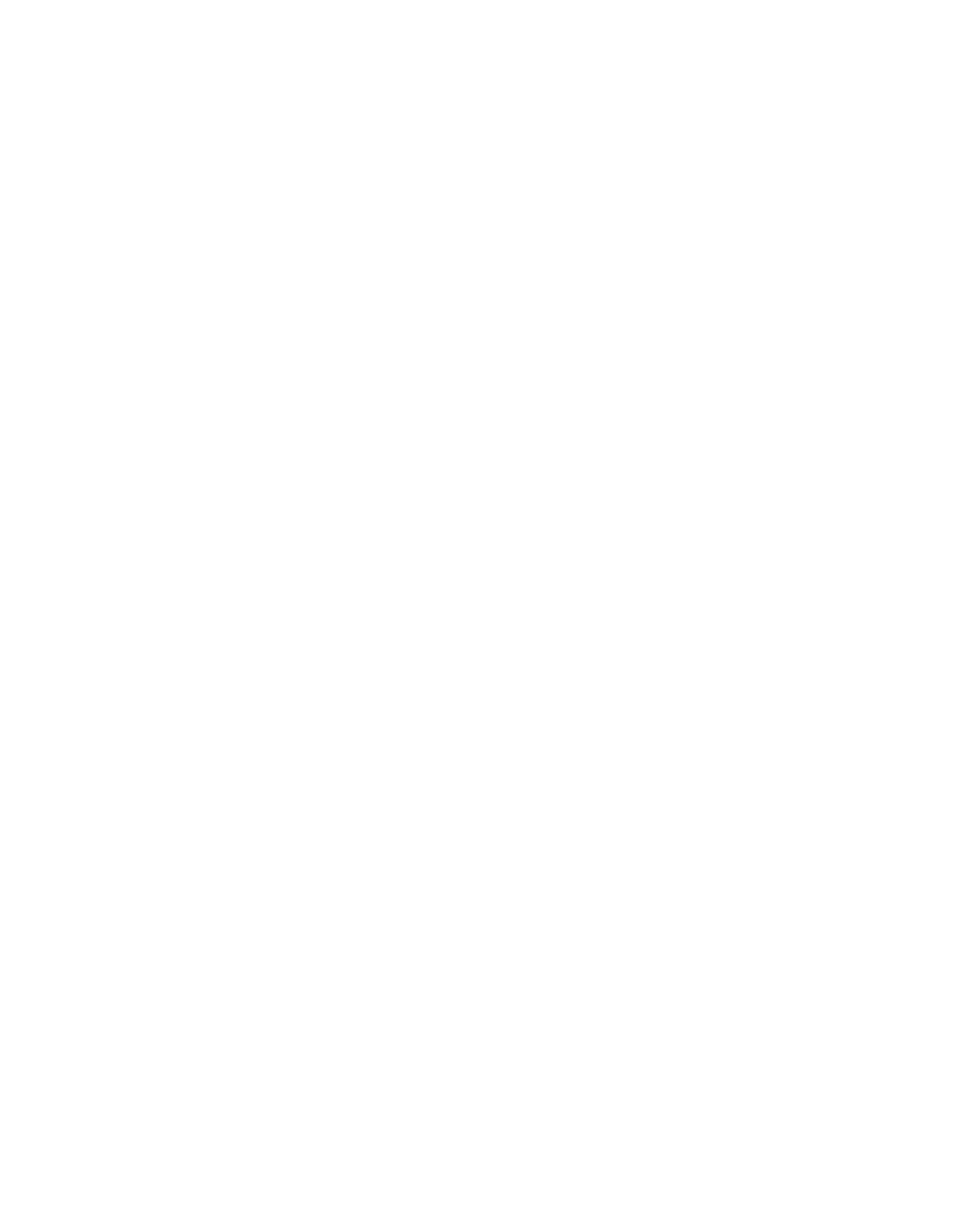## <span id="page-4-0"></span>President's message

I am pleased to present the Departmental Plan of the Treasury Board of Canada Secretariat for the 2018–19 fiscal year.

As President of Treasury Board, the Prime Minister mandated me to lead the government's management agenda and to ensure that government initiatives are implemented effectively. I am supported by the world-class employees of the Treasury Board of Canada Secretariat, who are untiring in their efforts to improve the lives of Canadians.

In the 2018–19 fiscal year, I will continue to deliver on my mandate by achieving results that make a difference in Canadians' lives, while making government more open and transparent, and improving the quality and accessibility of government services.



**The Honourable Scott Brison** President of the Treasury Board

We will continue to build on the strong foundation laid out

to improve digital services to Canadians. Together, we developed the Government of Canada's new service strategy, IT Strategic Plan, and Cloud First Strategy. I look forward to Chief Information Officers playing a strengthened role across government, and the growth and accomplishments of the Canadian Digital Service following its launch in 2017.

Budget 2018 announced the next steps in delivering on these priorities, including:

- $\rightarrow$  introducing proactive pay equity legislation
- reviewing the Government's skills programming to ensure it provides the most impactful support to Canadians seeking new opportunities
- $\blacktriangleright$  leading regulatory reform review aimed at making our regulatory system more responsive, agile, and transparent, resulting in benefits for all Canadians
- working with experts, federal public sector unions, and technology providers to begin the development of the next generation of the federal government's pay system

The 2018–19 Departmental Plan sets out our performance goals for the coming fiscal year and indicates the financial and human resources we will need to achieve them.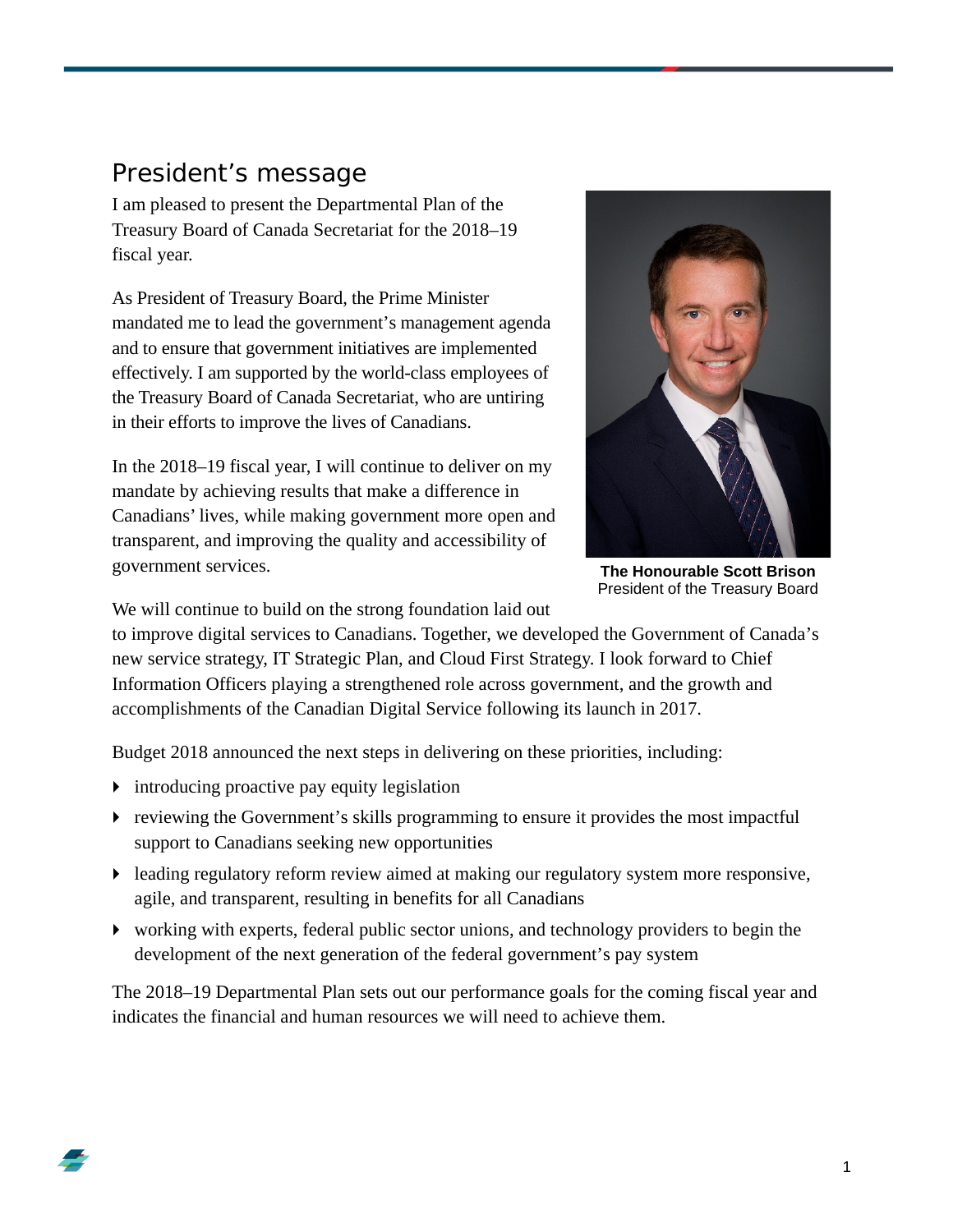I look forward to another year of working with the dedicated and professional employees of the Treasury Board of Canada Secretariat, along with departments and agencies, parliamentarians and Canadians, to achieve our mandate.

Original signed by

The Honourable Scott Brison President of the Treasury Board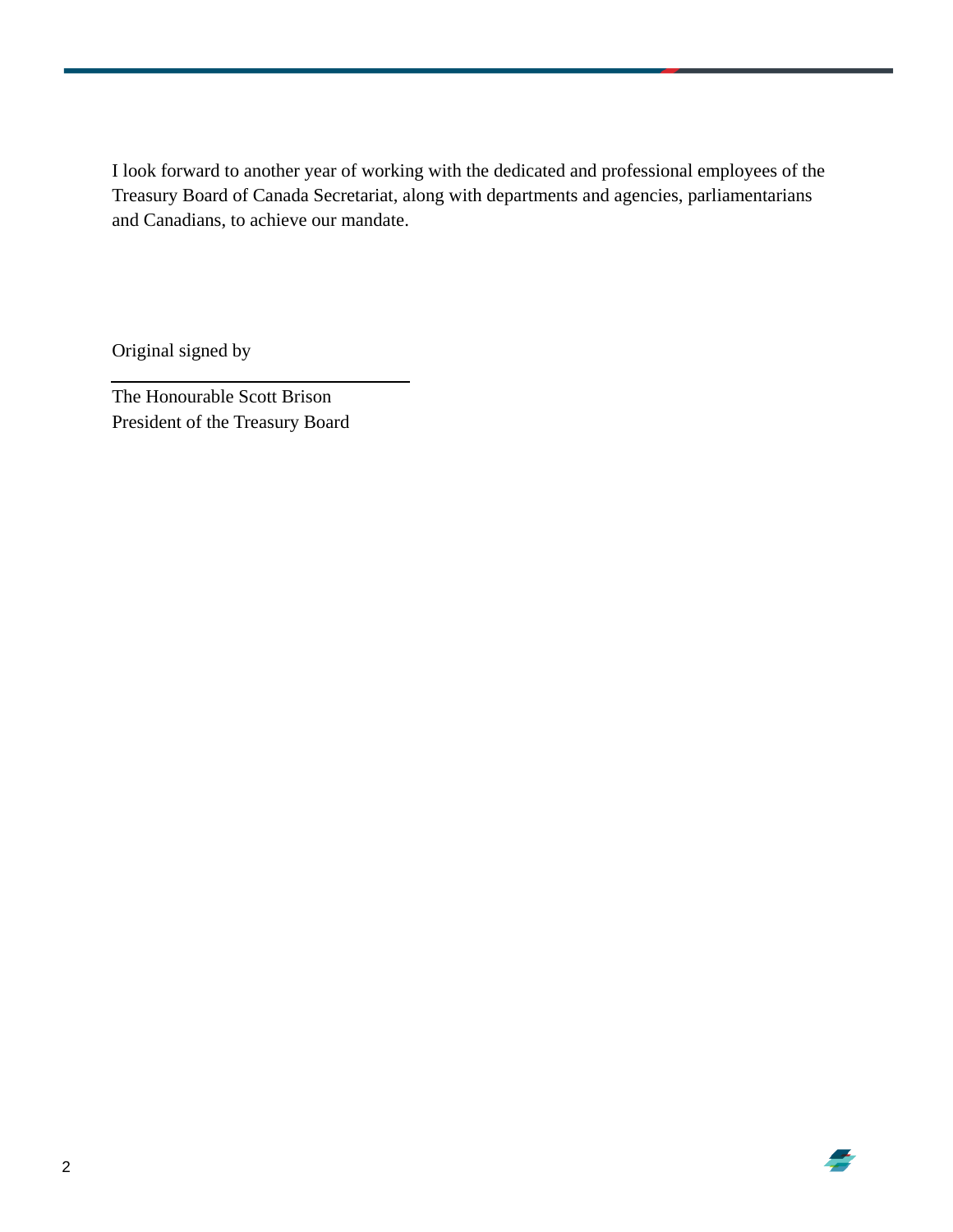## <span id="page-6-0"></span>Plans at a glance

In  $2017-18$  $2017-18$  $2017-18$ ,<sup>1</sup> the Treasury Board of Canada Secretariat supported the President of the Treasury Board in delivering on key elements of his mandate. This support included introducing amendments to modernize th[e Access to Information Act;](http://laws-lois.justice.gc.ca/eng/acts/a-1/)<sup>[i](#page-60-0)</sup> taking on a leadership role in global open government efforts through the [Open Government Partnership;](https://www.opengovpartnership.org/)<sup>[ii](#page-60-1)</sup> launching the Canadian [Digital Service;](https://digital.canada.ca/)<sup>[iii](#page-60-2)</sup> setting an ambitious target to reduce greenhouse gas emissions from federal operations by 80% by 2050 relative to 2005 levels; and taking steps to improve the alignment of Estimates with the Budget.

The following are highlights of the government's commitments and the Secretariat's planned results in relation to each of the Secretariat's Core Responsibilities.

## <span id="page-6-1"></span>1. Spending Oversight

The Government of Canada is committed to achieving measurable results, making well-informed spending decisions, implementing Budget initiatives quickly and reporting clearly on government spending.

The Secretariat will provide support and guidance to departments to help them achieve measureable results. It will also undertake a departmental review of the Canada Revenue Agency, a horizontal review of skills programming, and establish a central performance evaluation team to undertake innovation performance evaluations.

To support decision making and performance monitoring, and to enhance transparency, the Secretariat will strengthen how it challenges the costing and performance information that is included in departments' spending proposals.

The Secretariat will introduce changes to the 2018–19 Main Estimates to support the timely allocation of funding to Budget 2018 initiatives.

It will also enhance the content and functionality of the [GC InfoBase](https://www.tbs-sct.gc.ca/ems-sgd/edb-bdd/index-eng.html#start)<sup>[iv](#page-60-3)</sup> to provide clearer spending information to Canadians and Parliamentarians.

<span id="page-6-2"></span> $\overline{a}$ 1. Fiscal years referred to in this report run from April 1 to March 31.

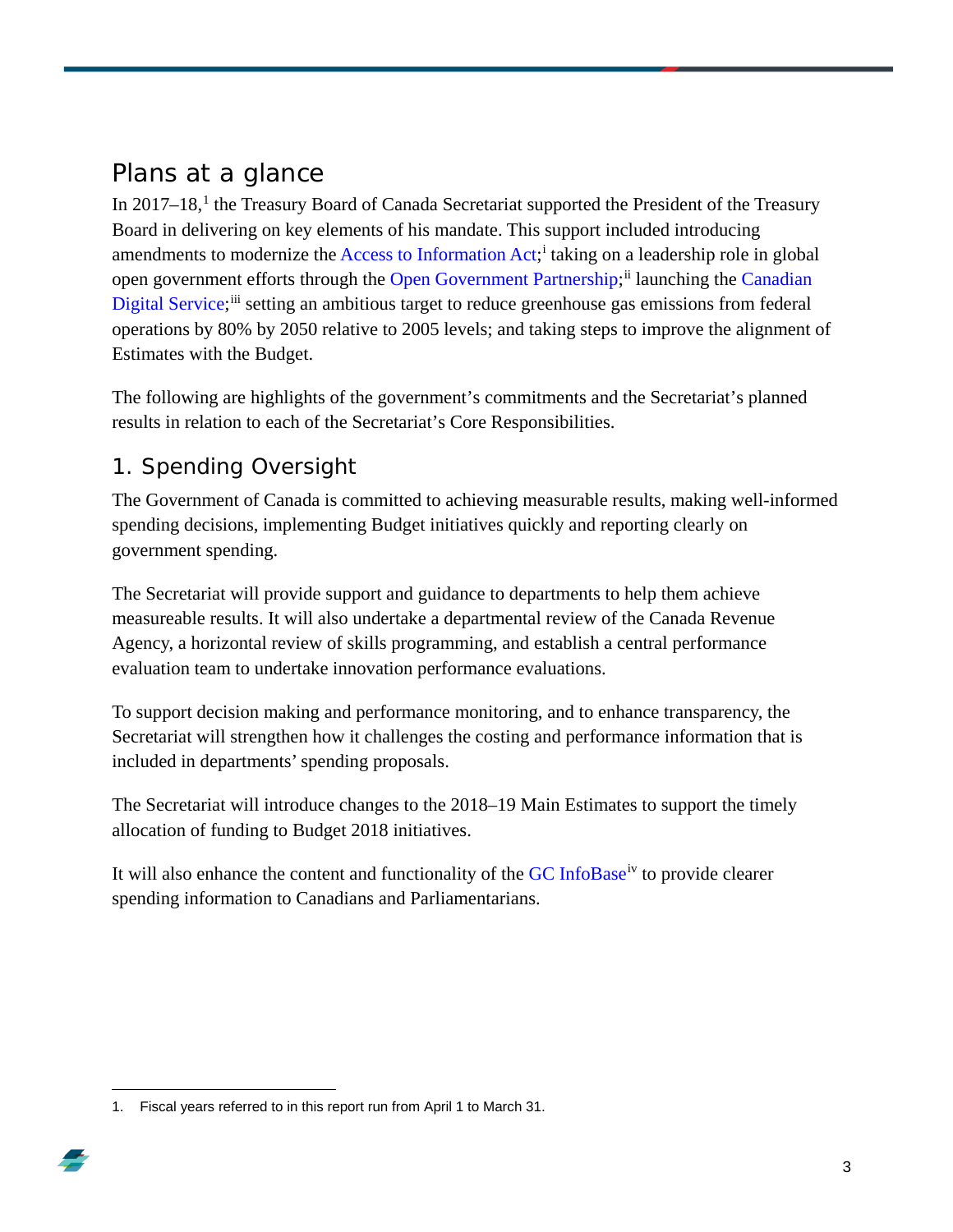## <span id="page-7-0"></span>2. Administrative Leadership

The Government of Canada is committed to providing Canadians with timely access to government information and government services that meet their needs. It is also committed to exercising good asset and financial management, making its operations low-carbon and using technology to enhance the effectiveness of government operations.

The Secretariat will coordinate the implementation of Canada's [Open Government](https://open.canada.ca/en)<sup>[v](#page-60-4)</sup> plans; lead the global movement toward more open, accessible government by co-chairing the [Open](https://www.opengovpartnership.org/)  [Government Partnership](https://www.opengovpartnership.org/)<sup>[vi](#page-60-5)</sup> and planning a summit in 2019; support the modernization of the [Access to Information Act;](http://laws-lois.justice.gc.ca/eng/acts/a-1/)<sup>[vii](#page-60-6)</sup> and implement a central website for access to information and personal information requests.

It will implement the commitments outlined in the recently released [Greening Government](https://www.canada.ca/en/treasury-board-secretariat/services/innovation/greening-government/strategy.html)  [Strategy](https://www.canada.ca/en/treasury-board-secretariat/services/innovation/greening-government/strategy.html)<sup>[viii](#page-60-7)</sup> to help the government make the transition to low-carbon, climate-resilient and green operations and reduce greenhouse gas emissions from federal operations by 80% by 2050 relative to 2005 levels, in addition to fulfilling the previous commitment of reducing these emissions by 40% by 2030.

In collaboration with Public Services and Procurement Canada, the Secretariat will modernize government procurement by improving government-wide direction and policies and by further professionalizing the procurement function.

The Secretariat will implement the Government of Canada's Service Strategy, which centres on providing services that are designed and delivered in a way that puts clients' needs first. It will also implement the [Strategic Plan for Information Management and Information Technology](https://www.canada.ca/en/treasury-board-secretariat/services/information-technology/information-technology-strategy/strategic-plan-2016-2020.html)   $2017$  to  $2021$ <sup>[ix](#page-60-8)</sup> and strengthen the governance of information technology through an enhanced role for the Government of Canada's Chief Information Officer.

Through the recently formed [Canadian Digital Service,](https://digital.canada.ca/)<sup>[x](#page-60-9)</sup> the Secretariat will bring together digital talent and partners from both inside and outside government to build government-wide capacity for designing and building easy-to-use digital services for Canadians.

#### <span id="page-7-1"></span>3. Employer

The Government of Canada is committed to fostering and supporting a healthy, diverse and high-performing public service. It is also committed to fulfilling its role as a modern employer by supporting good-faith collective bargaining.

The Secretariat will bargain in good faith to complete the 2014 round of collective bargaining with all 27 bargaining units in the core public administration.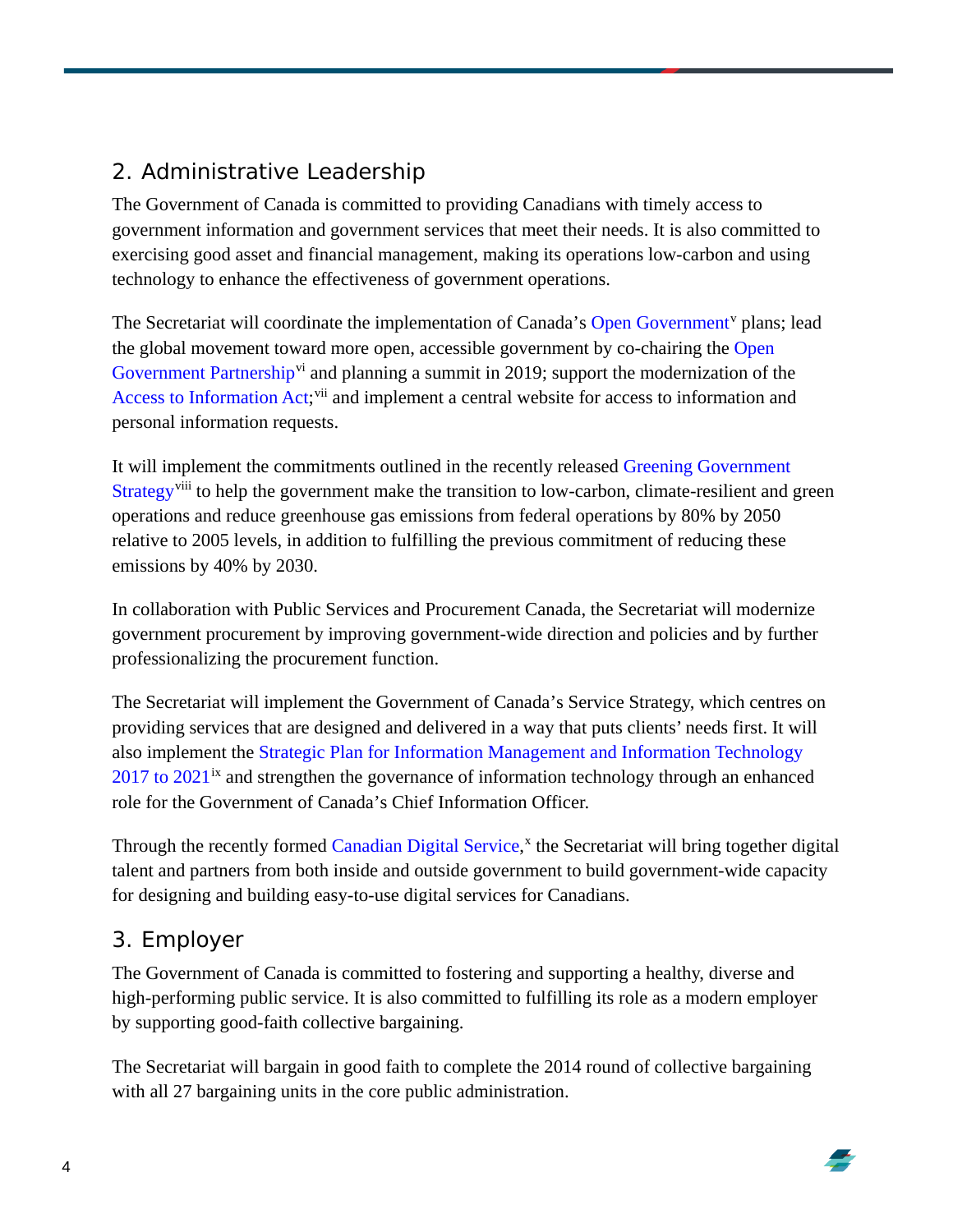The Secretariat will support the government in introducing and implementing proactive pay equity legislation to reduce the gender wage gap for federally regulated workers, including employees in the core public administration.

Starting this year, the Secretariat will lead efforts to begin the development of the next generation of the federal government's pay system, working with experts, federal public sector unions and technology providers. The Secretariat will continue working with departments and agencies to support efforts to address the existing Phoenix pay challenges.

The Secretariat will establish a Public Service Centre on Diversity, Inclusion and Wellness to support departments and agencies in creating safe, healthy, diverse and inclusive workplaces.

The Secretariat will continue to support the financial health of group insurance and benefit programs such as the Public Service Health Care Plan and the long-term disability benefit plan for medically released members of the Canadian Armed Forces.

## <span id="page-8-0"></span>4. Regulatory Oversight

The Government of Canada is committed to maintaining world-class regulatory practices and processes, including advancing regulatory cooperation among jurisdictions.

The Secretariat will finalize and begin implementing the new [Cabinet Directive on Regulation,](https://open.canada.ca/en/consult/draft/cabinet-directive/public-consultation-draft-cabinet-directive-regulation)<sup>[xi](#page-60-10)</sup> which sets out the government's expectations and requirements in relation to the development, management and review of federal regulations.

The Secretariat will also strengthen and expand regulatory cooperation to support the interests of industry, consumers and regulators, both domestically and internationally.

The Secretariat will pursue a regulatory reform agenda focused on supporting innovation and business investment. The goal is to make the Canadian regulatory system more agile, transparent and responsive. Commencing this year, the Secretariat will initiate a series of targeted sectoral regulatory reviews, with an initial focus on agri-food and aquaculture, health and bio-sciences, and transportation and infrastructure, including emerging technologies such as autonomous vehicles.

The Secretariat will also start to develop an e-regulation system, an online platform to engage Canadians on regulation in order to improve the transparency and efficiency of the regulatory development process.

For more information on the Secretariat's plans, priorities, and planned results, see the ["Planned](#page-9-0)  [results"](#page-9-0) section of this report.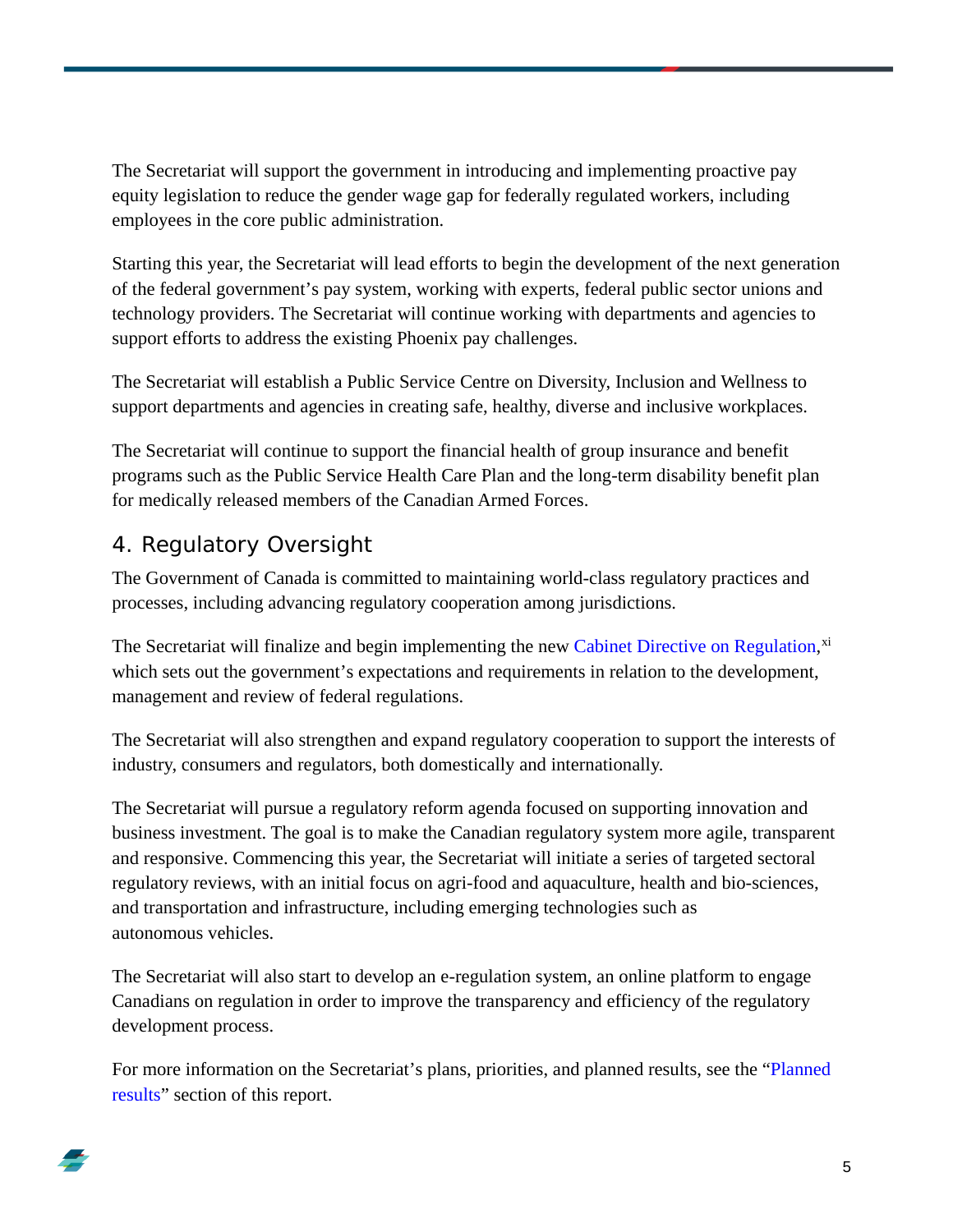## <span id="page-9-0"></span>Planned results: what we want to achieve this year and beyond

#### <span id="page-9-1"></span>Core Responsibilities

#### **Spending Oversight**

#### **Description**

- Review spending proposals and authorities
- Review existing and proposed government programs for efficiency, effectiveness and relevance
- **Provide information to Parliament and Canadians on government spending**

#### **Context**

Cabinet and Parliament need accurate and timely performance and financial information to make decisions about laws, programs and services that affect Canadians.

At the start of the mandate:

- $\blacktriangleright$  less than half of large departments were using information from their performance measurement frameworks and strategies, their evaluations and other results-based management tools to support their proposals to Cabinet
- it took an average of 13 months after funding was announced for an initiative for a department to receive the funds
- $\triangleright$  the capacity to identify the costs of legislative and program proposals varied among departments

In his [mandate letter](https://pm.gc.ca/eng/president-treasury-board-canada-mandate-letter)<sup>[xii](#page-60-11)</sup> to the President of the Treasury Board, the Prime Minister instructed the President to work with his colleagues to:

- improve reporting to Parliament
- strengthen the oversight of taxpayer dollars and the clarity and consistency of financial reporting
- ensure consistency and maximum alignment between the Estimates and the Public Accounts
- exercise due diligence regarding costing analysis prepared by departments for all proposed legislation and programs
- take a leadership role to review policies to improve the use of evidence and data in program evaluation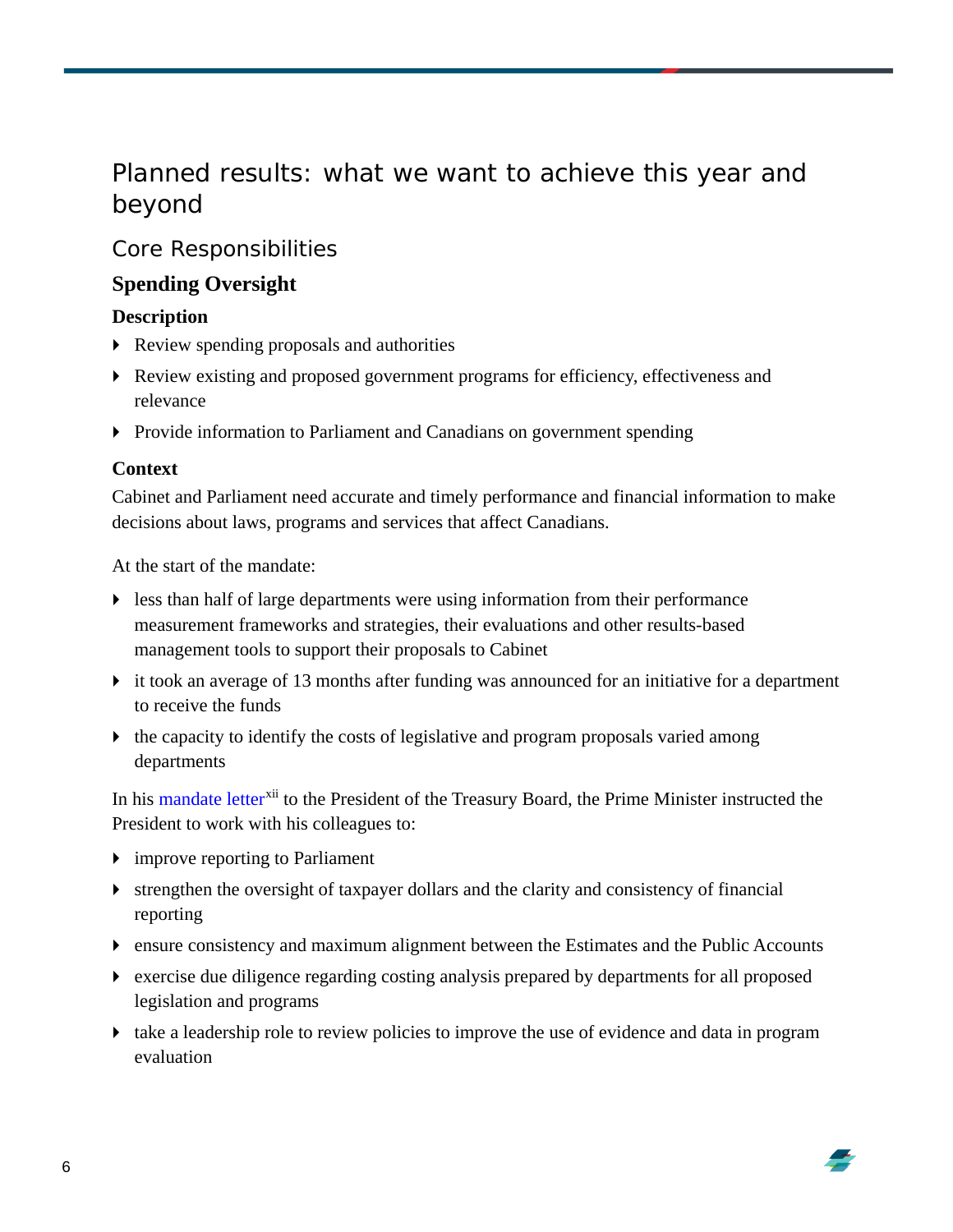- ensure that a fixed percentage of program funds is devoted to experimenting with new approaches to existing problems and measuring the impact of programs
- conduct a review of tax expenditures and other spending to reduce poorly targeted and inefficient measures

#### **Planning highlights**

In keeping with the mandate letter, the Secretariat aims to achieve the following results through its Spending Oversight activities.

#### **Departmental result 1: Departments achieve measurable results**

In 2016–17, 69.2% of departments' targets were achieved for departmental results indicators. That same year, the Treasury Board [Policy on Results](https://www.tbs-sct.gc.ca/pol/doc-eng.aspx?id=31300)<sup>[xiii](#page-60-12)</sup> came into effect with the aim of improving how government organizations measure, evaluate and report results. In addition, the government [directed](https://www.canada.ca/en/innovation-hub/services/reports-resources/experimentation-direction-deputy-heads.html)<sup>[xiv](#page-60-13)</sup> departments and agencies to allocate a percentage of program funding to testing innovative policy solutions.

In 2017–18, the Secretariat started a 3-year horizontal review of federal fixed assets, a review of business innovation and clean technology programs, as well as reviews of 3 departments and agencies (the Canada Border Services Agency, the Canada School of Public Service and Health Canada) to ensure that spending is aligned with priorities and is achieving results for Canadians.

In 2018–19, the Secretariat will strengthen support and guidance to departments on:

- developing departmental results, results indicators and targets, including in departmental spending proposals
- $\rightarrow$  developing [experimental approaches](https://www.canada.ca/en/innovation-hub/services/reports-resources/experimentation-direction-deputy-heads.html)<sup>[xv](#page-60-14)</sup> to policies and programs to address persistent problems that traditional approaches have failed to solve
- integrating gender-based analysis plus into departmental performance measurement and reporting to explain how planned results help achieve the government-wide priorities of gender equality, diversity and inclusiveness

The Secretariat will also undertake a departmental review of the Canada Revenue Agency, a horizontal review of skills programming, and establish a central performance evaluation team to undertake innovation performance evaluations.

#### **Departmental result 2: Treasury Board proposals contain information that helps Cabinet ministers make decisions**

In 2015–16, the Secretariat developed a strategy to improve the quality of costing estimates in government decision-making. In 2016–17, the Secretariat reviewed 72 high-value or high-risk Cabinet documents that covered projects valued at a total of about \$66 billion.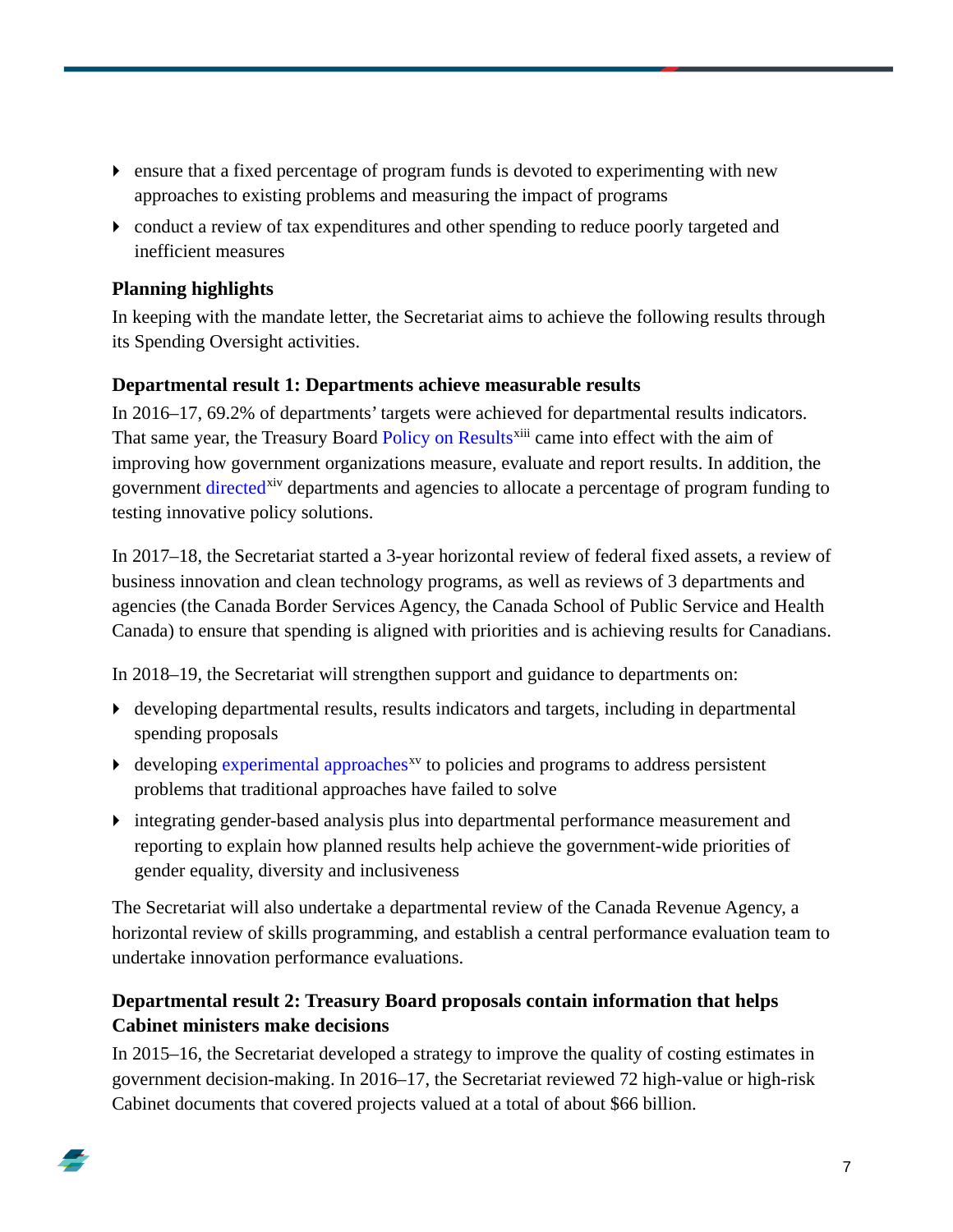In 2018–19, the Secretariat will:

- update the guide to cost estimating
- encourage departments to document financial risks in cost estimates
- provide feedback to departments and encourage them to adopt the practices outlined in the updated guide to cost estimating

#### **Departmental result 3: Budget initiatives are approved for implementation quickly**

In 2016–17, 66% of Budget 2016 funding was included in the first available Estimates document. In 2017–18, the government introduced, and the House of Commons adopted, changes to the Standing Orders of the House of Commons, on a 2-year pilot basis, to allow for improved alignment between the Budget and the Estimates. This change takes effect in 2018–19 and allows for the Main Estimates to be tabled after the Budget and to incorporate Budget initiatives. Parliamentarians will have greater clarity when voting on appropriations, and departments will receive funding sooner for initiatives outlined in budget plans.

In 2018–19, the Secretariat will:

- work with the Department of Finance Canada to clearly connect, for Canadians and Parliamentarians, the announcement of spending decisions in the Budget with the reporting of spending in the Estimates
- $\blacktriangleright$  introduce changes to the 2018–19 Main Estimates to support the timely allocation of funding to Budget 2018 initiatives

#### **Departmental result 4: Reporting on government spending is clear**

In 2016–17, as part of the implementation of the Treasury Board [Policy on Results,](https://www.tbs-sct.gc.ca/pol/doc-eng.aspx?id=31300)<sup>[xvi](#page-60-15)</sup> Part III of the Estimates, which consists of [departmental plans](https://www.canada.ca/en/treasury-board-secretariat/services/planned-government-spending/reports-plans-priorities.html)<sup>[xvii](#page-60-16)</sup> and [departmental results reports,](https://www.canada.ca/en/treasury-board-secretariat/services/departmental-performance-reports.html)<sup>xv[i](#page-60-17)ii</sup> was simplified. New features and data were also added to [GC InfoBase,](https://www.tbs-sct.gc.ca/ems-sgd/edb-bdd/index-eng.html#start)<sup>[xix](#page-60-18)</sup> the government's interactive data-visualization tool that explains financial, human resources and results data to Canadians. The new features make it easier for parliamentarians and Canadians to examine government spending.

In 2018–19, the Secretariat will:

- assess the purpose-based vote pilot project of Transport Canada's grants and contributions vote and determine whether to expand it to a wider range of operating and capital appropriations in more departments
- enhance the functionality and content of GC InfoBase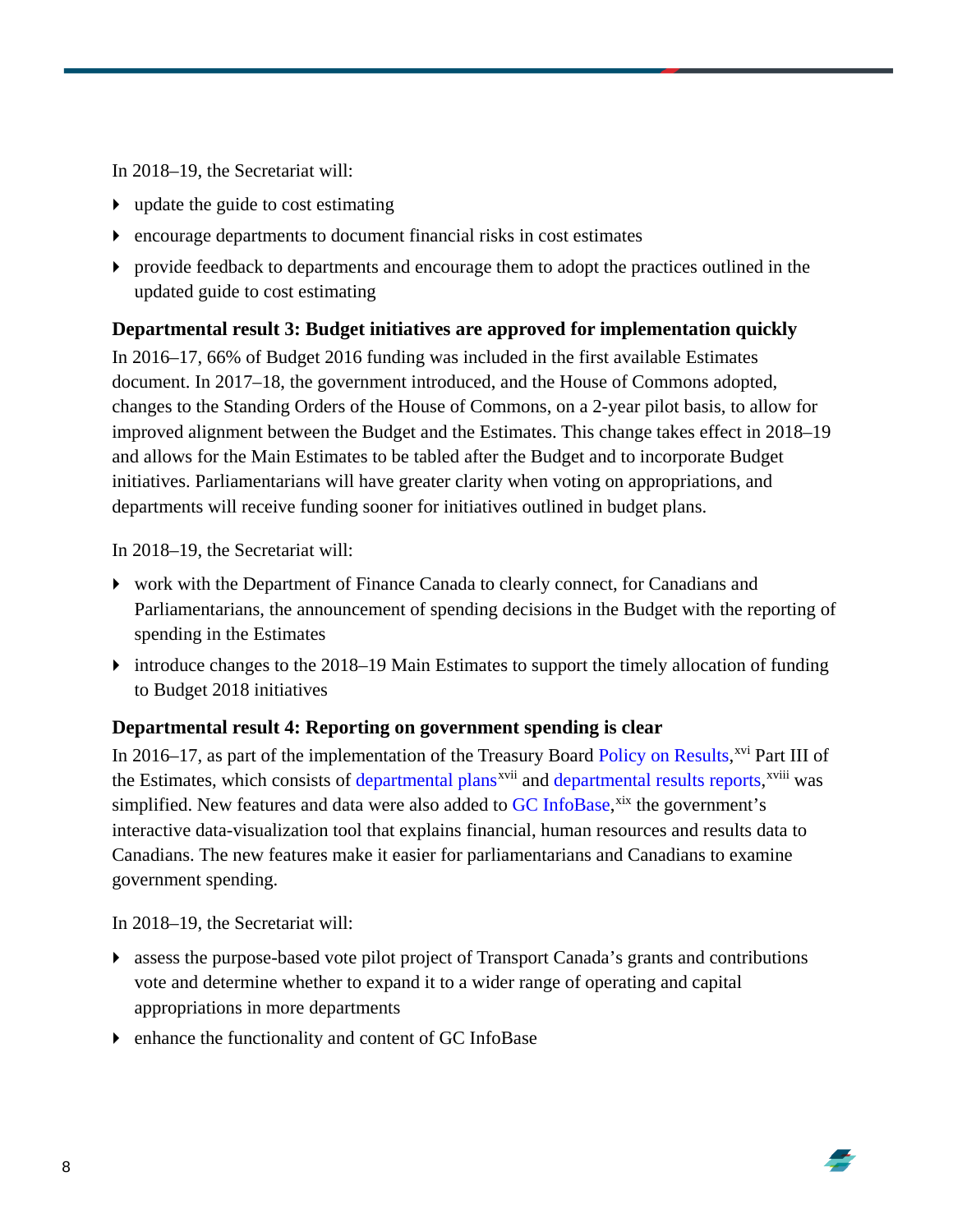- improve reporting to Parliament in departmental plans and departmental results reports by requiring departments to clearly state:
	- − the results they plan to achieve
	- − the actual results they do achieve
	- − the resources they used to achieve those results

#### **Risks**

There is a risk that departments may not be able to show that they have achieved results because of multiple priorities, insufficient information to set realistic targets, and an inability to meet the reporting deadlines.

The Secretariat will work with departments to:

- $\triangleright$  set ambitious but achievable targets
- $\blacktriangleright$  help departments anticipate factors that will affect their performance
- develop tools that facilitate timely reporting

The Secretariat will also support the alignment of resources with results by reviewing departments' program spending in collaboration with the Department of Finance.

| Planned results |
|-----------------|
|-----------------|

| <b>Departmental</b><br><b>Results</b>                                                                                   | <b>Departmental</b><br><b>Result</b><br><b>Indicators</b>                                                    | <b>Target</b>                                                                                                       | Date to<br>achieve<br>target                                                                                                              | $2014 - 15$<br><b>Actual</b><br>results | $2015 - 16$<br><b>Actual</b><br>results | $2016 - 17$<br><b>Actual</b><br>results                                                                                                                            |
|-------------------------------------------------------------------------------------------------------------------------|--------------------------------------------------------------------------------------------------------------|---------------------------------------------------------------------------------------------------------------------|-------------------------------------------------------------------------------------------------------------------------------------------|-----------------------------------------|-----------------------------------------|--------------------------------------------------------------------------------------------------------------------------------------------------------------------|
| Departments<br>achieve<br>measurable<br>results                                                                         | Percentage of<br>departmental<br>results<br>indicators for<br>which targets<br>are achieved                  | 70% to 80%                                                                                                          | Annually                                                                                                                                  |                                         | Not available   Not available           | 69.2%                                                                                                                                                              |
| Treasury<br><b>Board</b><br>proposals<br>contain<br>information<br>that helps<br>Cabinet<br>ministers make<br>decisions | Degree to<br>which<br>Treasury<br><b>Board</b><br>submissions<br>transparently<br>disclose<br>financial risk | Target will be<br>included in<br>the 2019-20<br>Departmental<br>Plan once<br>baseline data<br>has been<br>collected | Date to<br>achieve<br>target will be<br>included in<br>the 2019-20<br>Departmental<br>Plan once<br>baseline data<br>has been<br>collected | Not available                           | Not available                           | As this is a<br>new indicator<br>as of $2016-$<br>17, results<br>will be<br>reported in<br>the 2017-18<br>Departmental<br><b>Results</b><br>Report<br>(fall 2018). |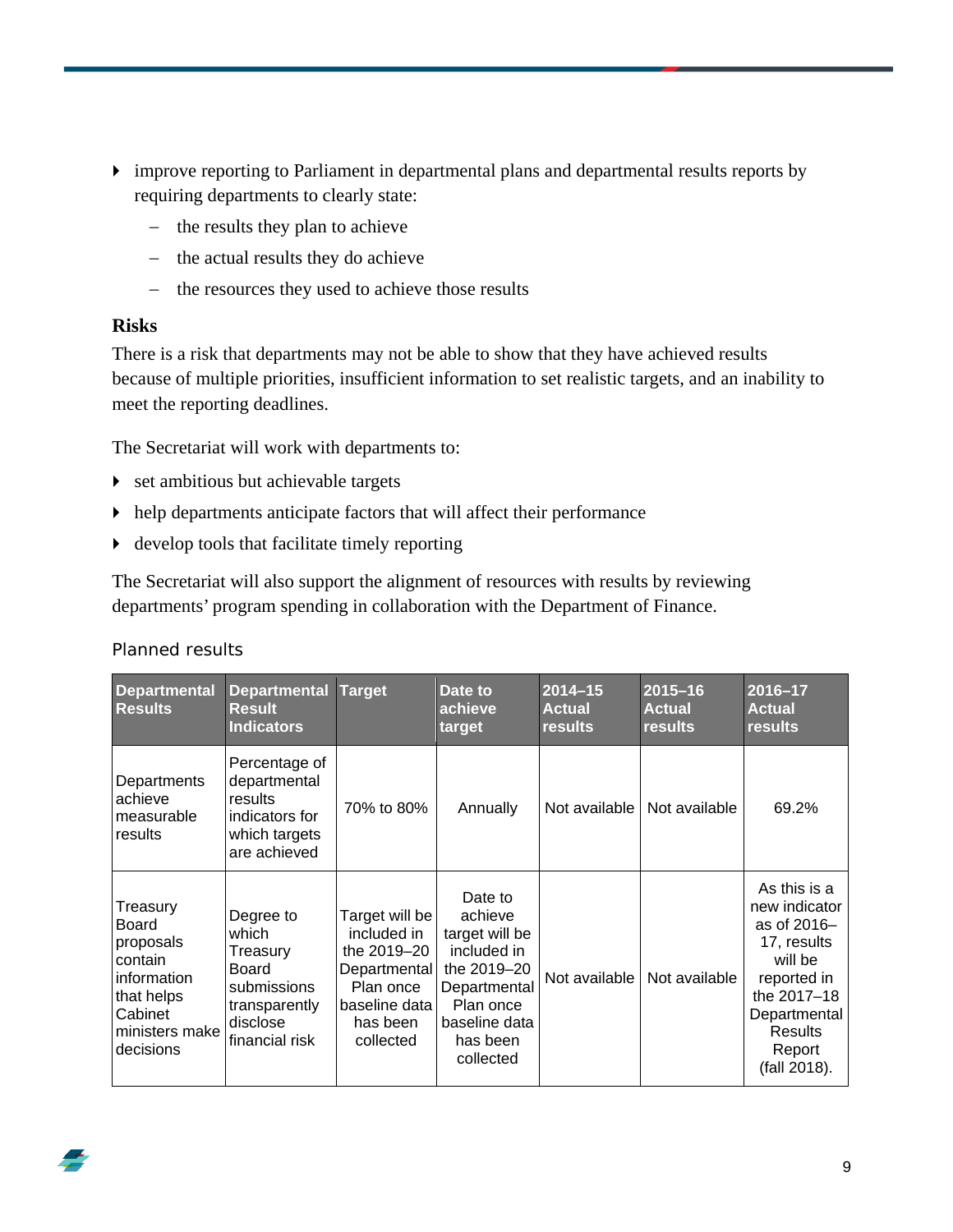| <b>Departmental</b><br><b>Results</b>                                         | <b>Departmental</b><br><b>Result</b><br><b>Indicators</b>                                                                                | <b>Target</b> | Date to<br>achieve<br>target | $2014 - 15$<br><b>Actual</b><br>results | $2015 - 16$<br><b>Actual</b><br>results | 2016-17<br><b>Actual</b><br>results                                                                                                                                                                            |
|-------------------------------------------------------------------------------|------------------------------------------------------------------------------------------------------------------------------------------|---------------|------------------------------|-----------------------------------------|-----------------------------------------|----------------------------------------------------------------------------------------------------------------------------------------------------------------------------------------------------------------|
|                                                                               |                                                                                                                                          |               |                              |                                         |                                         | Related to<br>this indicator,<br>in 2016-17,<br>73% of<br>applicable<br>Cabinet<br>documents<br>assessed by<br>the<br>Secretariat<br>had quality<br>performance,<br>evaluation,<br>and costing<br>information. |
| <b>Budget</b><br>initiatives are<br>approved for<br>implementation<br>quickly | Percentage of<br><b>Budget</b><br>initiatives<br>included in the<br>next available<br><b>Estimates</b>                                   | 100%          | April 2019                   | Not available                           | Not available                           | 66%                                                                                                                                                                                                            |
| Reporting on                                                                  | Degree to<br>which<br><b>GC InfoBase</b><br>users found<br>the spending<br>information<br>they sought                                    | 4 out of 5    | March 2019                   | Not available                           | Not available                           | As this is a<br>new indicator<br>as of 2016-<br>17, results<br>will be<br>reported in<br>the 2017-18<br>Departmental<br><b>Results</b><br>Report<br>(fall 2018).                                               |
| government<br>spending is<br>clear                                            | Degree to<br>which visitors<br>to online<br>departmental<br>planning and<br>reporting<br>documents<br>found the<br>information<br>useful | 4 out of 5    | March 2019                   | Not available                           | Not available                           | This is a new<br>indicator as of<br>2016-17.<br>A user survey<br>will be<br>implemented<br>with the<br>tabling of the<br>2018-19<br>Departmental<br>Plans.                                                     |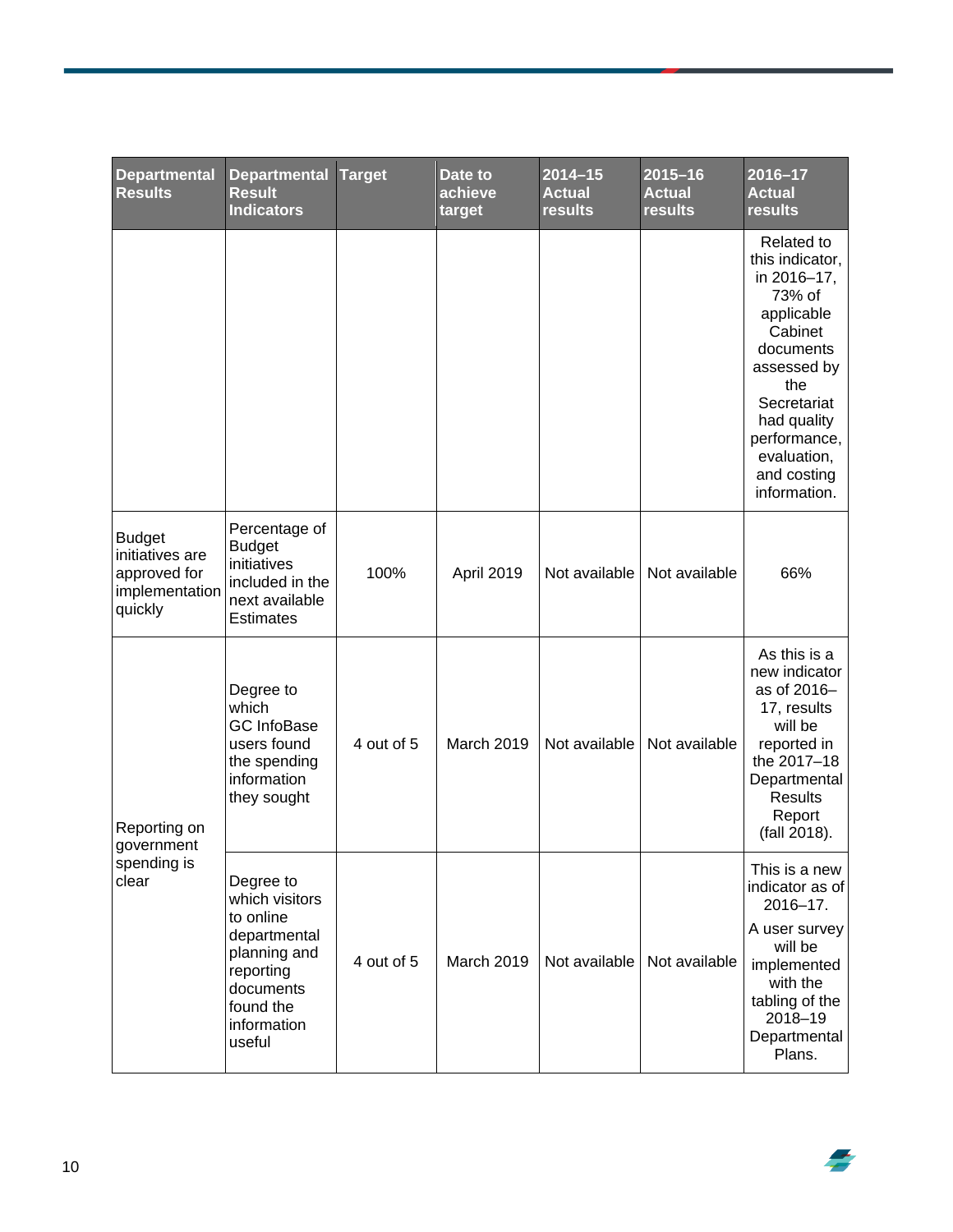| Departmental Departmental Target<br><b>Results</b> | <b>Result</b><br><b>Indicators</b> | Date to<br>achieve<br>target | $2014 - 15$<br><b>Actual</b><br><b>results</b> | 2015-16<br><b>Actual</b><br>results | 2016-17<br><b>Actual</b><br>results                                                                       |
|----------------------------------------------------|------------------------------------|------------------------------|------------------------------------------------|-------------------------------------|-----------------------------------------------------------------------------------------------------------|
|                                                    |                                    |                              |                                                |                                     | Results will<br>be reported in<br>the 2018-19<br>Departmental<br><b>Results</b><br>Report<br>(fall 2019). |

#### Budgetary financial resources (dollars)

| <b>2018–19</b>        | $2018 - 19$             | $2019 - 20$             | $2020 - 21$             |
|-----------------------|-------------------------|-------------------------|-------------------------|
| <b>Main Estimates</b> | <b>Planned spending</b> | <b>Planned spending</b> | <b>Planned spending</b> |
| 10,662,340,900        | 10,662,340,900          | 3,596,948,900           | 3,596,948,900           |

Planned spending of \$10,619 million a year for the Secretariat's Core Responsibility of Spending Oversight relates largely to Government-Wide Funds.

The Secretariat transfers funding from Government-Wide Funds to supplement the appropriations of other federal organizations, once approved by the Treasury Board, for items such as government contingencies, government-wide initiatives, compensation requirements, operating and capital budget carry forward, and paylist expenditures.

A central vote was created in 2018–19 for Budget implementation to provide new appropriations or to supplement existing appropriations for initiatives announced in Budget 2018 that are within the legal mandates of government organizations. The 2018–19 Main Estimates and planned spending include \$7,040 million in relation to these initiatives.

Planned spending in 2018–19 also includes \$44 million in program expenditures for the Secretariat to deliver on this Core Responsibility.

| 2018-19                              |     | $ 2019 - 20 $                        | $2020 - 21$                          |  |
|--------------------------------------|-----|--------------------------------------|--------------------------------------|--|
| <b>Planned full-time equivalents</b> |     | <b>Planned full-time equivalents</b> | <b>Planned full-time equivalents</b> |  |
|                                      | 316 | 316                                  | 316                                  |  |

Human resources (full-time equivalents)

Financial, human resources and performance information for the Secretariat's Program Inventory is available in the [GC InfoBase.](https://www.tbs-sct.gc.ca/ems-sgd/edb-bdd/index-eng.html)<sup>[xx](#page-60-19)</sup>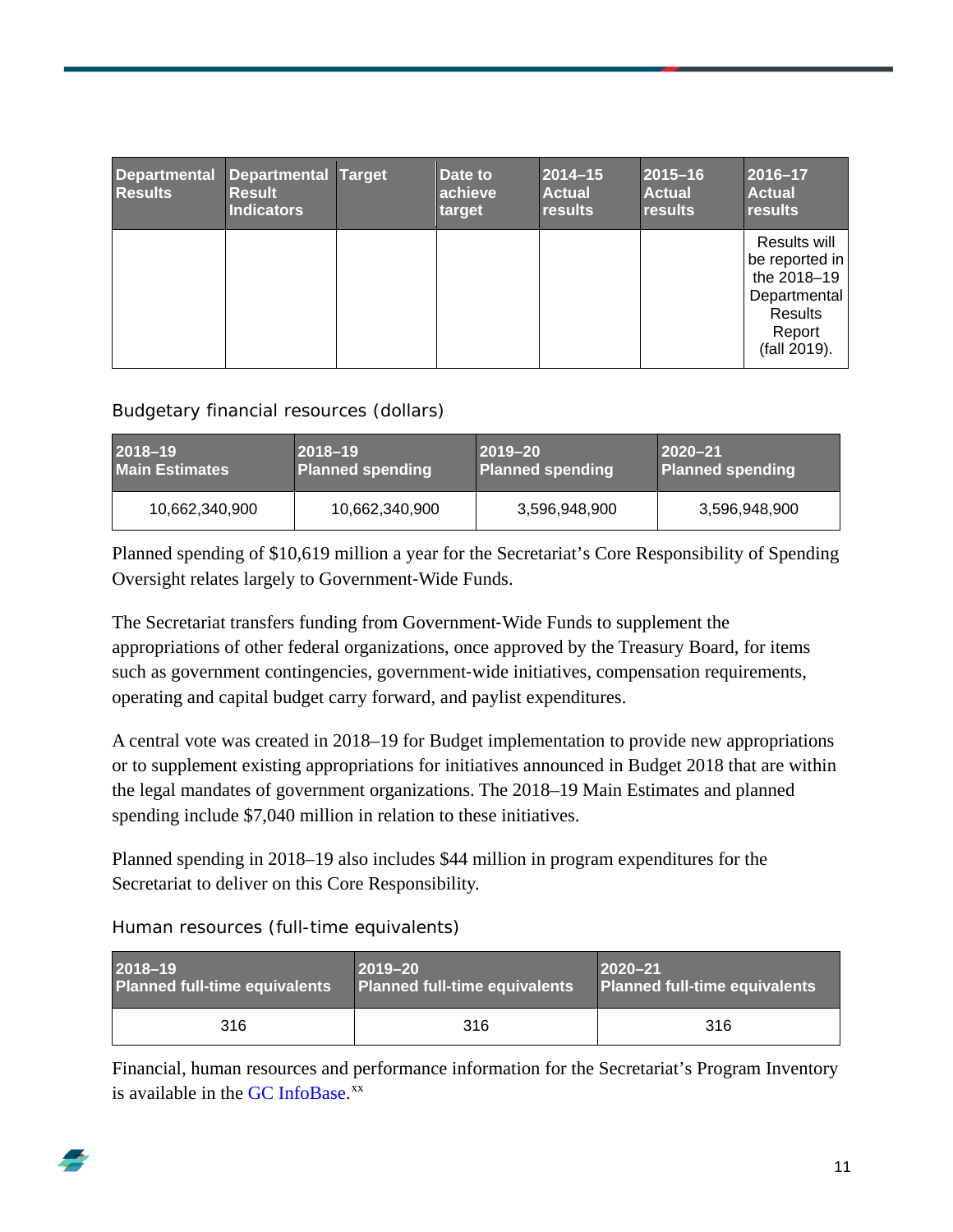## **Administrative Leadership**

#### **Description**

- Lead government-wide initiatives
- Develop policies and set the strategic direction for government administration related to:
	- − service delivery
	- − access to government information
	- − the management of assets, finances, information and technology

#### **Context**

Canadians expect better and more accessible government services. They also expect better access to government records and data, and they expect the government to manage its resources effectively and sustainably.

At the start of the mandate:

- only 45 departments had published datasets
- $\triangleright$  the government answered 87.5% of access to information requests within established timelines; the growing volume and complexity of requests made it difficult to maintain service standards
- $\blacktriangleright$  the government answered 82.1% of personal information requests within established timelines
- the financial policy suite had changed little since the 1990s; made up of 44 Treasury Board policy instruments containing over 600 requirements, it was overly prescriptive and was difficult to use
- $\blacktriangleright$  the delivery of federal services was inconsistent, and many services were not available online
- $\blacktriangleright$  there was a 19% reduction in greenhouse gas emissions from federal facilities and fleet relative to 2005 levels
- according to the Auditor General, the government had no strategy for a government-wide approach to investing in and providing information technology

In his [mandate letter](https://pm.gc.ca/eng/president-treasury-board-canada-mandate-letter)<sup>[xxi](#page-60-20)</sup> to the President of the Treasury Board, the Prime Minister instructed the President to work with his colleagues to:

- enhance the openness of government, including leading a review of the Access to Information Act to ensure that Canadians have easier access to their own personal information
- make government data available digitally so that Canadians can easily access and use it
- develop a new service strategy that aims to create a single online window for all government services with new performance standards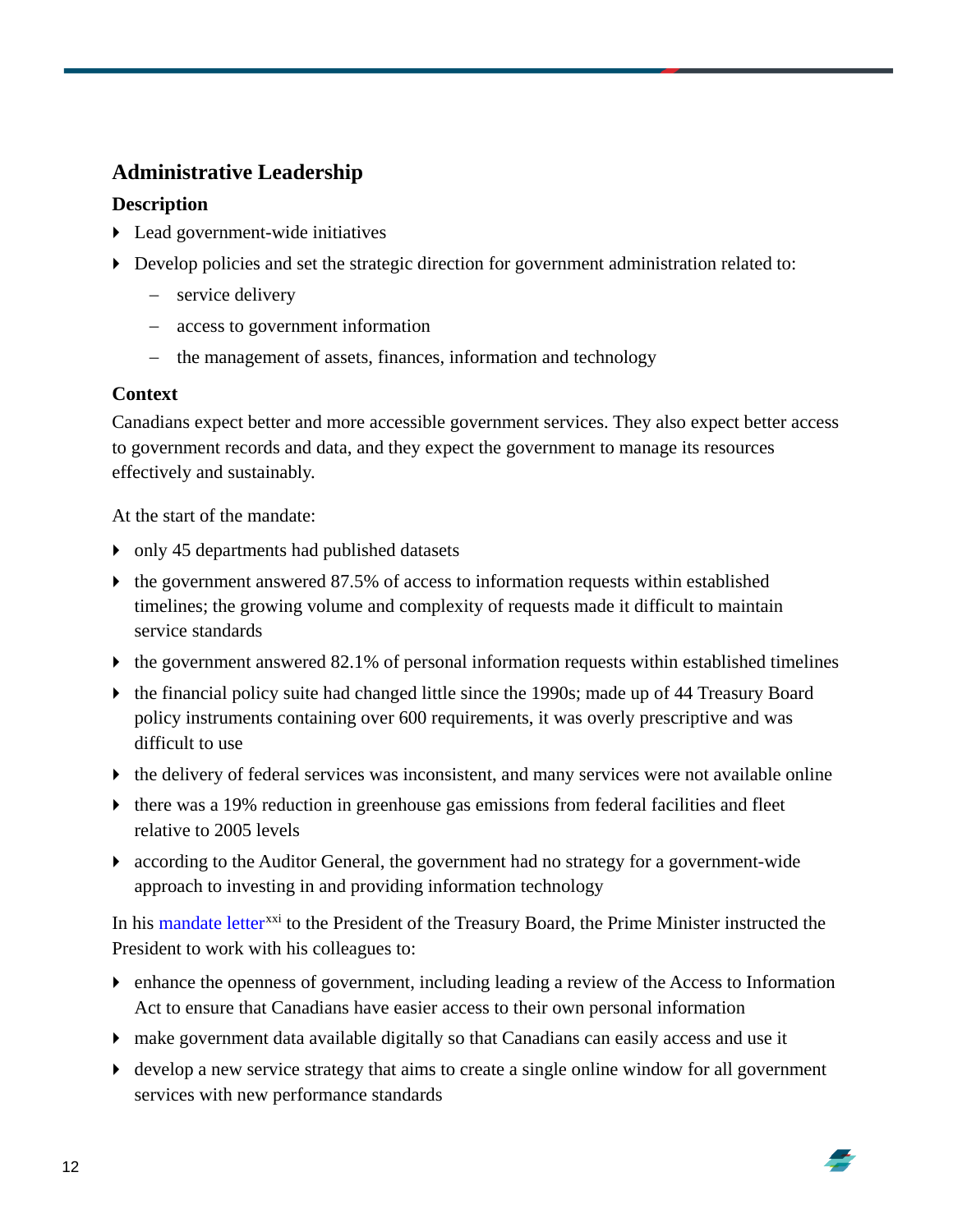- establish new performance standards, in collaboration with the Minister of Families, Children and Social Development, who is responsible for Service Canada, the Minister of Public Services and Procurement, the Minister of Democratic Institutions, and the Minister of Innovation, Science and Economic Development, and set up a mechanism to conduct rigorous assessments of the performance of key government services and report findings publicly
- $\triangleright$  take a more modern approach to comptrollership

In 2016–17, the Government of Canada adopted a [Federal Sustainable Development Strategy](http://fsds-sfdd.ca/index.html#/en/goals/)<sup>[xxii](#page-60-21)</sup> that includes a commitment to making its operations low-carbon.

#### **Planning highlights**

In keeping with the mandate letter, the Secretariat aims to achieve the following results through its Administrative Oversight activities.

#### **Departmental result 1: Canadians have timely access to government information**

The Secretariat added rich content from across government to [open.canada.ca,](http://open.canada.ca/en)<sup>xx[i](#page-60-22)ii</sup> the open government portal, to make it easier for users to search that content. As of 2016–17, 10,232 datasets were available to the public through the portal. Canada now ranks second in the world on the [Open Data Barometer](http://opendatabarometer.org/?_year=2016&indicator=ODB)<sup>[xxiv](#page-60-23)</sup> and, in recognition of its leadership on open government, is lead government co-chair of the [Open Government Partnership.](https://www.opengovpartnership.org/about/ogp-steering-committee) XXV

The government still needs to do more to provide Canadians with timely access to government information. From 2014–15 to 2016–17, the percentage of access to information requests and personal information requests responded to within established timelines went from 87.5% to 80.7% and from 82.1% to 80.4%, respectively.

In June 2017, the President of the Treasury Board proposed amendments to modernize the [Access to Information Act.](http://laws-lois.justice.gc.ca/eng/acts/a-1/)<sup>[xxvi](#page-60-25)</sup> The amendments would:

- $\rightarrow$  give the Information Commissioner the authority to issue orders
- **lacktria)** legislate proactive publication of key government information
- require a review of the act every  $5$  years

In 2018–19, the Secretariat will:

 expand and improve open data by, for example, coordinating implementation of the current [Third Biennial Plan to the Open Government Partnership](http://open.canada.ca/en/content/third-biennial-plan-open-government-partnership)<sup>xxvii</sup> [a](#page-60-26)nd of the forthcoming Fourth Open Government Plan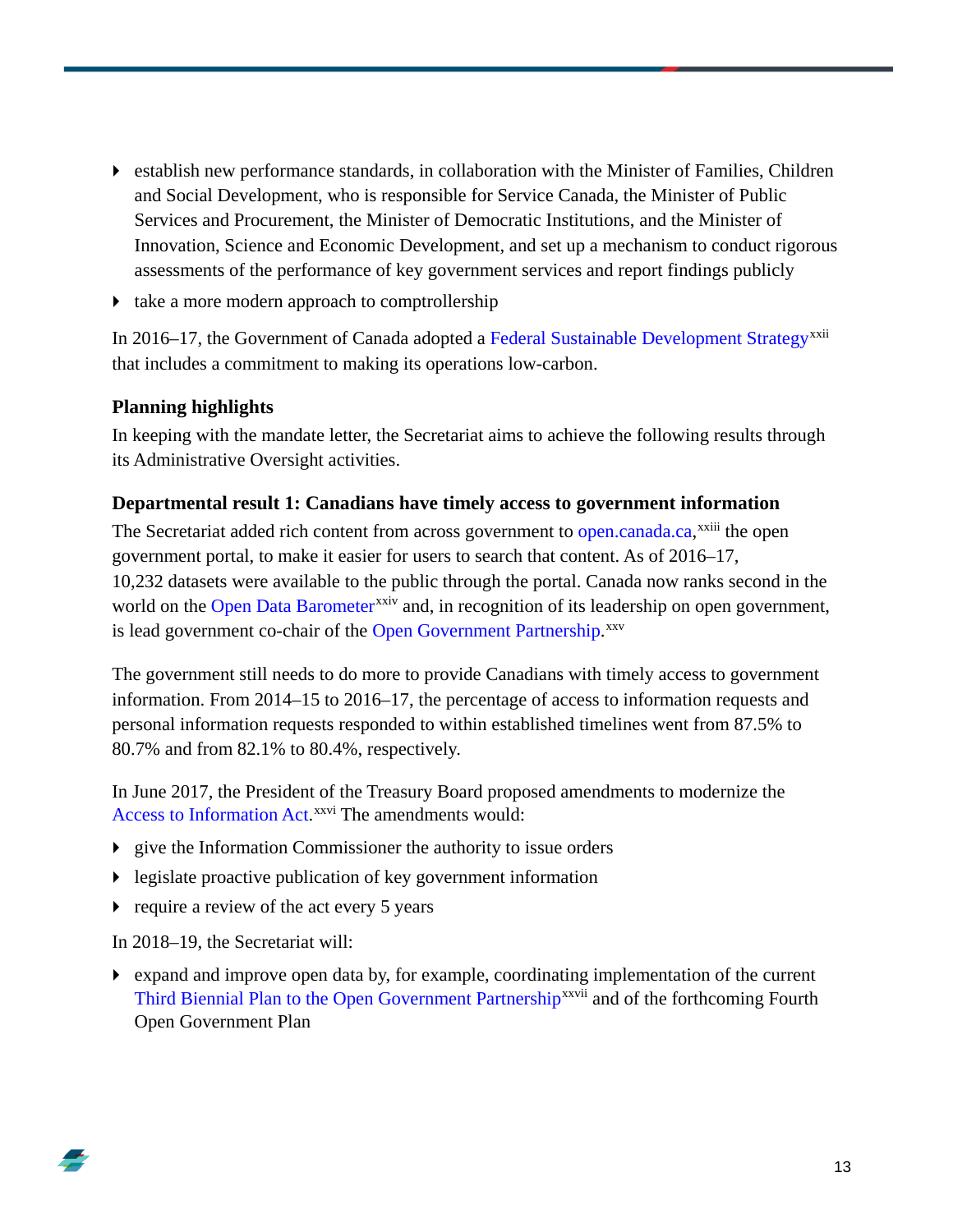- contribute to global leadership on open government by supporting the President of the Treasury Board as he represents Canada in its role as lead government co-chair of the Open Government Partnership, which aims to promote transparency, empower citizens, and harness new technologies to strengthen governance
- report on departments' progress on implementing Canada's open government plans by requiring departme[n](#page-60-27)ts to complete annual self-assessments and by posting quarterly reports on [open.canada.ca](http://open.canada.ca/en)<sup>xxviii</sup>
- invest in the quality of the content on open.canada.ca
- create more opportunities for Canadians to influence open government initiatives
- develop learning opportunities on open government with support from the Canada School of Public Service
- support Parliamentary consideration of proposed amendments to the Access to Information Act
- create a central website where Canadians can submit access to information and personal information requests
- implement the 30-day guarantee for requests for personal information

#### **Departmental result 2: Government service delivery meets the needs of Canadians**

The government provides services to Canadian citizens and businesses. In 2014, 57% of citizens were satisfied with the delivery of Government of Canada services. In 2016, 61% of businesses were satisfied with Government of Canada services. To address these results and better meet clients' needs, the Government of Canada has adopted a service strategy aimed at:

- ensuring that services are designed and delivered in a way that puts clients' needs first
- making the online service experience so easy that users choose online service over other service options
- connecting services to each other so that all levels of government offer a "tell-us-once" experience to minimize how often Canadians have to provide the same information

In 2018–19, the Secretariat will:

- implement the Treasury Board [Policy on Service](https://www.tbs-sct.gc.ca/pol/doc-eng.aspx?id=27916)<sup>[xxix](#page-60-28)</sup> and the Government of Canada Service Strategy by supporting departments in enhancing their online services
- develop a new digital policy to streamline, integrate and replace existing policies on information technology, information management, and service in order to provide better and more secure services to Canadians, transparently examine the value of government information and data, and take advantage of the potential of technology in innovative and cost-effective ways
- help departments, through the [Canadian Digital Service,](https://digital.canada.ca/)<sup>[xxx](#page-60-29)</sup> by building services to meet users' unique needs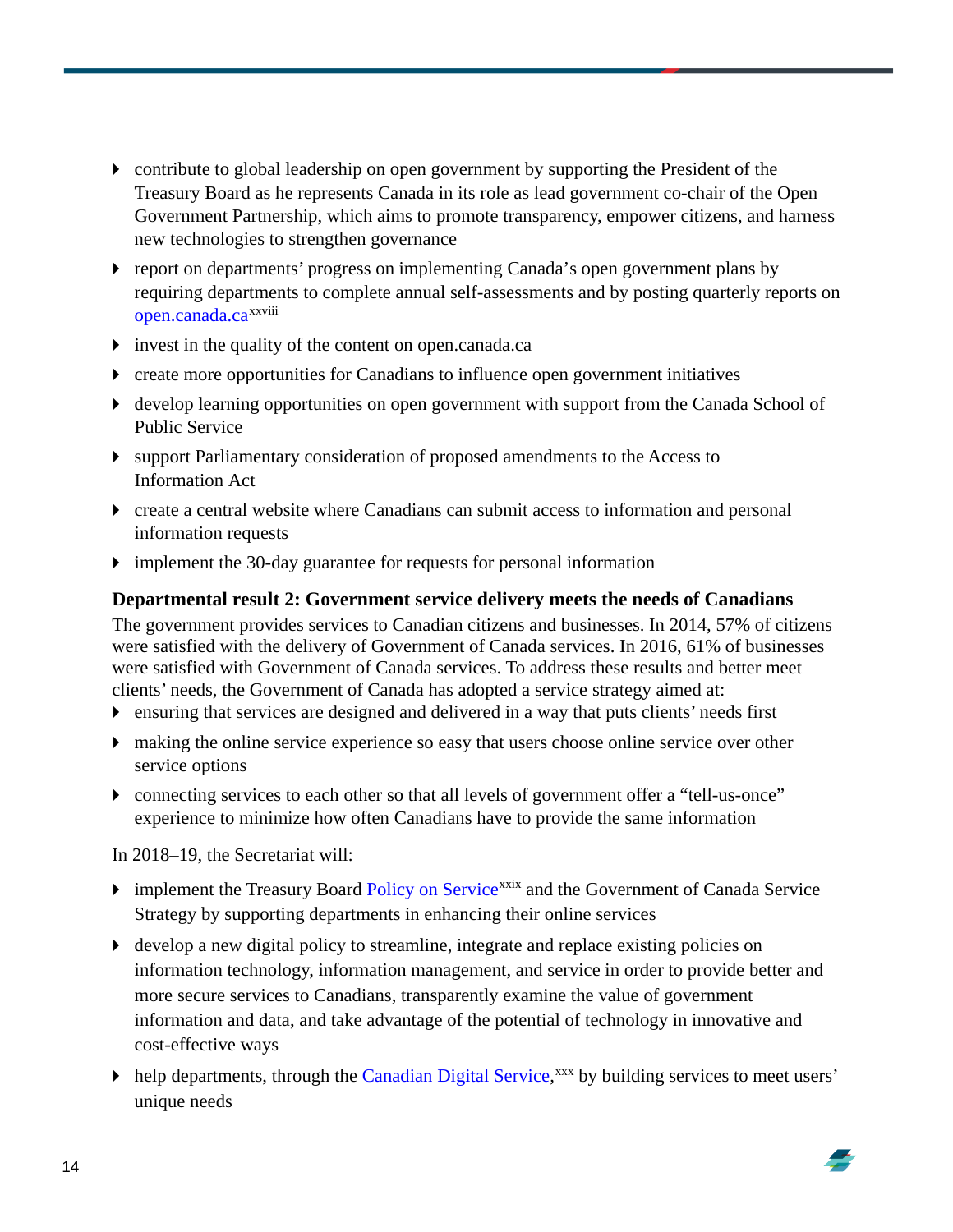- modernize the government's digital tools, both internal and public-facing tools, to better meet the expectations of Canadians
- $\blacktriangleright$  help departments improve their service standards and make their service standards meaningful to Canadians

#### **Departmental result 3: Government promotes good asset and financial management**

In 2016–17, the Treasury Board adopted the Treasury Board [Policy on Financial](https://www.tbs-sct.gc.ca/pol/doc-eng.aspx?id=32495)  [Management.](https://www.tbs-sct.gc.ca/pol/doc-eng.aspx?id=32495)<sup>[xxxi](#page-60-30)</sup> This policy, which replaced a number of policy instruments, aims to ensure that financial resources are well managed in the delivery of programs to Canadians. At the same time as the Secretariat was developing the policy, it worked with departments to improve their internal controls. From 2015–16 to 2016–17, the percentage of departments that had assessed all internal controls over financial reporting in high-risk areas increased from 77% to 94%.

The Treasury Board also updated the Treasury Board [Policy on Internal Audit](https://www.tbs-sct.gc.ca/pol/doc-eng.aspx?id=16484)<[s](#page-60-31)up>xxxii</sup> so that the oversight of public resources in the federal public administration is informed by a professional and objective internal audit function that is independent of departmental management. The renewed Treasury Board Policy on Internal Audit helped achieve gender parity among departmental audit committee members in 2017–18 and enhance the representation of underrepresented groups on departmental audit committees to align with the diversity of the Canadian population.

In 2017–18, to promote continued improvement in asset management practices, the Secretariat launched a 3-year horizontal review of federal fixed assets, as announced in Budget 2017, and developed preliminary findings on science facilities.

In April 2017, the Secretariat began publicly disclosing Government of Canada contracts and amendments over \$10,000 on the open government portal through a centralized, machine-readable database.

Over 2017–18, the Secretariat developed an integrated project management strategy to enhance project management maturity across departments.

In 2018–19, the Secretariat will:

 develop a new, integrated policy on planning and management of investments. The objective of the policy will be to ensure that federal government assets, investments, procurement and projects of the Government of Canada are well managed in the delivery of programs to Canadians and are safeguarded through well-balanced controls that enable flexibility and risk management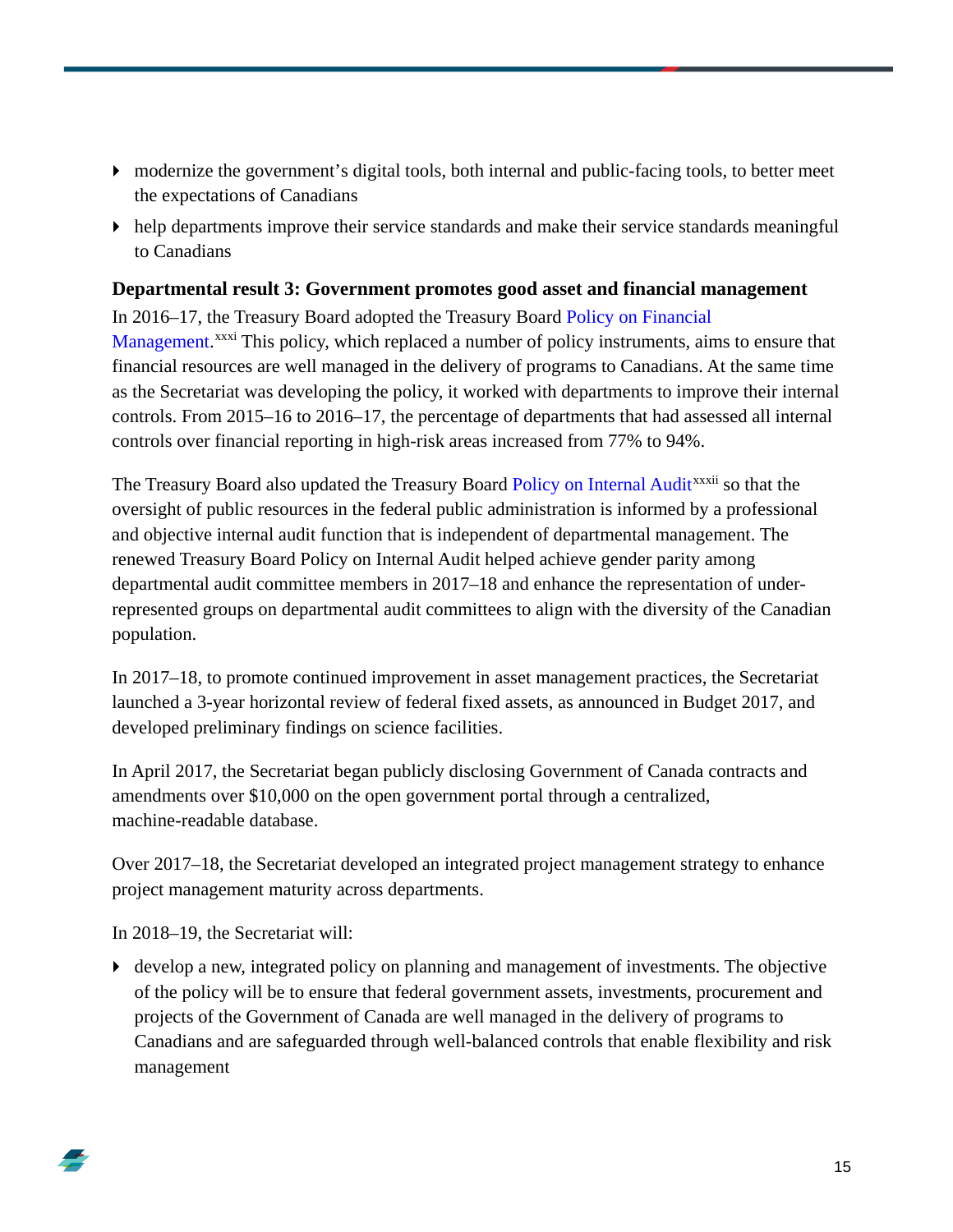- develop a new Directive on the Management of Projects. The objective of the directive will be to ensure that projects and investment programs are effectively planned, implemented, monitored and controlled to enable the realization of expected benefits
- propose targeted amendments to streamline and update the Government Contracts Regulations
- strengthen central leadership of the federal procurement, materiel, real property and project management communities by evaluating the procurement certification program, developing government-wide competencies and leading a national recruitment campaign
- $\blacktriangleright$  develop guidance for departments on monitoring plans for their internal control over financial management, which includes a risk-based approach to developing these plans so that sound financial information is readily available to decision makers
- increase the representation of under-represented groups on departmental audit committees to align with the diversity of the Canadian population
- $\blacktriangleright$  advance the implementation of a modern, integrated financial management solution that provides easy access to the data and information required for sound decision making
- provide departments with best practices for processes and procedures pertaining to internal control management

#### **Departmental result 4: Technology enhances the effectiveness of government operations**

In 2017–18, the Secretariat published the [Government of Canada Strategic Plan for Information](https://www.canada.ca/en/treasury-board-secretariat/services/information-technology/strategic-plan-2017-2021.html)  [Management and Information Technology 2017 to 2021](https://www.canada.ca/en/treasury-board-secretariat/services/information-technology/strategic-plan-2017-2021.html)<sup>xxx[i](#page-60-32)ii</sup> to set the information management and information technology direction for the Government of Canada and identify enterprise-wide priorities and key activities for departments. It also published the [Direction on the Secure Use of](https://www.canada.ca/en/treasury-board-secretariat/services/access-information-privacy/security-identity-management/direction-secure-use-commercial-cloud-services-spin.html)  [Commercial Cloud Services](https://www.canada.ca/en/treasury-board-secretariat/services/access-information-privacy/security-identity-management/direction-secure-use-commercial-cloud-services-spin.html)<sup>xxxi[v](#page-60-33)</sup> and finished migrating the web content of 4 institutions to [Canada.ca,](https://www.canada.ca/en.html)<sup>[xxxv](#page-60-34)</sup> which now houses over 70% of the most visited federal government web content.

In 2018–19, the Secretariat will:

- strengthen the governance of information technology through an enhanced role for the Government of Canada's Chief Information Officer.
- implement and update the Government of Canada Strategic Plan for Information Management and Information Technology 2017 to 2021
- help departments comply with the Treasury Board Policy on Management of Information [Technology](http://www.tbs-sct.gc.ca/pol/doc-eng.aspx?id=12755)<sup>xxxvi</sup> [t](#page-60-35)o achieve efficient and effective information technology management practices and processes across the government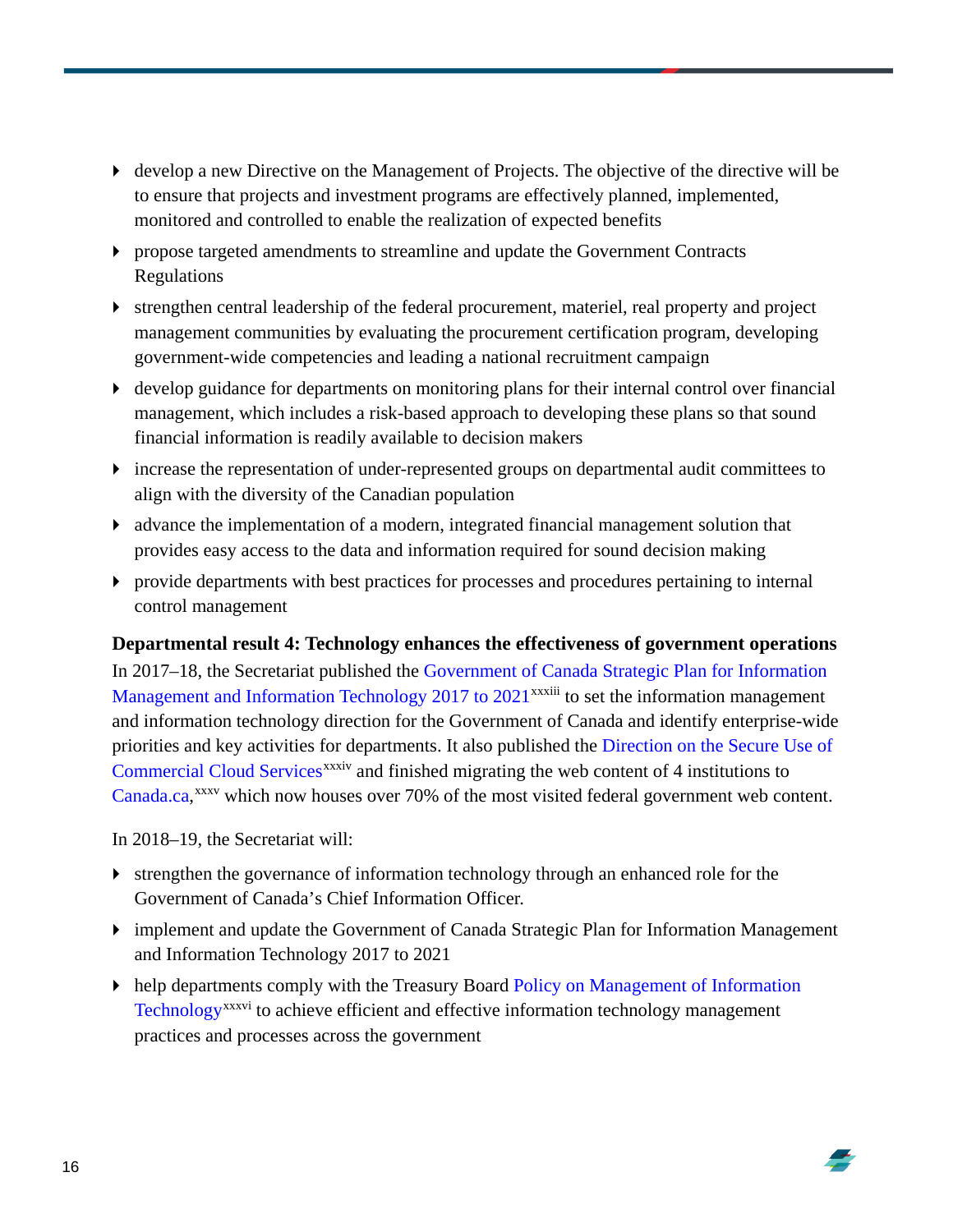implement targeted changes to the Treasury Board Policy on Management of Information Technology to improve the governance and management of information technology government-wide and to support innovation and improved service delivery

#### **Departmental result 5: Government demonstrates leadership in making its operations low-carbon**

The Government of Canada is committed to addressing climate change and growing the clean economy. The government will lead by example through operations that are low-carbon, climate-resilient and green. To drive results across government, leadership for greening government operations was transferred in 2016–17 from Public Services and Procurement Canada to the Secretariat.

In 2017, the Secretariat introduced the [Greening Government Strategy.](https://www.canada.ca/en/treasury-board-secretariat/services/innovation/greening-government/strategy.html) XXXVII [T](#page-60-36)he strategy sets a target of reducing greenhouse gas emissions from federal operations by 80% by 2050 relative to 2005 levels, consistent with climate science and world-leading jurisdictions. This target builds on the earlier target under the [Federal Sustainable Development Strategy](http://fsds-sfdd.ca/index.html#/en/goals/)<sup>xxxviii</sup> [o](#page-60-37)f reducing emissions by 40% by 2030 or earlier. The strategy outlines what the federal government will do to meet the new target. The strategy also outlines a broader scope for the government's greening efforts, including actions on climate adaptation, water and waste.

The Secretariat also released an updated greenhouse gas inventory that tracks the government's greenhouse gas emissions, starting in 2010–11. As of 2016–17, greenhouse gas emissions had decreased by 28% from 2005, the baseline year.

In 2018–19, the Secretariat will implement the Greening Government Strategy by:

- expanding the inventory of greenhouse gas emissions from government operations by tracking a broader set of emissions for all key emitting departments and agencies
- developing guidance for greening government real property
- working with departments to speed up improvements in energy efficiency in federal buildings; to promote clean electricity, heating and cooling; and to improve energy efficiency of building operations and maintenance
- updating guidance and working with the fleet and procurement communities to meet the new targets for how many hybrid and zero-emission vehicles departments must have in their fleets
- making low-carbon, green and climate-resilient considerations part of investment planning through guidance and tools such as a shadow price for carbon
- working with the corporate risk and business continuity communities to consider risks relating to climate change in risk and business continuity planning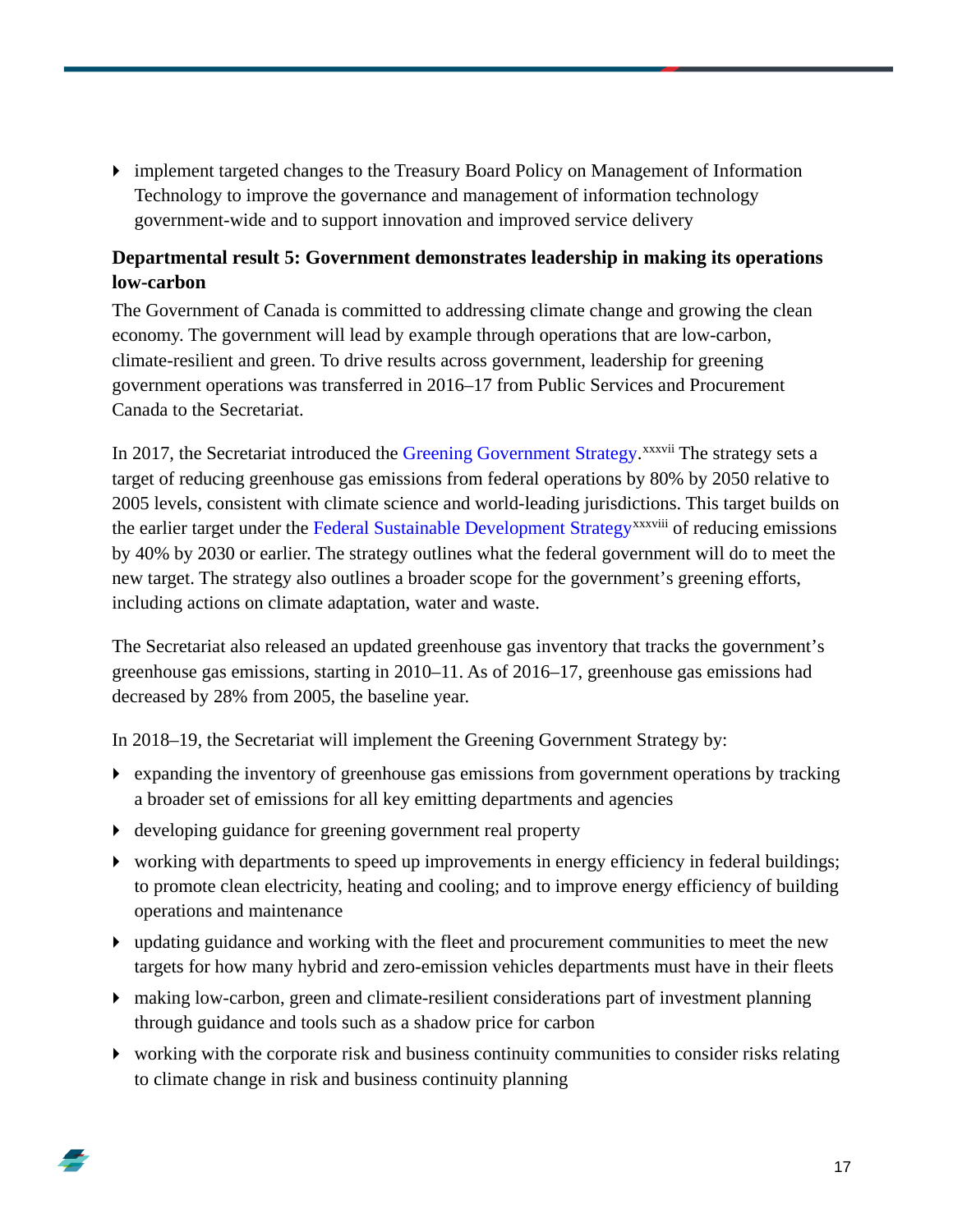mobilizing employees to green government through a government-wide green network, greening awareness initiatives, and the [Greening Government website](https://www.canada.ca/en/treasury-board-secretariat/services/innovation/greening-government.html)<sup>[x](#page-60-38)xxix</sup>

#### **Risks**

Several initiatives under the Core Responsibility Administrative Leadership affect Canadians directly, for example:

- open government
- $\rightarrow$  improving access to information
- service strategy

A risk for all of these initiatives is that they will not meet public expectations because they are complex and because they depend on public perceptions and on factors beyond the Secretariat's control.

To address this risk, in the coming year, the Secretariat will:

- be proactive in communicating with and in engaging with stakeholders and partners
- increase government-wide project management capacity
- $\rightarrow$  improve planning
- increase support to departments to facilitate implementation of the initiatives through change management strategies in targeted areas

| <b>Results</b>                                 | <b>Departmental Departmental Target</b><br><b>Result</b><br><b>Indicators</b>                               |                                                     | Date to<br>achieve<br>target | $2014 - 15$<br><b>Actual</b><br>results | $2015 - 16$<br><b>Actual results</b>                                                          | 2016-17<br><b>Actual results</b>                                                  |
|------------------------------------------------|-------------------------------------------------------------------------------------------------------------|-----------------------------------------------------|------------------------------|-----------------------------------------|-----------------------------------------------------------------------------------------------|-----------------------------------------------------------------------------------|
| Canadians have                                 | Number of<br>datasets<br>available to the<br>public                                                         | At least 2,000<br>new<br>non-geospatial<br>datasets | <b>March 2019</b>            | <b>Not</b><br>available                 | About 8,300<br>non-geospatial<br>datasets<br>available in<br>$2015 - 16$ on<br>open.canada.ca | 10,232<br>non-geospatial<br>datasets available<br>in 2016-17 on<br>open.canada.ca |
| timely access to<br>government<br>linformation | Percentage of<br>access to<br>information<br>requests<br>responded to<br>within<br>established<br>timelines | At least 90%                                        | March 2020                   | 87.5%                                   | 86%                                                                                           | 80.7%                                                                             |

#### Planned results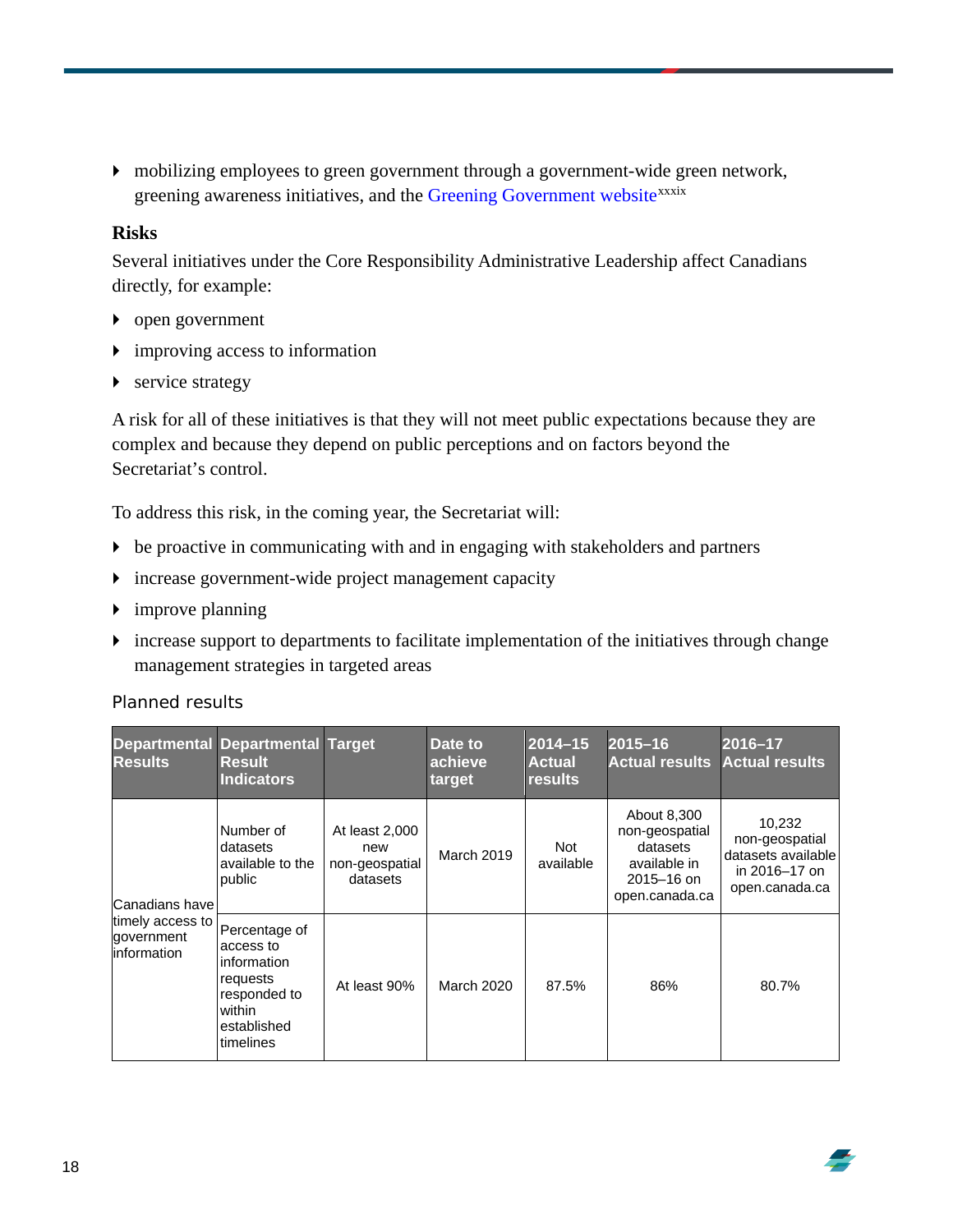| <b>Departmental</b><br><b>Results</b>                   | <b>Departmental</b><br><b>Result</b><br><b>Indicators</b>                                                  | <b>Target</b>                                                                                                       | Date to<br>achieve<br>target                                                                                                              | $2014 - 15$<br><b>Actual</b><br>results | 2015-16<br><b>Actual results</b>                            | 2016-17<br><b>Actual results</b>                                                                                                                                                                                                                                                                                                                                              |
|---------------------------------------------------------|------------------------------------------------------------------------------------------------------------|---------------------------------------------------------------------------------------------------------------------|-------------------------------------------------------------------------------------------------------------------------------------------|-----------------------------------------|-------------------------------------------------------------|-------------------------------------------------------------------------------------------------------------------------------------------------------------------------------------------------------------------------------------------------------------------------------------------------------------------------------------------------------------------------------|
|                                                         | Percentage of<br>personal<br>information<br>requests<br>responded to<br>within<br>established<br>timelines | At least 85%                                                                                                        | March 2020                                                                                                                                | 82.1%                                   | 80%                                                         | 80.4%                                                                                                                                                                                                                                                                                                                                                                         |
| Government<br>service delivery<br>meets the<br>needs of | Percentage of<br>Government of<br>Canada priority<br>services<br>available online                          | Target will be<br>included in the<br>2019-20<br>Departmental<br>Plan once<br>baseline data<br>has been<br>collected | Date to<br>achieve target<br>will be<br>included in the<br>2019-20<br>Departmental<br>Plan once<br>baseline data<br>has been<br>collected | <b>Not</b><br>available                 | Not available                                               | As this is a new<br>indicator as of<br>2016-17, results<br>will be reported in<br>the 2017-18<br>Departmental<br><b>Results Report</b><br>(fall 2018).<br>Related to this<br>indicator, in 2016-<br>17, 21% of<br>services offered<br>by departments<br>surveyed through<br>the Management<br>Accountability<br>Framework could<br>be completed<br>online from end to<br>end. |
| Canadians                                               | Degree to<br>which clients<br>are satisfied<br>with the delivery<br>of Government<br>of Canada<br>services | At least 60%                                                                                                        | <b>March 2020</b>                                                                                                                         | 57%                                     | Canadians were<br>not asked this<br>question in 2015-<br>16 | Canadians were<br>surveyed by the<br>Institute for<br>Citizen-Centred<br>Service in 2017-<br>18. The results will<br>be reported in the<br>$2017 - 18$<br>Departmental<br><b>Results Report</b><br>(fall 2018).                                                                                                                                                               |
|                                                         | Percentage of<br>priority services<br>that meet<br>service<br>standard                                     | At least 80%*                                                                                                       | March 2020                                                                                                                                | Not<br>available                        | Not available                                               | 85%                                                                                                                                                                                                                                                                                                                                                                           |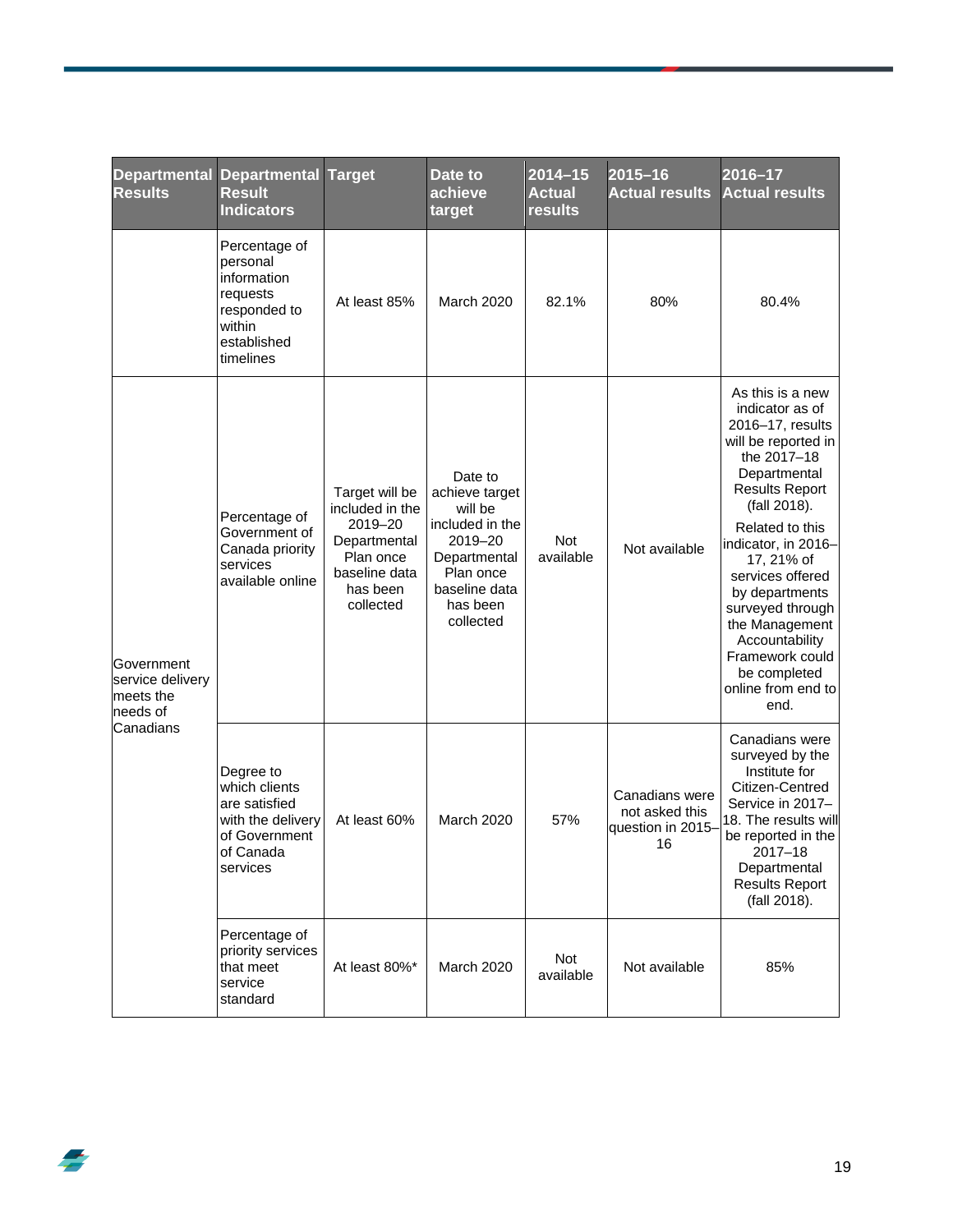| <b>Departmental</b><br><b>Results</b>                                      | <b>Departmental Target</b><br><b>Result</b><br><b>Indicators</b>                                                                                                                                                              |                                                                                                                     | Date to<br>achieve<br>target                                                                                                              | $2014 - 15$<br><b>Actual</b><br><b>results</b> | 2015-16<br><b>Actual results</b>                                                                                                                     | 2016-17<br><b>Actual results</b>                                                                                                                                                                                                                                                                                                                                                                                                                                               |
|----------------------------------------------------------------------------|-------------------------------------------------------------------------------------------------------------------------------------------------------------------------------------------------------------------------------|---------------------------------------------------------------------------------------------------------------------|-------------------------------------------------------------------------------------------------------------------------------------------|------------------------------------------------|------------------------------------------------------------------------------------------------------------------------------------------------------|--------------------------------------------------------------------------------------------------------------------------------------------------------------------------------------------------------------------------------------------------------------------------------------------------------------------------------------------------------------------------------------------------------------------------------------------------------------------------------|
| Government<br>promotes good<br>asset and<br>financial<br>management        | Percentage of<br>departments<br>that effectively<br>maintain and<br>manage their<br>assets over<br>their lifecycle                                                                                                            | Target will be<br>included in the<br>2019-20<br>Departmental<br>Plan once<br>baseline data<br>has been<br>collected | Date to<br>achieve target<br>will be<br>included in the<br>2019-20<br>Departmental<br>Plan once<br>baseline data<br>has been<br>collected | <b>Not</b><br>available                        | Not available                                                                                                                                        | As this is a new<br>indicator as of<br>2016-17, results<br>will be reported in<br>the 2017-18<br>Departmental<br><b>Results Report</b><br>(fall 2018).<br>Related to this<br>indicator, in 2016-<br>17, 88% of<br>organizations<br>surveyed through<br>the Management<br>Accountability<br>Framework had<br>strategies to<br>manage their real<br>property assets<br>over their life<br>cycle. 60% of<br>organizations had<br>such strategies for<br>their materiel<br>assets. |
|                                                                            | Percentage of<br>departments<br>that have<br>assessed all<br>internal controls<br>over financial<br>reporting in<br>high-risk areas<br>and annually<br>realign,<br>implement and<br>monitor<br>systems on<br>internal control | 100%                                                                                                                | <b>March 2019</b>                                                                                                                         | <b>Not</b><br>available                        | 77% of the<br>35 departments<br>assessed had<br>reached the<br>ongoing<br>monitoring stage<br>(had looked at<br>their key controls<br>at least once) | 94%                                                                                                                                                                                                                                                                                                                                                                                                                                                                            |
| Technology<br>enhances the<br>effectiveness of<br>government<br>operations | Degree to<br>which<br>departments<br>are satisfied<br>with the health<br>of government's<br>information<br>technology,<br>expressed as a<br>percentage                                                                        | Year-over-year<br>improvement                                                                                       | Annually                                                                                                                                  | <b>Not</b><br>available                        | Not available                                                                                                                                        | 37%                                                                                                                                                                                                                                                                                                                                                                                                                                                                            |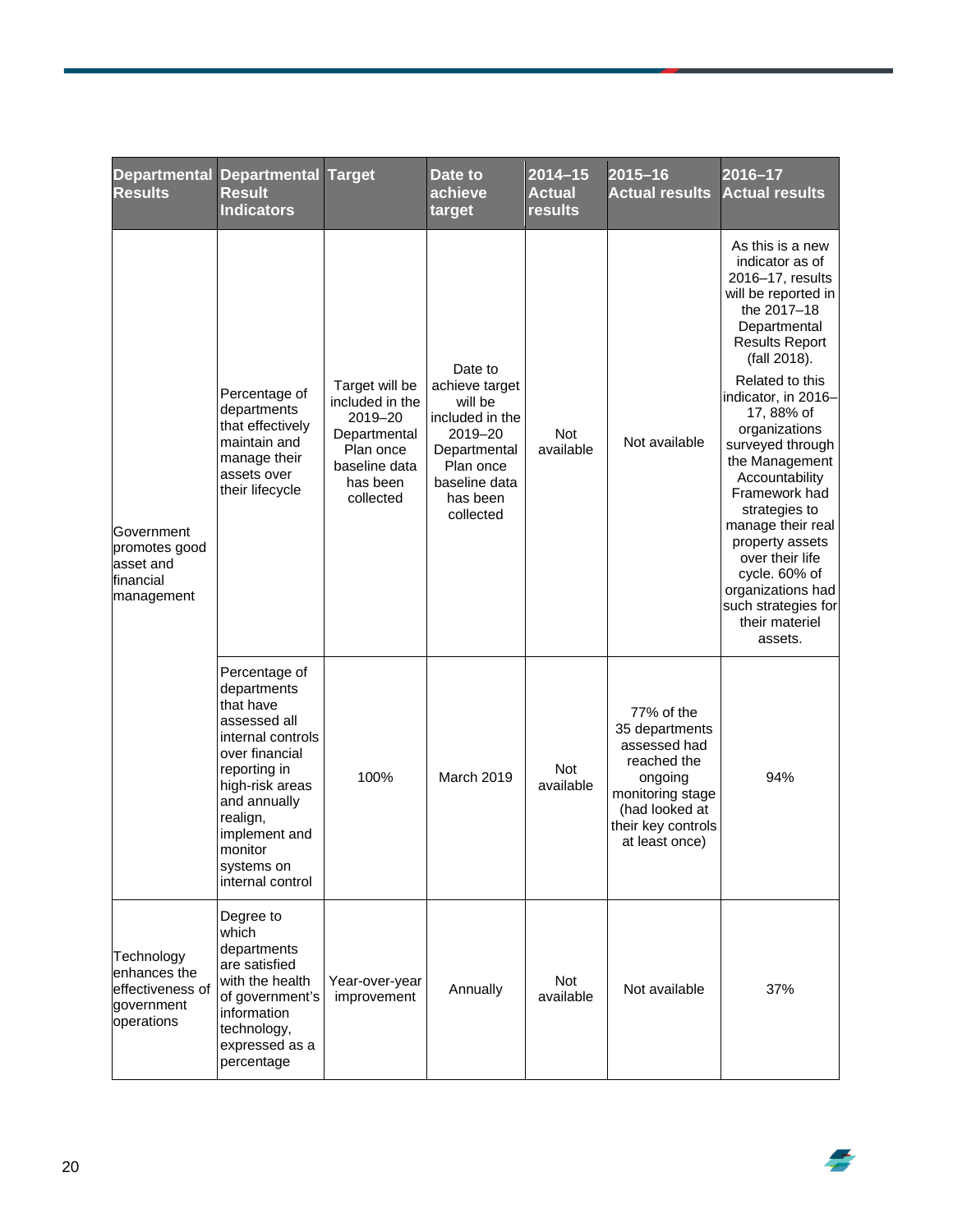| <b>Departmental</b><br><b>Results</b>                                                 | <b>Departmental</b><br><b>Result</b><br><b>Indicators</b>                                                                                                                                                                                           | <b>Target</b>                                                                                                                                                                               | Date to<br>achieve<br>target                                         | $2014 - 15$<br><b>Actual</b><br>results | 2015-16<br><b>Actual results</b>                                                                                                                                                                                                                                                                                                                                                                                                 | 2016-17<br><b>Actual results</b> |
|---------------------------------------------------------------------------------------|-----------------------------------------------------------------------------------------------------------------------------------------------------------------------------------------------------------------------------------------------------|---------------------------------------------------------------------------------------------------------------------------------------------------------------------------------------------|----------------------------------------------------------------------|-----------------------------------------|----------------------------------------------------------------------------------------------------------------------------------------------------------------------------------------------------------------------------------------------------------------------------------------------------------------------------------------------------------------------------------------------------------------------------------|----------------------------------|
|                                                                                       | Percentage of<br>information<br>technology<br>systems for<br>which<br>cyber-risks are<br>managed<br>effectively                                                                                                                                     | 100%                                                                                                                                                                                        | March 2019                                                           | <b>Not</b><br>available                 | 69% (based on<br>$2015 - 16$<br>Management<br>Accountability<br>Framework<br>assessment of<br>mission-critical<br>applications<br>currently in<br>operation)                                                                                                                                                                                                                                                                     | 82%                              |
|                                                                                       | Percentage of<br>Target will be<br>departments<br>included in the<br>that have fewer<br>2019-20<br>than<br>Departmental<br>3 significant<br>Plan once<br>outages<br>baseline data<br>impacting key<br>has been<br>systems in a<br>collected<br>year | Date to<br>achieve target<br>will be<br>included in the<br>2019-20<br>Departmental<br>Plan once<br>baseline data<br>has been<br>collected                                                   | <b>Not</b><br>available                                              | Not available                           | As this is a new<br>indicator as of<br>2016-17, results<br>will be reported in<br>the 2017-18<br>Departmental<br><b>Results Report</b><br>(fall 2018).<br>Related to this<br>indicator, in 2016-<br>17, 97% of<br>organizations<br>assessed through<br>the Management<br>Accountability<br>Framework had<br>implemented<br>strategies and<br>plans to effectively<br>manage<br>information, cyber-<br>threats and<br>technology. |                                  |
| Government<br>demonstrates<br>leadership in<br>making its<br>operations<br>low-carbon | The level of<br>overall<br>government<br>greenhouse gas<br>emissions                                                                                                                                                                                | Reduce<br>greenhouse<br>gas emissions<br>by 40% below<br>2005 levels by<br>2030, with an<br>aspiration to<br>achieve this<br>target by 2025,<br>and by 80% by<br>2050<br>(December<br>2017) | December<br>2030<br>(December<br>2025 stretch<br>target) and<br>2050 | 19%                                     | 24%                                                                                                                                                                                                                                                                                                                                                                                                                              | 28%                              |

\*The result of this indicator is expected to decline in the short term as the Secretariat increases the rigour of how priority services are assessed.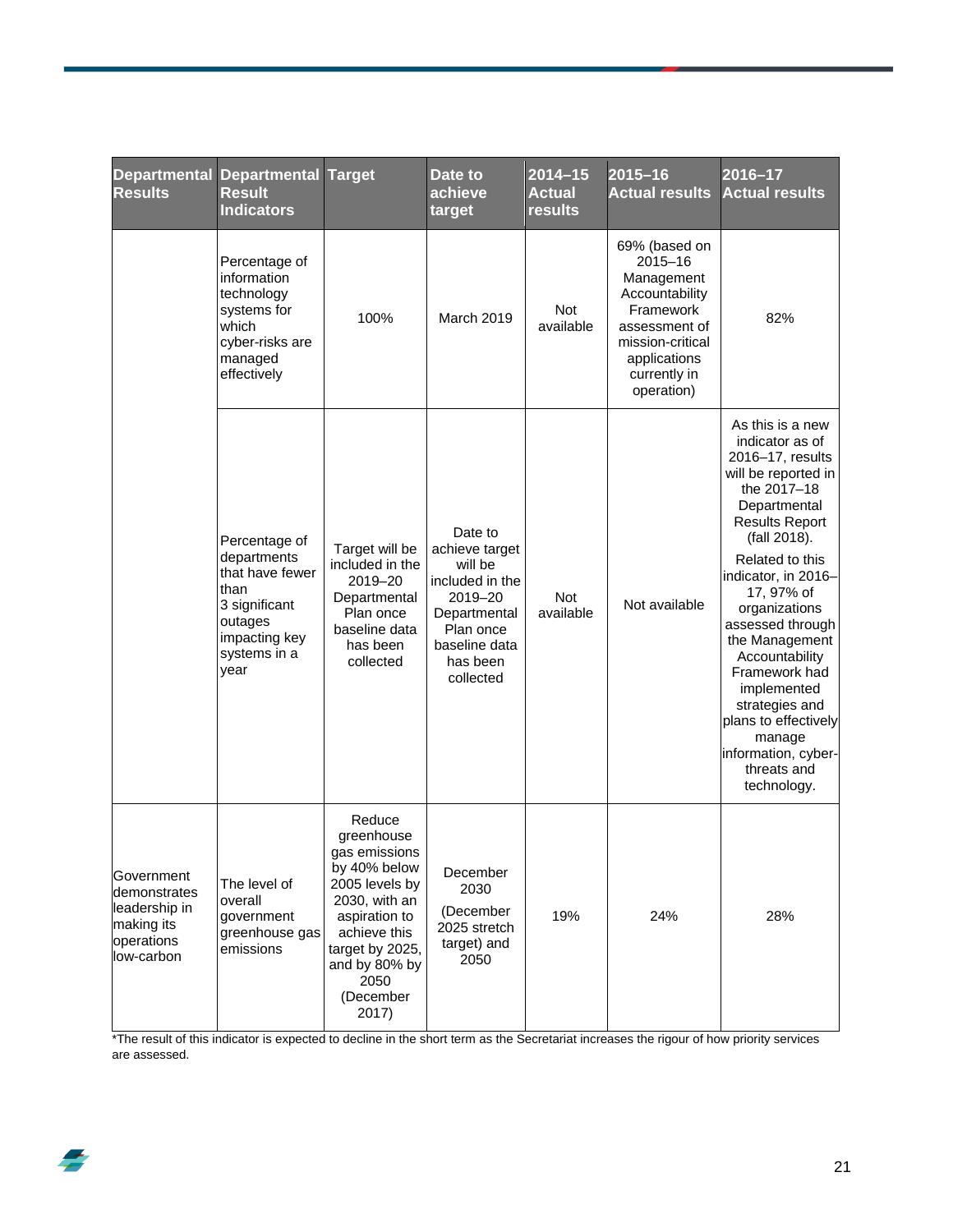#### Budgetary financial resources (dollars)

| 2018-19               | $ 2018 - 19 $           | $2019 - 20$             | $2020 - 21$             |
|-----------------------|-------------------------|-------------------------|-------------------------|
| <b>Main Estimates</b> | <b>Planned spending</b> | <b>Planned spending</b> | <b>Planned spending</b> |
| 74,523,877            | 74,523,877              | 73,504,136              | 61,752,673              |

Human resources (full-time equivalents)

| 2018-19                              | $2019 - 20$                          | $2020 - 21$                          |  |
|--------------------------------------|--------------------------------------|--------------------------------------|--|
| <b>Planned full-time equivalents</b> | <b>Planned full-time equivalents</b> | <b>Planned full-time equivalents</b> |  |
| 509                                  | 514                                  | 439                                  |  |

#### **Employer**

#### **Description**

- Develop policies and set the strategic direction for people management in the public service
- Manage total compensation (including pensions and benefits) and labour relations
- Undertake initiatives to improve performance in support of recruitment and retention

#### **Context**

The federal public service is Canada's largest employer, with approximately 200,000 people in the core public administration. The government's ability to deliver high-quality services and programs to Canadians depends on a diverse, healthy and respectful public service workforce working in a culture of excellence based on productivity, non-partisanship, professionalism and integrity.

At the start of the mandate:

#### **Diversity**

Overall, the public service represented the diversity of Canada's population. Representation rates for all 4 employment equity groups (women, visible minorities, Aboriginal peoples and persons with disability) exceeded workforce availability. Although diversity in the executive ranks has improved over time, there still remain some challenges.

#### **Employee wellness**

- ▶ 19% of employees reported that they had been harassed in the workplace
- women were more likely than men to indicate that they had been a victim of harassment on the job in the previous 2 years (20% versus 16%)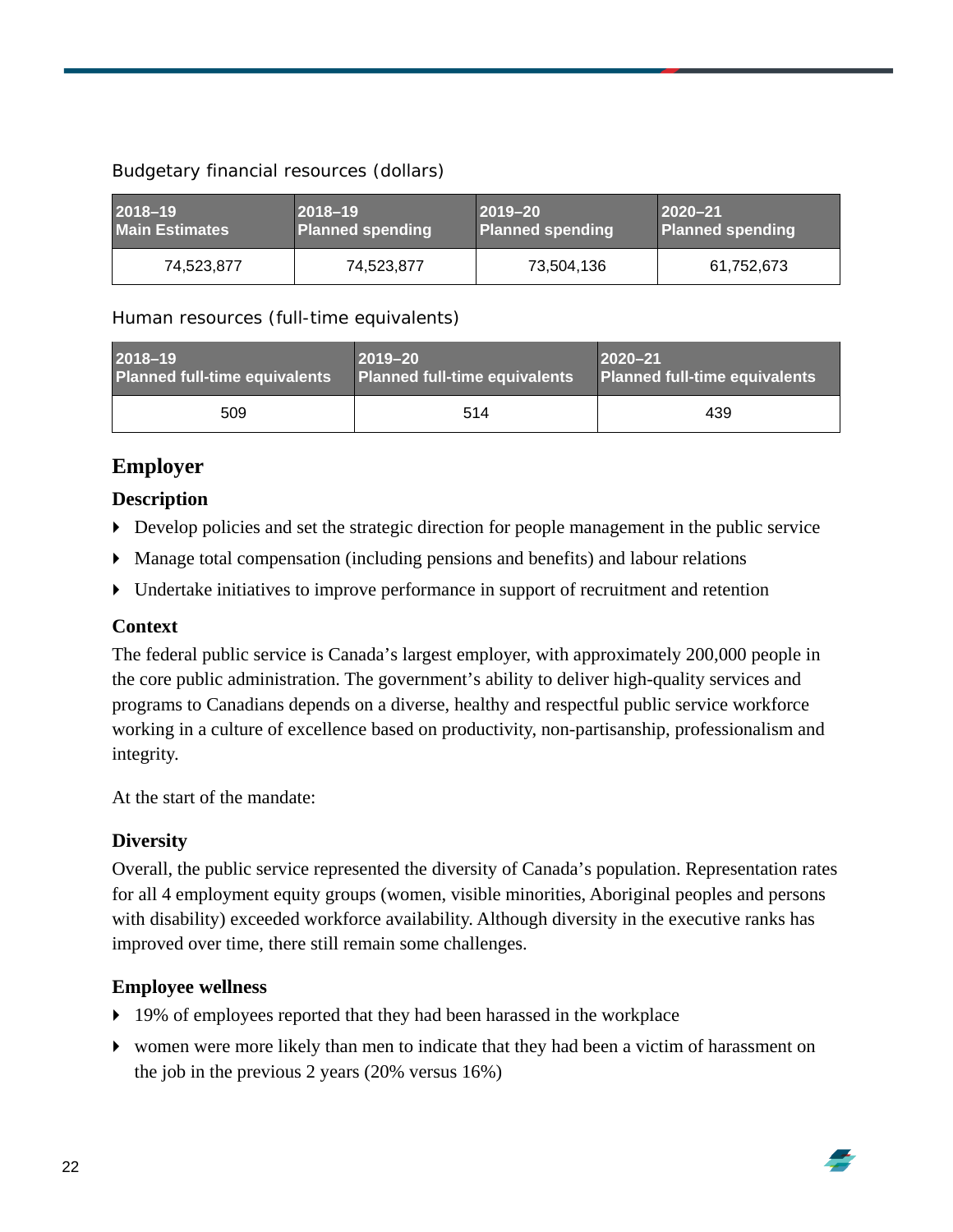- of employees who experienced harassment, women were more likely than men to indicate that the nature of the harassment was a sexual comment or gesture (11% versus 5%)
- ▶ 49% of disability claims in 2015 related to mental health

#### **Employee engagement**

- ▶ 79% of employees liked their job
- ▶ 74% of employees indicated that they were satisfied with their organization.
- women were more likely than men to say that they received a sense of satisfaction from their work (76% versus 72%)
- persons with a disability were less likely than other employees to say that they received a sense of satisfaction from their work (68% versus 75%)

#### **Recruitment**

In 2015–16, 32.7% of new indeterminate employees were under the age of 30 and the public service increased its student hiring rates by 6.3%.

#### **Career development**

52% of employees believed their department did a good job of supporting employee career development.

#### **Collective agreements**

In the core public administration in 2015–16, 27 collective agreements with 15 bargaining agents needed to be renewed.

#### **Pay equity**

In 2015–16, employees continued to be covered by complaint-based pay equity legislation. Many of them had been waiting years, and sometimes decades, before receiving equal pay for work of equal value.

In his [mandate letter](https://pm.gc.ca/eng/president-treasury-board-canada-mandate-letter)<sup>x1</sup> to the President of the Treasury Board, the Prime Minister instructed the President to work with his colleagues to:

- ensure that the public service is free from harassment and sexual violence
- $\triangleright$  ensure that all federal services are delivered in compliance with the [Official Languages](http://laws-lois.justice.gc.ca/eng/acts/O-3.01/) Act<sup>[xli](#page-60-40)</sup>
- $\triangleright$  bargain in good faith with Canada's public sector unions

The Prime Minister also directed all ministers to do their part to:

- $\blacktriangleright$  fulfill the government's commitment to transparent, merit-based appointments
- $\rightarrow$  help ensure gender parity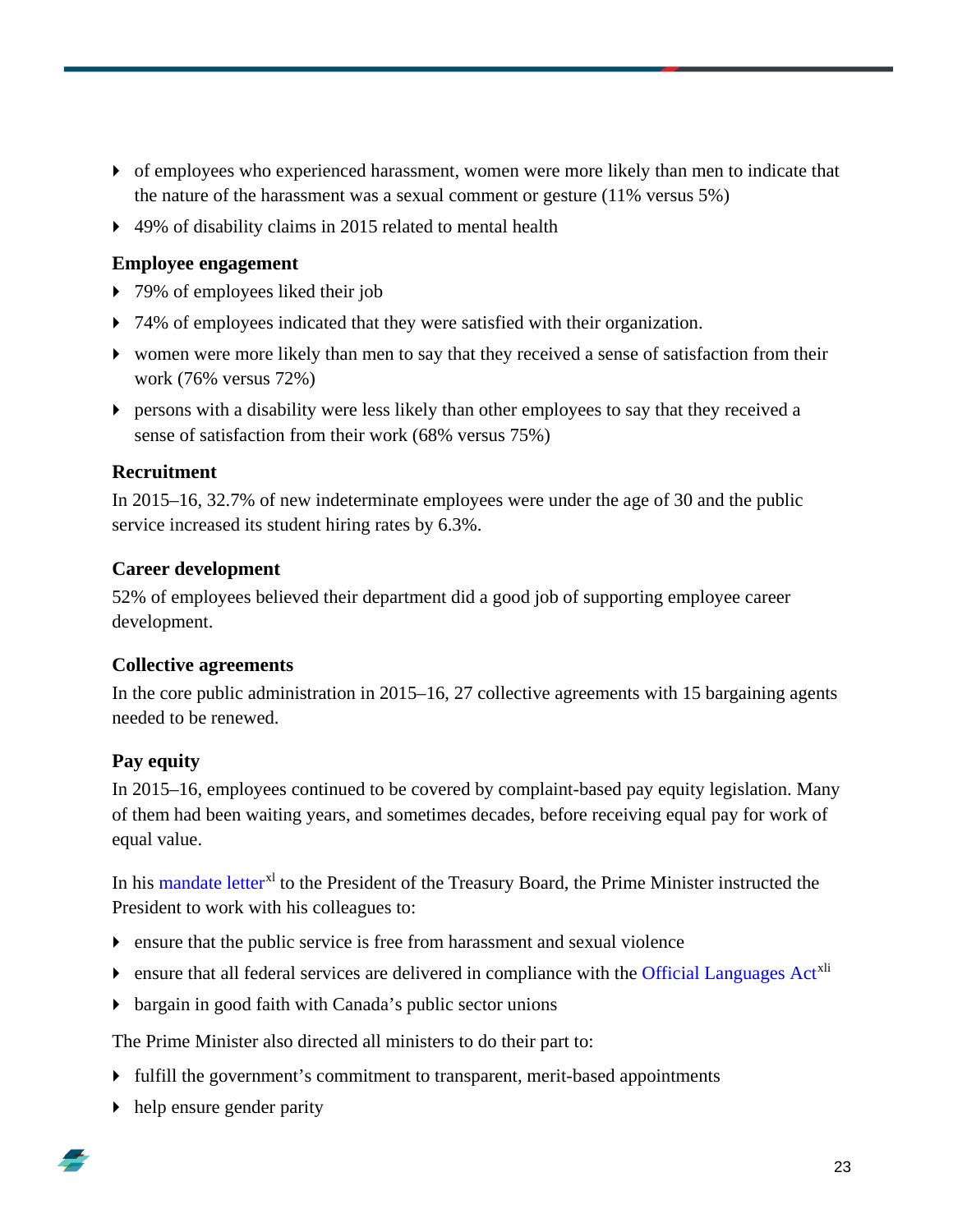help ensure that Indigenous Canadians and minority groups are better reflected in positions of leadership

#### **Planning highlights**

In keeping with the mandate letter, the Secretariat aims to achieve the following results through its Employer activities.

#### **Departmental result 1: Public service is high-performing**

The Secretariat has implemented a rigorous approach to performance management for employees at all levels and to talent management for senior leaders. In 2015–16, 93.8% of eligible employees met their performance objectives.

The Secretariat also launched the Executive Leadership Development Programs, in partnership with the Canada School of Public Service and the Public Service Commission, to support the development of promising and diverse leaders.

The Secretariat has expanded the functionality of the Jobs Marketplace opportunities platform, which provides public servants with new experiences and networking opportunities by facilitating at-level mobility and mentor relationships and using the open-to-the-public tool GCcollab, which connects federal, provincial and territorial public servants from across Canada with students and academics from Canadian colleges and universities. In 2017–18, 57% of employees reported that their department or agency does a good job of supporting employee career development.

In 2016–17, the Government of Canada announced consultations to review the [Official](http://laws.justice.gc.ca/eng/regulations/SOR-92-48/)  [Languages \(Communications with and Services to the Public\) Regulations](http://laws.justice.gc.ca/eng/regulations/SOR-92-48/)<sup>[xlii](#page-60-41)</sup> to bring them into line with new technologies and current socio-demographic realities.

In 2018–19, the Secretariat will:

- start administering the Public Service Employee Survey annually so that workplace improvements are based on up-to-date evidence
- review the Official Languages (Communications with and Services to the Public) Regulations to modernize service delivery and provide services in both official languages; in doing so, the Secretariat will work with Canadian Heritage to ensure a comprehensive approach to the regulations that includes considerations of minority language community vitality

#### **Departmental result 2: Public service attracts and retains a diverse workforce**

The Secretariat has taken a number of steps to attract and retain a diverse workforce. It has created a joint union-management [Task Force on Diversity and Inclusion in the Public Service](https://www.canada.ca/en/treasury-board-secretariat/services/values-ethics/diversity-equity/task-force-diversity-inclusion.html)<sup>xliii</sup>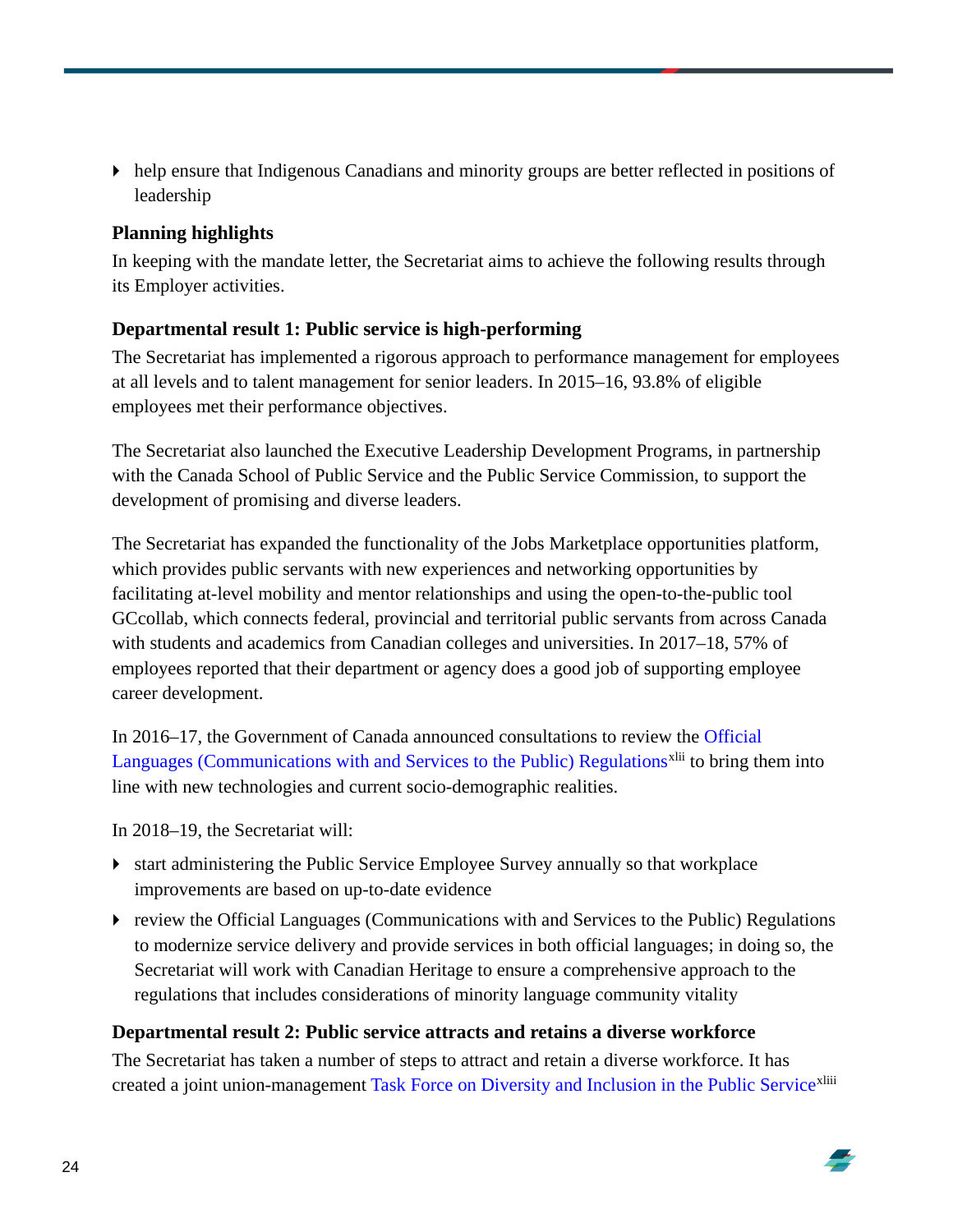made up of representatives from across the public service and from the public sector bargaining agents. It piloted 2 targeted recruitment programs: the Indigenous Youth Summer Employment Opportunity and the Youth with Disabilities Summer Employment Opportunity. It also initiated a deputy head pledge to support student employment in the public service, a commitment to improve student hiring, onboarding and orientation, provide meaningful work opportunities and ensure they are paid accurately and on time. In 2016–17, 37.3% of new indeterminate hires were under the age of 30. In 2017–18, 77% of all employees reported receiving a sense of satisfaction from their work.

The Secretariat collaborated with the Public Service Commission of Canada to support the Commission's name-blind recruitment pilot, which tested anonymized recruitment in the federal public service. The Commission released the final report on the pilot on January 23, 2018.

In 2018–19, the Secretariat will:

- establish a Public Service Centre on Diversity, Inclusion and Wellness to support departments and agencies in creating safe, healthy, diverse and inclusive workplaces
- analyze and implement elements of the [Final Report of the Joint Union/Management Task](https://www.canada.ca/en/treasury-board-secretariat/corporate/reports/building-diverse-inclusive-public-service-final-report-joint-union-management-task-force-diversity-inclusion.html)  [Force on Diversity and Inclusion,](https://www.canada.ca/en/treasury-board-secretariat/corporate/reports/building-diverse-inclusive-public-service-final-report-joint-union-management-task-force-diversity-inclusion.html)<sup>[xliv](#page-60-42)</sup> to develop a diversity and inclusion strategy and framework for the public service, including:
	- − creating tools for considering diversity and inclusion in decision making, policy making, and recruitment practices
	- − promoting engagement of senior leaders and employees in creating a diverse culture
	- − improving education and awareness, including by creating a common curriculum for training
	- − collecting robust human resources data to clearly understand representation of the public service workforce
- implement recommendations from the report [The Next Level: Normalizing a Culture of](https://www.canada.ca/en/privy-council/corporate/clerk/publications/next-level.html)  [Inclusive Linguistic Duality in the Federal Public Service Workplace](https://www.canada.ca/en/privy-council/corporate/clerk/publications/next-level.html)<sup>xly</sup> so that both official languages are used more equitably in the public service

#### **Departmental result 3: Employee wellness is improved**

The Secretariat is leading efforts to improve employee wellness across the public service.

In November 2016, the Secretariat introduced a deputy minister pledge to commit to building a healthy, respectful and supportive work environment. All public service employees can take the pledge, which is available on GCintranet.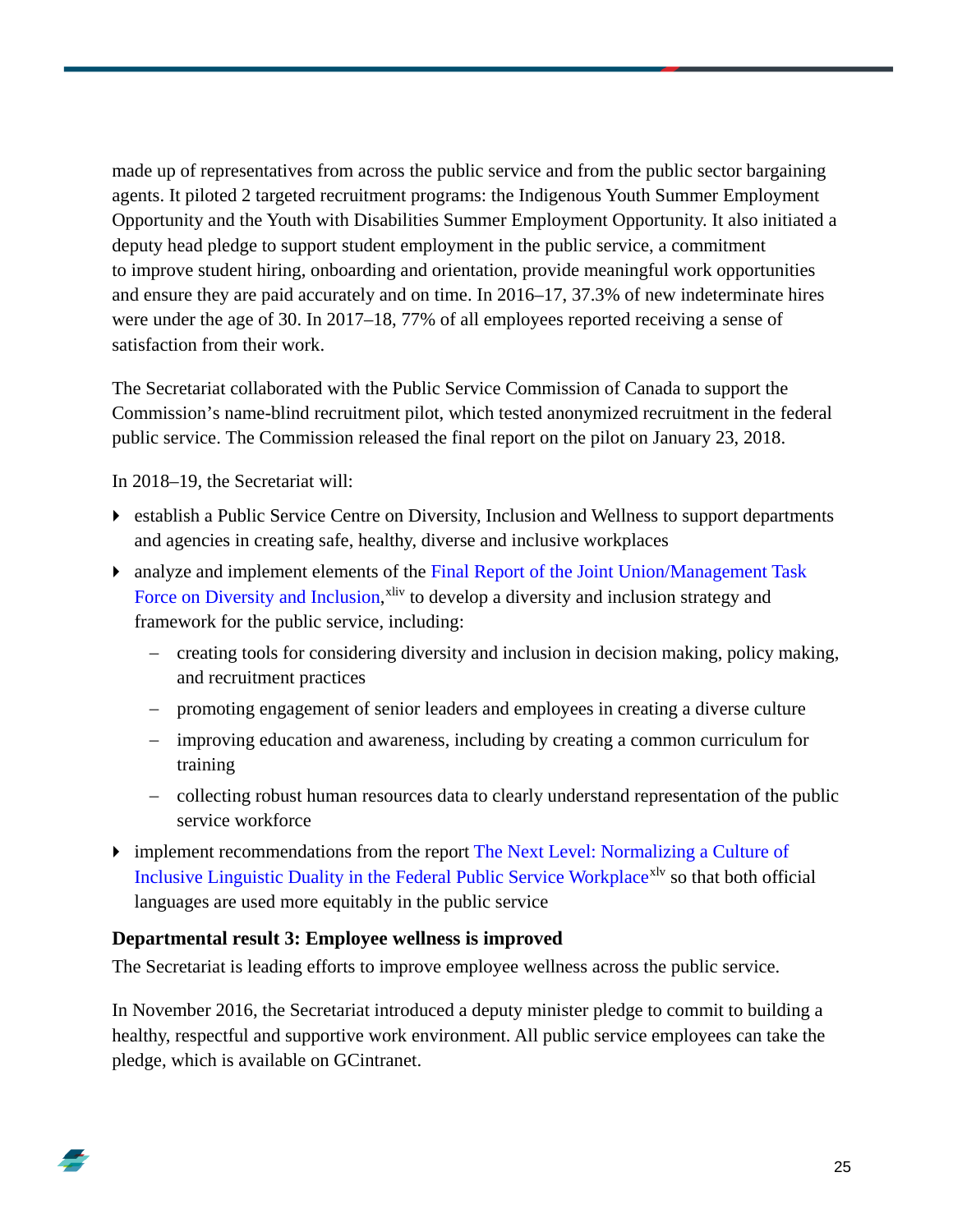In February 2017, the Secretariat launched the virtual [Centre of Expertise on Mental Health in](https://www.canada.ca/en/treasury-board-secretariat/topics/healthy-workplace/mental-health-workplace.html)  [the Workplace](https://www.canada.ca/en/treasury-board-secretariat/topics/healthy-workplace/mental-health-workplace.html)<sup>[xlvi](#page-60-12)</sup> with resources, tools and services to organizations, managers and employees.

The Secretariat has established a strong network of champions to share leading practices and to discuss challenges and opportunities. The Secretariat has also developed a strategy for addressing harassment and sexual violence in the workplace.

As of 2017–18, 56% of employees believed their workplace was psychologically healthy and 18% of employees indicated that they had been a victim of harassment on the job in the past 2 years.

In 2018–19, the Secretariat will:

- $\triangleright$  build upon the success of the virtual Centre of Expertise on Mental Health in the Workplace as it establishes a Public Service Centre on Diversity, Inclusion and Wellness
- $\blacktriangleright$  help departments develop their action plans for achieving the 3 strategic goals of the Federal [Public Service Workplace Mental Health Strategy:](https://www.canada.ca/en/treasury-board-secretariat/services/healthy-workplace/workplace-wellness/mental-health-workplace/federal-public-service-workplace-mental-health-strategy.html) xlvii
	- − change the culture
	- − build capacity
	- − measure, report and continuously improve
- raise awareness about the Federal Public Service Workplace Mental Health Strategy to help destigmatize mental health problems
- continue to build departments' capacity through the virtual Centre of Expertise
- work with bargaining agents to make joint recommendations for improving employee wellness across the public service for consideration in the next round of collective bargaining
- support the implementation of amendments to the Canada Labour Code by implementing a new strategy for addressing harassment and sexual violence in the workplace

#### **Departmental result 4: Modernized employment conditions**

The Secretariat has supported the workforce of the future by negotiating in good faith to reach collective agreements that are fair and reasonable for employees and for Canadians. As of January 1, 2018, the government had reached 21 agreements with bargaining agents for which the Treasury Board is the employer. These agreements cover more than 90% of represented employees in the core public administration.

In addition, in 2015–16 and 2016–17, all outcomes of cases relating to the 2014 round of collective bargaining heard by the Federal Public Sector Labour Relations and Employment Board confirmed that the Treasury Board, as employer, had bargained in good faith.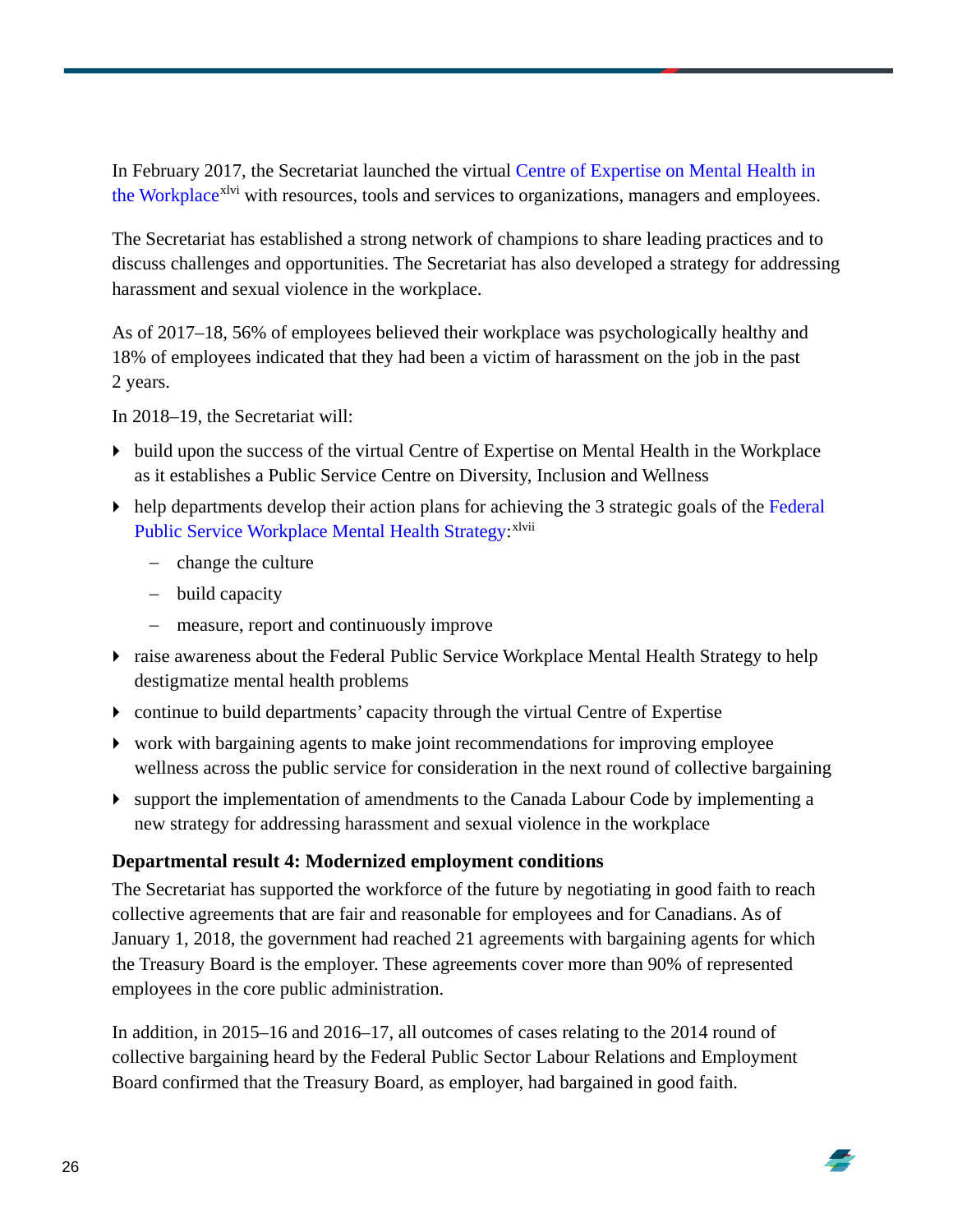In 2018–19, the Secretariat will:

- bargain in good faith to complete the 2014 round of collective bargaining with all 27 bargaining units in the core public administration
- $\blacktriangleright$  support the government in introducing and implementing proactive pay equity legislation to reduce the gender wage gap for federally regulated workers, including employees in the core public administration
- continue to support the financial health of the group insurance and benefit programs such as the Public Service Health Care Plan and the long-term disability benefit plan for medically released members of the Canadian Armed Forces
- provide mandates and advice to separate agency employers to support them in completing their ongoing collective bargaining negotiations in 2018–19
- launch the next round of collective bargaining and implement and administer the new series of collective agreements for the core public administration once they are ratified and signed
- advise the Royal Canadian Mounted Police on their new labour relations regime
- modernize classification in the Program and Administrative Services occupational group, which makes up about 40% of the core public administration

#### **Risks**

There is a risk that issues with the Phoenix pay system will continue to impact the Secretariat's ability to exercise its role as government-wide employer. This could adversely affect labour relations with bargaining agents, and employee morale and stress levels.

Starting this year, the Secretariat will lead efforts to begin the development of the next generation of the federal government's pay system, working with experts, federal public sector unions and technology providers.

The Secretariat is also continuing to identify human resources business processes impacted by the Phoenix pay system, and is developing measures to minimize the impact on employees, such as:

- launching new, mandatory online courses on the human resources and Phoenix pay systems for all employees and managers
- developing and rolling-out training for all departmental human resources and compensation practitioners to enhance their understanding of the linkages between the human resources and pay systems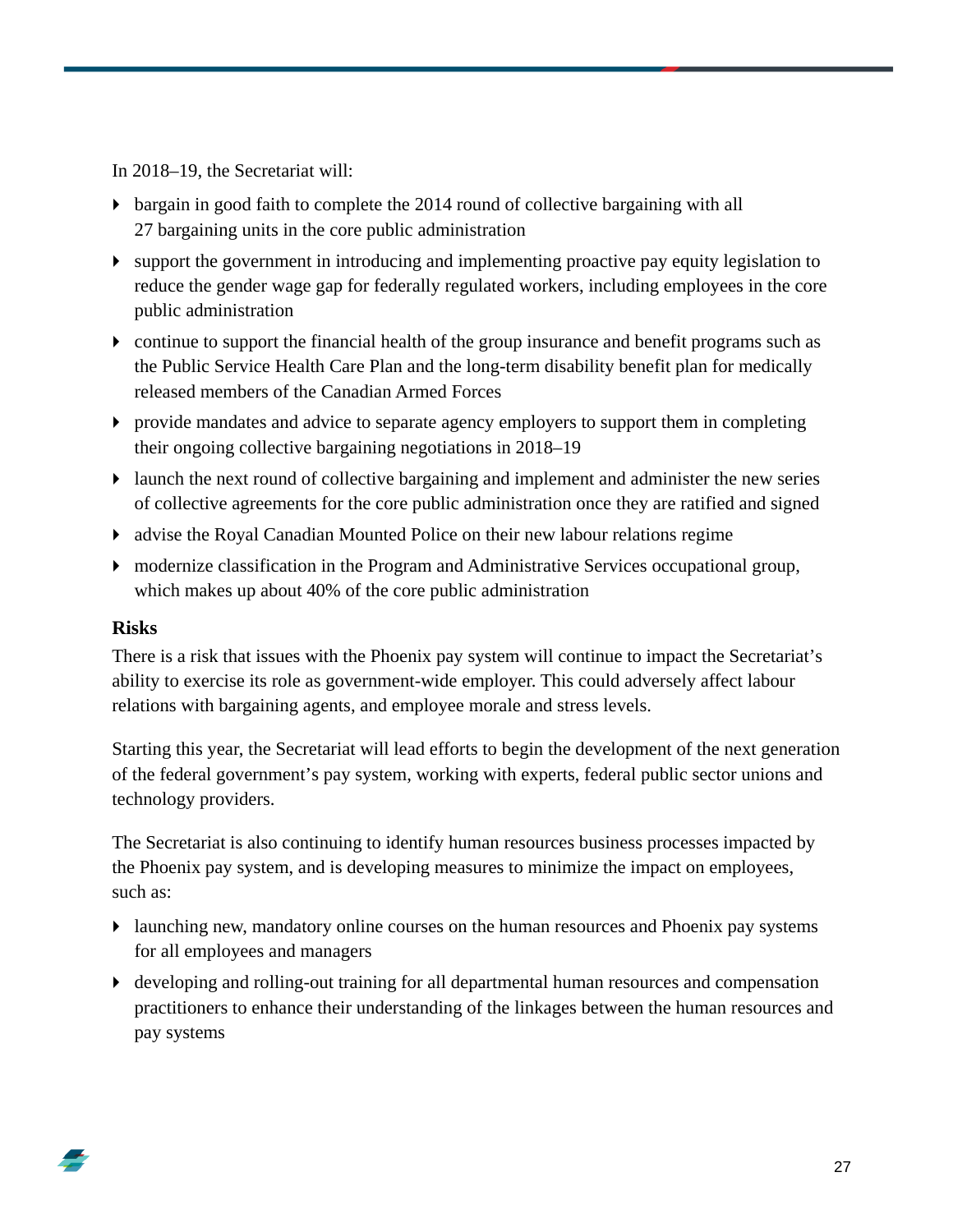- working closely with departments and agencies to establish standard timelines for common human resources transactions that lead to a pay action, and establishing performance measures to assist in the tracking and reporting of pay actions
- conducting a risk assessment across the Secretariat on the impact of the Phoenix pay system on the department's work and identifying how these risks are being mitigated and managed

The Secretariat continues to engage and share information with bargaining agents to find solutions to address concerns of their membership related to Phoenix.

| <b>Departmental</b><br><b>Results</b> | <b>Departmental</b><br><b>Result Indicators</b>                                                                                                                             | <b>Target</b>                                    | Date to<br>achieve<br>target                                      | $2014 - 15$<br><b>Actual</b><br>results                                                                                                                         | $2015 - 16$<br><b>Actual</b><br>results | 2016-17 Actual<br><b>results</b>                                                                          |
|---------------------------------------|-----------------------------------------------------------------------------------------------------------------------------------------------------------------------------|--------------------------------------------------|-------------------------------------------------------------------|-----------------------------------------------------------------------------------------------------------------------------------------------------------------|-----------------------------------------|-----------------------------------------------------------------------------------------------------------|
|                                       |                                                                                                                                                                             |                                                  |                                                                   |                                                                                                                                                                 |                                         | Not currently<br>available                                                                                |
|                                       | Percentage of<br>eligible employees<br>who meet                                                                                                                             | At least 95%                                     | <b>March 2019</b>                                                 | 93.7%                                                                                                                                                           | 93.8%                                   | Data production<br>is delayed due<br>to the Phoenix<br>pay system.                                        |
|                                       | performance<br>objectives                                                                                                                                                   |                                                  |                                                                   |                                                                                                                                                                 |                                         | Results will be<br>reported on in<br>the 2017-18<br>Departmental<br><b>Results Report</b><br>(fall 2018). |
| Public service is<br>high-performing  | Percentage of<br>institutions where<br>communications in<br>designated bilingual<br>offices "nearly<br>always" occur in the<br>official language<br>chosen by the<br>public | At least 90%                                     | March 2020                                                        | 86.5%                                                                                                                                                           | 84.5%                                   | 84.0%                                                                                                     |
|                                       | Percentage of<br>employees who<br>believe their<br>department does a<br>good job of<br>supporting<br>employee career<br>development                                         | Year-over-year<br>Annually<br>52%<br>improvement | Employees<br>were not<br>asked this<br>question in<br>$2015 - 16$ | Employees<br>were not asked<br>this question in<br>$2016 - 17$ .<br>Note: 57% of<br>employees<br>responded<br>positively to this<br>question in<br>$2017 - 18.$ |                                         |                                                                                                           |

#### Planned Results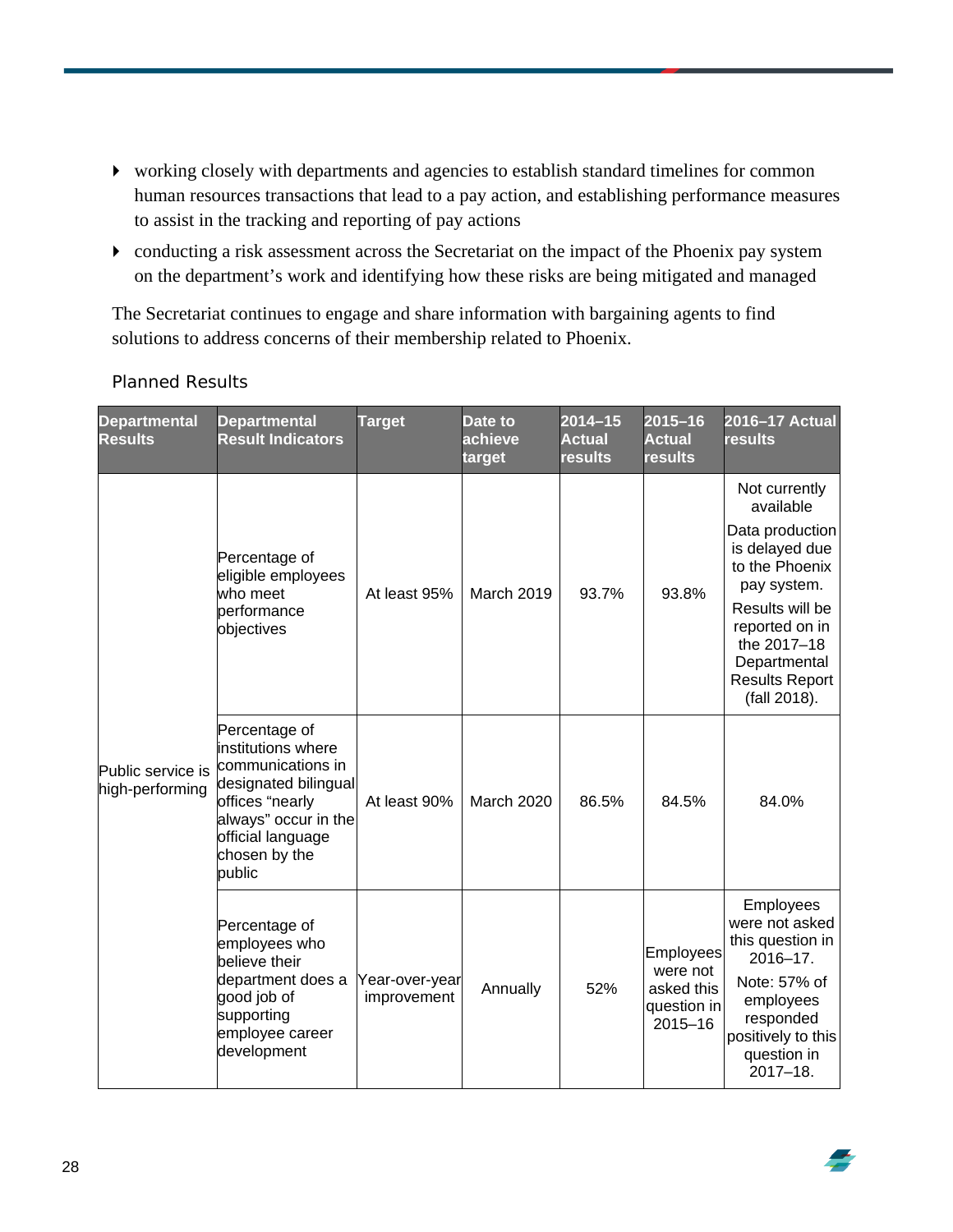| <b>Departmental</b><br><b>Results</b>                            | <b>Departmental</b><br><b>Result Indicators</b>                                                                                              | <b>Target</b>  | Date to<br>achieve<br>target | $2014 - 15$<br><b>Actual</b><br>results | $2015 - 16$<br><b>Actual</b><br>results                           | 2016-17 Actual<br>results                                                                                                                                                                                      |
|------------------------------------------------------------------|----------------------------------------------------------------------------------------------------------------------------------------------|----------------|------------------------------|-----------------------------------------|-------------------------------------------------------------------|----------------------------------------------------------------------------------------------------------------------------------------------------------------------------------------------------------------|
|                                                                  | Percentage of<br>indeterminate hires<br>who are under the<br>age of 30                                                                       | At least 37.5% | <b>March 2020</b>            | <b>Not</b><br>available                 | 32.7%                                                             | 37.3%                                                                                                                                                                                                          |
| Public service<br>attracts and<br>retains a diverse<br>workforce | Percentage of<br>employees under<br>the age of 30 who<br>receive a sense of<br>satisfaction from<br>their work                               | At least 78%   | March 2020                   | 73%                                     | Employees<br>were not<br>asked this<br>question in<br>$2015 - 16$ | <b>Employees</b><br>were not asked<br>this question in<br>2016-17.<br>Note: 78% of<br>employees<br>responded<br>positively to this<br>question in<br>$2017 - 18$                                               |
|                                                                  | Percentage of all<br>employees who<br>receive a sense of<br>satisfaction from<br>their work                                                  | At least 77%   | March 2020                   | 74%                                     | Employees<br>were not<br>asked this<br>question in<br>$2015 - 16$ | <b>Employees</b><br>were not asked<br>this question in<br>$2016 - 17$ .<br>Note: 77% of<br>employees<br>responded<br>positively to this<br>question in<br>2017-18.                                             |
|                                                                  | Percentage of<br>executive<br>employees<br>(compared with<br>workforce<br>availability) who are<br>members of a<br>visible minority<br>group | At least 9.5%  | Annually                     | 8.8%<br>March 31,<br>2015               | 9.4%<br>March 31,<br>2016                                         | Not currently<br>available<br>Data production<br>is delayed due<br>to the Phoenix<br>pay system.<br>Results will be<br>reported in the<br>$2017 - 18$<br>Departmental<br><b>Results Report</b><br>(fall 2018). |
|                                                                  | Percentage of<br>executive<br>employees<br>(compared with<br>workforce<br>availability) who are<br>women                                     | At least 47.8% | Annually                     | 46.4%<br>March 31,<br>2015              | 47.3%<br>March 31,<br>2016                                        | Not currently<br>available<br>Data production<br>is delayed due<br>to the Phoenix<br>pay system.                                                                                                               |

 $\Rightarrow$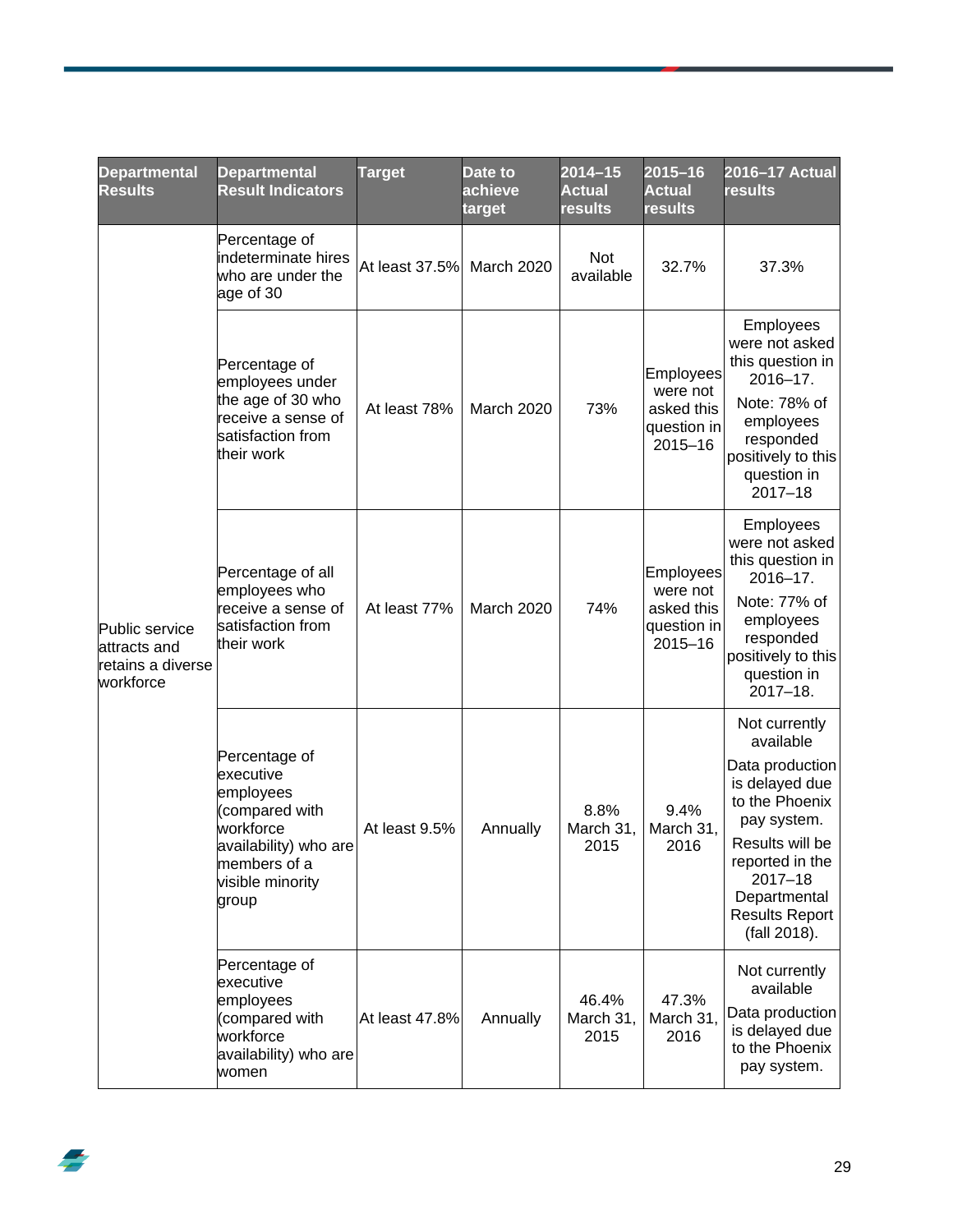| <b>Departmental</b><br><b>Results</b> | <b>Departmental</b><br><b>Result Indicators</b>                                                                                 | <b>Target</b>                 | Date to<br>achieve<br>target | $2014 - 15$<br><b>Actual</b><br>results                                                 | $2015 - 16$<br><b>Actual</b><br>results | 2016-17 Actual<br>results                                                                                                                                                                                      |
|---------------------------------------|---------------------------------------------------------------------------------------------------------------------------------|-------------------------------|------------------------------|-----------------------------------------------------------------------------------------|-----------------------------------------|----------------------------------------------------------------------------------------------------------------------------------------------------------------------------------------------------------------|
|                                       |                                                                                                                                 |                               |                              |                                                                                         |                                         | Results will be<br>reported in the<br>$2017 - 18$<br>Departmental<br><b>Results Report</b><br>(fall 2018).                                                                                                     |
|                                       | Percentage of<br>executive<br>employees<br>(compared with<br>workforce<br>availability) who are<br>Aboriginal persons           | At least 5.2%                 | Annually                     | 3.4%<br>March 31,<br>2015                                                               | 3.7%<br>March 31,<br>2016               | Not currently<br>available<br>Data production<br>is delayed due<br>to the Phoenix<br>pay system.<br>Results will be<br>reported in the<br>$2017 - 18$<br>Departmental<br><b>Results Report</b><br>(fall 2018). |
|                                       | Percentage of<br>executive<br>employees<br>(compared with<br>workforce<br>availability) who are<br>persons with a<br>disability | At least 5.3%                 | Annually                     | 5.3%<br>March 31,<br>2015                                                               | 5.1%<br>March 31,<br>2016               | Not currently<br>available<br>Data production<br>is delayed due<br>to the Phoenix<br>pay system.<br>Results will be<br>reported in the<br>$2017 - 18$<br>Departmental<br><b>Results Report</b><br>(fall 2018). |
| Employee<br>wellness is<br>improved   | Percentage of<br>employees who<br>believe their<br>workplace is<br>psychologically<br>healthy                                   | Year-over-year<br>improvement | Annually                     | Employees Employees<br>were not<br>asked this<br>question in question in<br>$2014 - 15$ | were not<br>asked this<br>$2015 - 16$   | 60%                                                                                                                                                                                                            |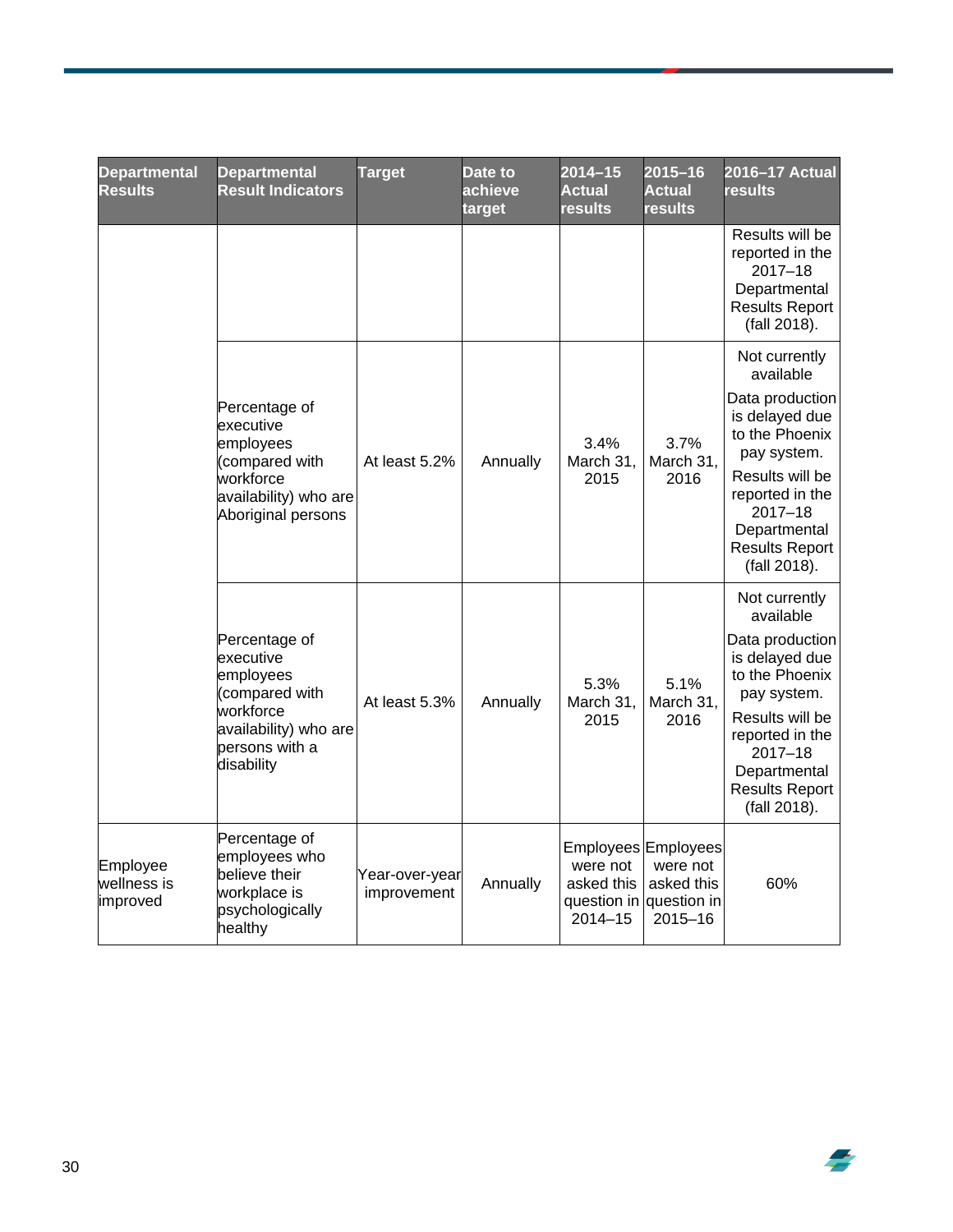| <b>Departmental</b><br><b>Results</b>  | <b>Departmental</b><br><b>Result Indicators</b>                                                                                                                                                              | <b>Target</b>                                                                                                       | Date to<br>achieve<br>target                                                                                                              | $2014 - 15$<br><b>Actual</b><br>results | $2015 - 16$<br><b>Actual</b><br>results                                   | 2016-17 Actual<br>results                                                                                                                                                                                                                               |
|----------------------------------------|--------------------------------------------------------------------------------------------------------------------------------------------------------------------------------------------------------------|---------------------------------------------------------------------------------------------------------------------|-------------------------------------------------------------------------------------------------------------------------------------------|-----------------------------------------|---------------------------------------------------------------------------|---------------------------------------------------------------------------------------------------------------------------------------------------------------------------------------------------------------------------------------------------------|
|                                        | Percentage<br>decrease in the<br>length of time off<br>work on long-term<br>disability due to<br>mental health<br>issues                                                                                     | Target will be<br>included in the<br>2019-20<br>Departmental<br>Plan once<br>baseline data<br>has been<br>collected | Date to<br>achieve<br>target will be<br>included in<br>the 2019-20<br>Departmental<br>Plan once<br>baseline data<br>has been<br>collected | Not<br>available                        | Not<br>available                                                          | This is a new<br>indicator as of<br>2016-17.<br>The Secretariat<br>will receive data<br>annually from<br>insurance<br>providers<br>starting in<br>fall 2018.<br>Results will be<br>included in the<br>2019-20<br>Departmental<br>Plan<br>(spring 2019). |
|                                        | Percentage of<br>employees who<br>indicate that they<br>have been the<br>victim of<br>harassment on the<br>job in the past<br>2 years                                                                        | Year-over-year<br>decreases                                                                                         | Annually                                                                                                                                  | 19%                                     | Employees<br>were not<br>asked this<br>question in<br>2015-16             | 22%                                                                                                                                                                                                                                                     |
|                                        | Percentage of<br>employees who<br>indicate that the<br>nature of<br>harassment<br>experienced is a<br>sexual comment or<br>gesture                                                                           | Year-over-year<br>decreases                                                                                         | Annually                                                                                                                                  | 1.7%                                    | <b>Employees</b><br>were not<br>asked this<br>question in<br>$2015 - 16.$ | Employees<br>were not asked<br>this question in<br>2016-17.<br>Note: 1.8% of<br>employees<br>responded<br>positively to this<br>question in<br>$2017 - 18.$                                                                                             |
| Modernized<br>employment<br>conditions | Percentage of<br><b>Federal Public</b><br>Sector Labour<br><b>Relations and</b><br><b>Employment Board</b><br>outcomes that<br>confirm that the<br>Government of<br>Canada is<br>bargaining in good<br>faith | 100%                                                                                                                | Annually                                                                                                                                  | <b>Not</b><br>available                 | 0<br>outcomes<br>of bad-faith<br>bargaining                               | 0 outcomes of<br>bad-faith<br>bargaining                                                                                                                                                                                                                |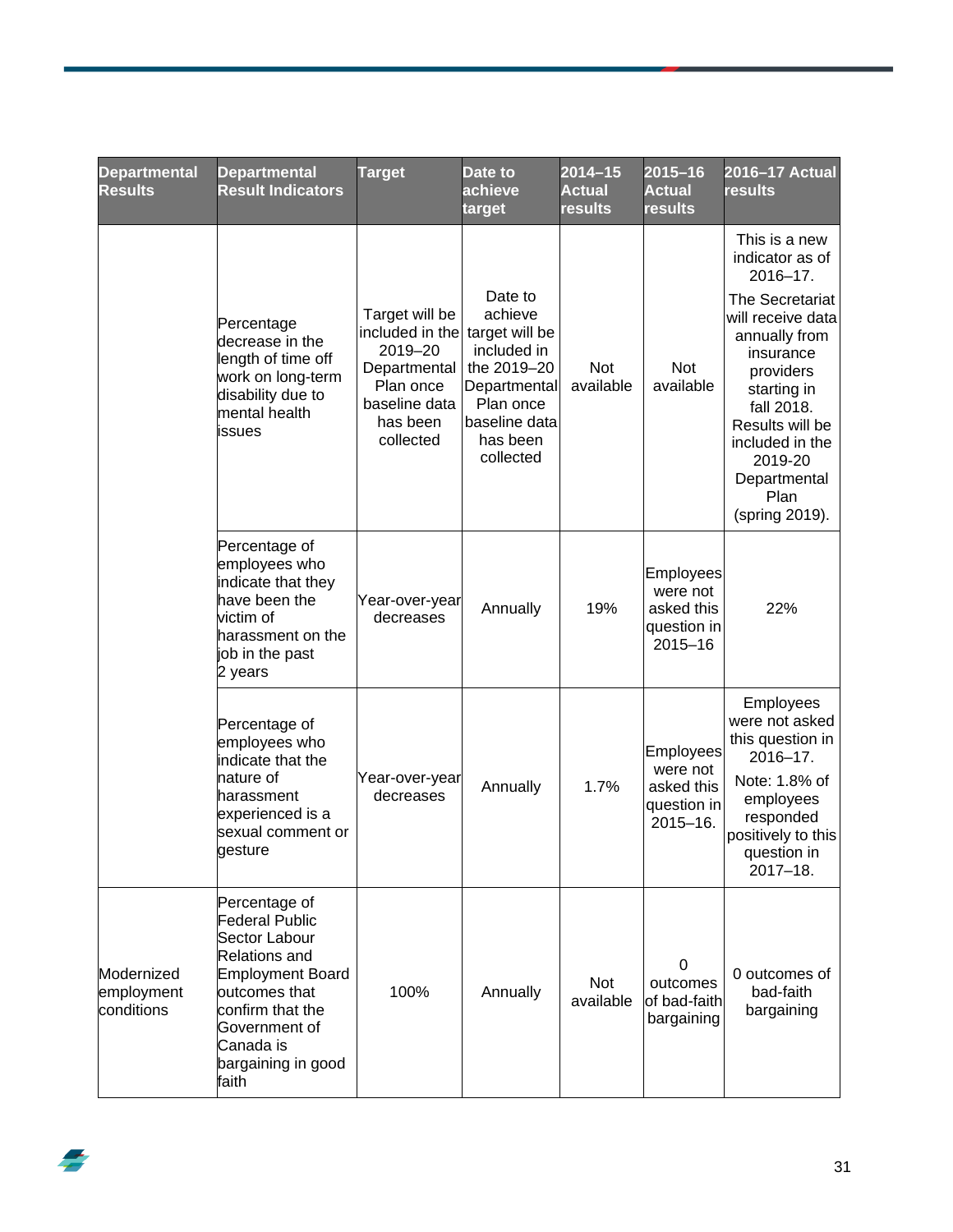#### Budgetary financial resources (dollars)

| 2018-19               | $2018 - 19$             | $2019 - 20$             | $2020 - 21$             |
|-----------------------|-------------------------|-------------------------|-------------------------|
| <b>Main Estimates</b> | <b>Planned spending</b> | <b>Planned spending</b> | <b>Planned spending</b> |
| 2,798,285,112         | 2,798,285,112           | 2,794,021,224           | 2,789,559,495           |

Planned spending of \$2,739 million a year for the Secretariat's Core Responsibility of Employer covers the following:

- payments under the public service pension, benefit and insurance plans, including the employer's share of health, income maintenance, and life insurance premiums
- payments to or in respect of provincial health insurance plans
- payments of provincial payroll taxes and Quebec sales tax on insurance premiums
- funding to address actuarial deficits in the Public Service Pension Fund

Planned spending in 2018–19 includes \$59 million in program expenditures for the Secretariat to deliver on this Core Responsibility.

Human resources (full-time equivalents)

| 2018-19                              | $2019 - 20$                   | $2020 - 21$                          |  |
|--------------------------------------|-------------------------------|--------------------------------------|--|
| <b>Planned full-time equivalents</b> | Planned full-time equivalents | <b>Planned full-time equivalents</b> |  |
| 453                                  | 453                           | 425                                  |  |

Financial, human resources and performance information for the Secretariat's Program Inventory is available in the [GC InfoBase.](https://www.tbs-sct.gc.ca/ems-sgd/edb-bdd/index-eng.html)<sup>xlviii</sup>

#### **Regulatory Oversight**

#### **Description**

- Develop and oversee policies to promote good regulatory practices
- Review proposed regulations to ensure they adhere to the requirements of government policy
- Advance regulatory cooperation across jurisdictions

#### **Context**

Regulations protect and advance Canadians' health, safety and environment, and help create the conditions for an innovative and prosperous economy.

Good regulatory practices help ensure that regulations inspire confidence and meet their economic, social and environmental goals.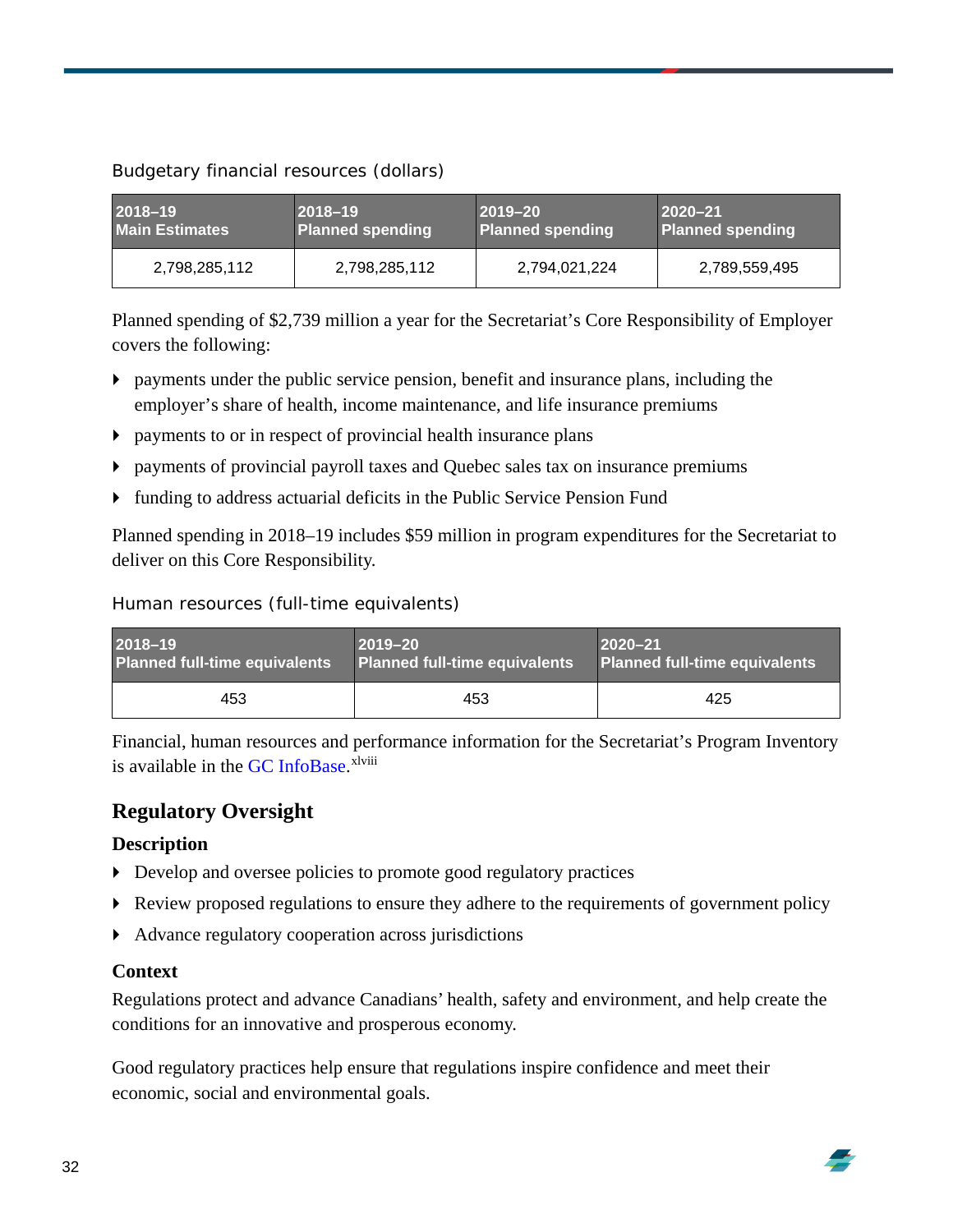In 2012, the Organisation for Economic Co-operation and Development began assessing the regulatory practices of 34 member countries and the European Commission against internationally recognized practices. In the most recent 2015 assessment, Canada ranked among the top 5 countries overall, third in stakeholder engagement, and fourth in both regulatory impact analysis and ex-post evaluation, which is the process of assessing the effectiveness of policies and regulations once they are in force.

The Government of Canada's regulatory policy includes protecting and advancing the public interest by working with Canadians and with other governments to promote regulatory activities that will benefit current and future generations of Canadians. The Government of Canada has also committed to taking measures to advance interjurisdictional regulatory cooperation, domestically and internationally.

#### **Planning highlights**

The Secretariat aims to achieve the following results through its Regulatory Oversight activities.

#### **Departmental result 1: Government regulatory practices and processes are open, transparent, and informed by evidence**

The Secretariat has taken a number of steps to improve government regulatory practices and processes.

In 2017–18, it launched public consultations on proposed changes to the federal regulatory policy. The changes seek to strengthen the requirements for early stakeholder engagement, regulatory cooperation and alignment, mandatory stock reviews, gender-based analysis plus, consultations with Indigenous peoples, and assessing environmental impacts while maintaining important tools to minimize burden on business, including small and medium enterprises.

Also in 2017–18, to further enhance transparency, the President of the Treasury Board tabled the firs[t Annual Report to Parliament for the 2016 to 2017 Fiscal Year: Benefits and Costs of](https://www.canada.ca/en/treasury-board-secretariat/corporate/reports/annual-report-parliament-2016-2017-fiscal-year-implementation-one-for-one-rule.html)  [Significant Federal Regulations, and the Implementation of the One-for-One Rule.](https://www.canada.ca/en/treasury-board-secretariat/corporate/reports/annual-report-parliament-2016-2017-fiscal-year-implementation-one-for-one-rule.html)<sup>[xlix](#page-60-44)</sup> According to this report, in 2016–17:

- $\blacktriangleright$  the net benefit of significant regulations was \$9.6 billion
- a net reduction of \$455,692 in administrative burden costs was achieved

In 2018–19, the Secretariat will:

- **Finalize and begin implementing the [draft Cabinet Directive on Regulation](https://open.canada.ca/en/consult/draft/cabinet-directive/public-consultation-draft-cabinet-directive-regulation)** and supporting policies
- provide regulatory policy guidance to departments and support horizontal policy management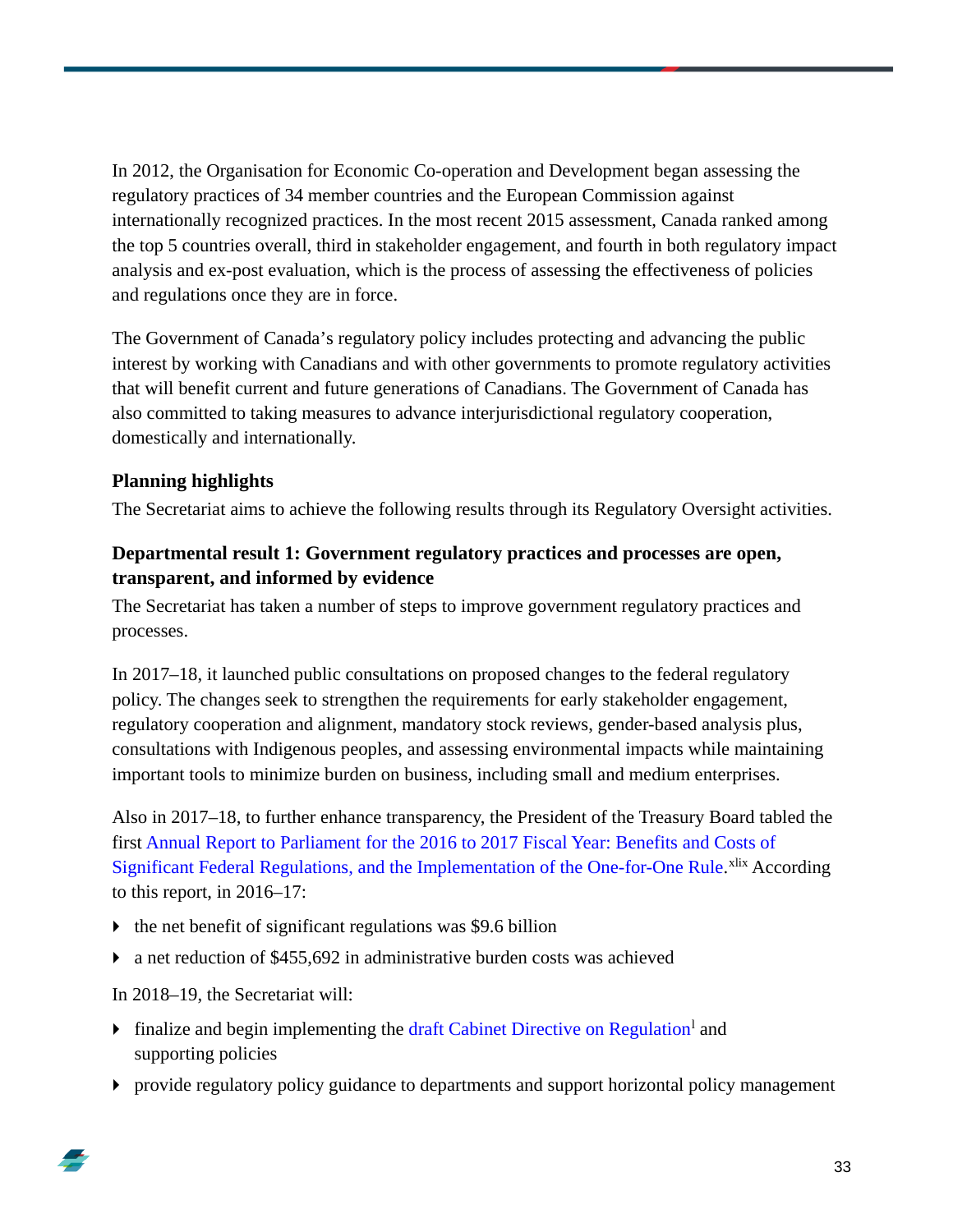- challenge departments and agencies on their proposed regulatory changes based on the requirements of federal regulatory policy
- support the Treasury Board by providing advice on regulatory and order-in-council matters
- $\blacktriangleright$  pursue a regulatory reform agenda focused on supporting innovation and business investment, including targeted reviews of regulatory requirements in key sectors and developing an eregulation system

#### **Departmental result 2: Regulatory cooperation among jurisdictions is advanced**

In 2016–17, the Secretariat assumed responsibility for the [Canada-United States Regulatory](https://www.canada.ca/en/treasury-board-secretariat/corporate/transparency/acts-regulations/canada-us-regulatory-cooperation-council.html)  [Cooperation Council.](https://www.canada.ca/en/treasury-board-secretariat/corporate/transparency/acts-regulations/canada-us-regulatory-cooperation-council.html)<sup>Ii</sup> Since then, the Secretariat has worked to advance the 23 department and agency work plans that fall under this initiative.

In 2017–18, the Secretariat took over responsibility for implementing 2 new regulatory cooperation forums:

- the Regulatory Cooperation Forum established under the Canada-European Union Comprehensive Economic Trade Agreement
- the Regulatory Reconciliation and Cooperation Table established under the Canadian Free Trade Agreement to address regulatory barriers to trade, investment and labour mobility within Canada

Efforts are ongoing to advance regulatory cooperation in these new jurisdictions and to support the negotiation of regulatory cooperation provisions in new trade agreements.

In 2017–18, the Secretariat launched 3 consultations to solicit suggestions for regulatory cooperation initiatives from consumer, industry and citizen stakeholders.

In 2018–19, the Secretariat will:

- bring additional programs under the Canada-United States Regulatory Cooperation Council to achieve greater regulatory alignment with Canada's largest trading partner
- implement the Regulatory Cooperation Forum established in the Canada-European Union Comprehensive Economic Trade Agreement and work with regulatory departments and agencies to begin regulatory cooperation efforts with the European Union; work with departments to identify regulatory cooperation opportunities that could be developed into work plans through the various regulatory cooperation forums
- increase the number of work plans by an average of 2 a year by 2020 and look for ways to increase this number as arrangements are established under new trade agreements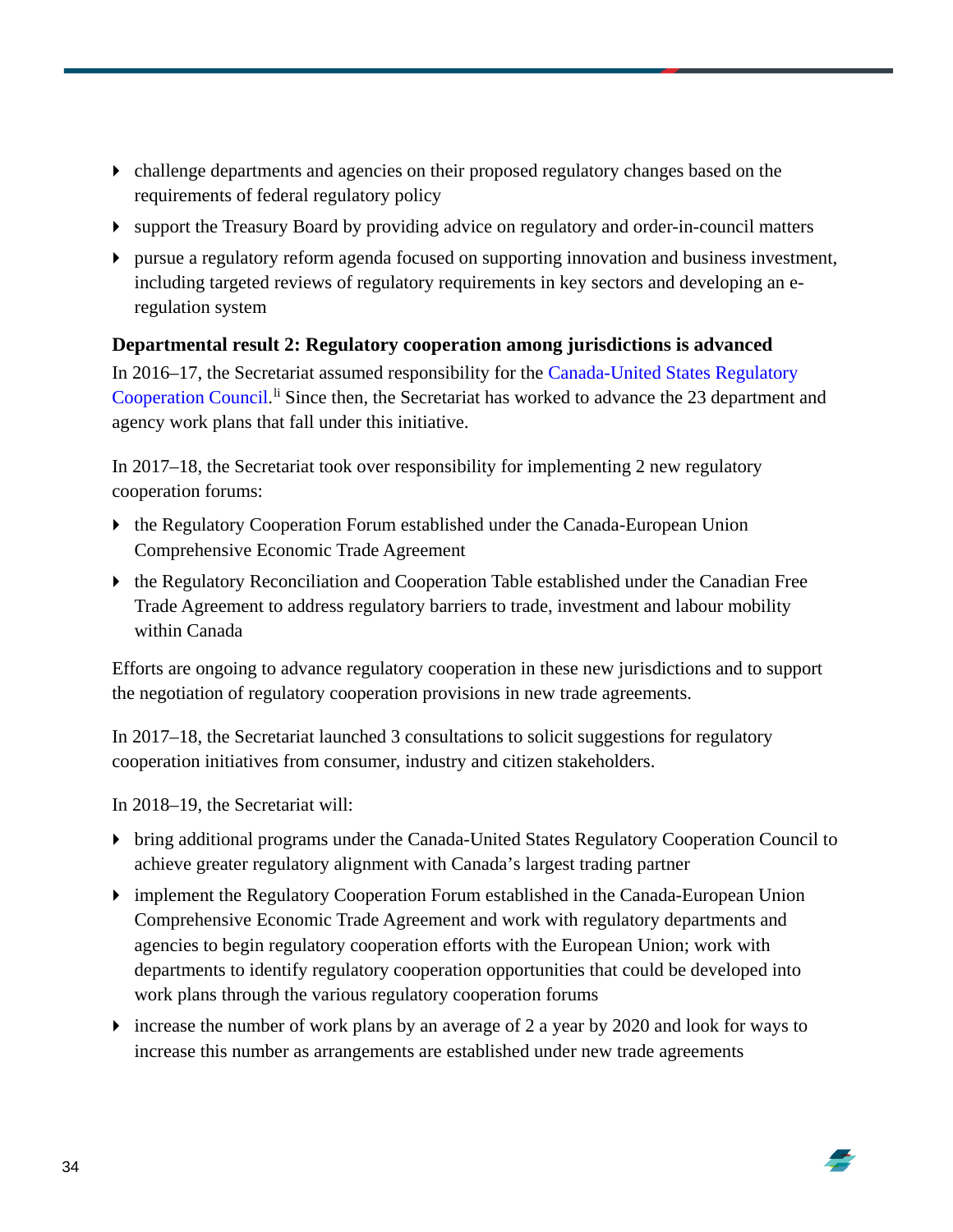#### **Risks**

Because of changing government priorities and delays associated with implementing complex regulatory proposals, there is a risk that regulatory initiatives may not be implemented at the expected pace and achieve the desired results.

The planned initiatives are closely linked to the priorities, operational environment and strategic direction of other departments and governments; the Secretariat may therefore have limited influence on implementation.

The Secretariat will mitigate the risk by:

- $\triangleright$  finalizing and implementing the new [Cabinet Directive on Regulation](https://open.canada.ca/en/consult/draft/cabinet-directive/public-consultation-draft-cabinet-directive-regulation)<sup>[lii](#page-60-21)</sup>
- drafting additional policies and guidance on the new directive
- providing a challenge function on regulatory proposals
- fostering strategic working relationships with Canada's trading partners to maintain momentum and deliver on regulatory cooperation commitments

In addition, changes to the new Cabinet Directive on Regulation will highlight the importance of regulatory cooperation at each stage of the regulatory lifecycle.

| <b>Results</b>                                             | <b>Departmental Departmental</b><br><b>Result</b><br><b>Indicators</b>                                                                   | <b>Target</b>                                                                                                       | Date to<br>achieve<br>target                                                                                                           | $2014 - 15$<br><b>Actual</b><br>results   | $2015 - 16$<br><b>Actual</b><br><b>results</b>                                                                                              | 2016-17<br><b>Actual</b><br><b>results</b>                                                                                                                         |
|------------------------------------------------------------|------------------------------------------------------------------------------------------------------------------------------------------|---------------------------------------------------------------------------------------------------------------------|----------------------------------------------------------------------------------------------------------------------------------------|-------------------------------------------|---------------------------------------------------------------------------------------------------------------------------------------------|--------------------------------------------------------------------------------------------------------------------------------------------------------------------|
| Government<br>regulatory<br>practices and<br>processes are | Ranking of<br>Canada's<br>regulatory system<br>by the<br>Organisation for<br>Economic<br>Co-operation and<br>Development<br>(OECD)       | Maintain<br>Canada's<br>ranking in the<br>top 5 of<br>participating<br><b>OECD</b><br>countries                     | April 2021                                                                                                                             | Not assessed<br>by the OECD<br>in 2014-15 | Out of 35<br>countries, 3rd<br>for stakeholder<br>engagement,<br>4th for<br>regulatory<br>impact analysis,<br>4th for ex-post<br>evaluation | The OECD<br>ranking is on a<br>3-year cycle.<br>The next result<br>will be reported<br>in the 2019-20<br>Departmental<br>Plan<br>(spring 2019).                    |
| open,<br>transparent,<br>and informed<br>by evidence       | Percentage of<br>regulatory<br>initiatives that<br>report on early<br>public<br>consultation<br>undertaken prior<br>to first publication | Target will be<br>included in the<br>2019-20<br>Departmental<br>Plan once<br>baseline data<br>has been<br>collected | Date to<br>achieve target<br>will be included<br>in the 2019-20<br>Departmental<br>Plan once<br>baseline data<br>has been<br>collected | Not available                             | Not available                                                                                                                               | As this is a new<br>indicator as of<br>$2016 - 17$ .<br>results will be<br>reported in the<br>$2017 - 18$<br>Departmental<br><b>Results Report</b><br>(fall 2018). |

#### Planned results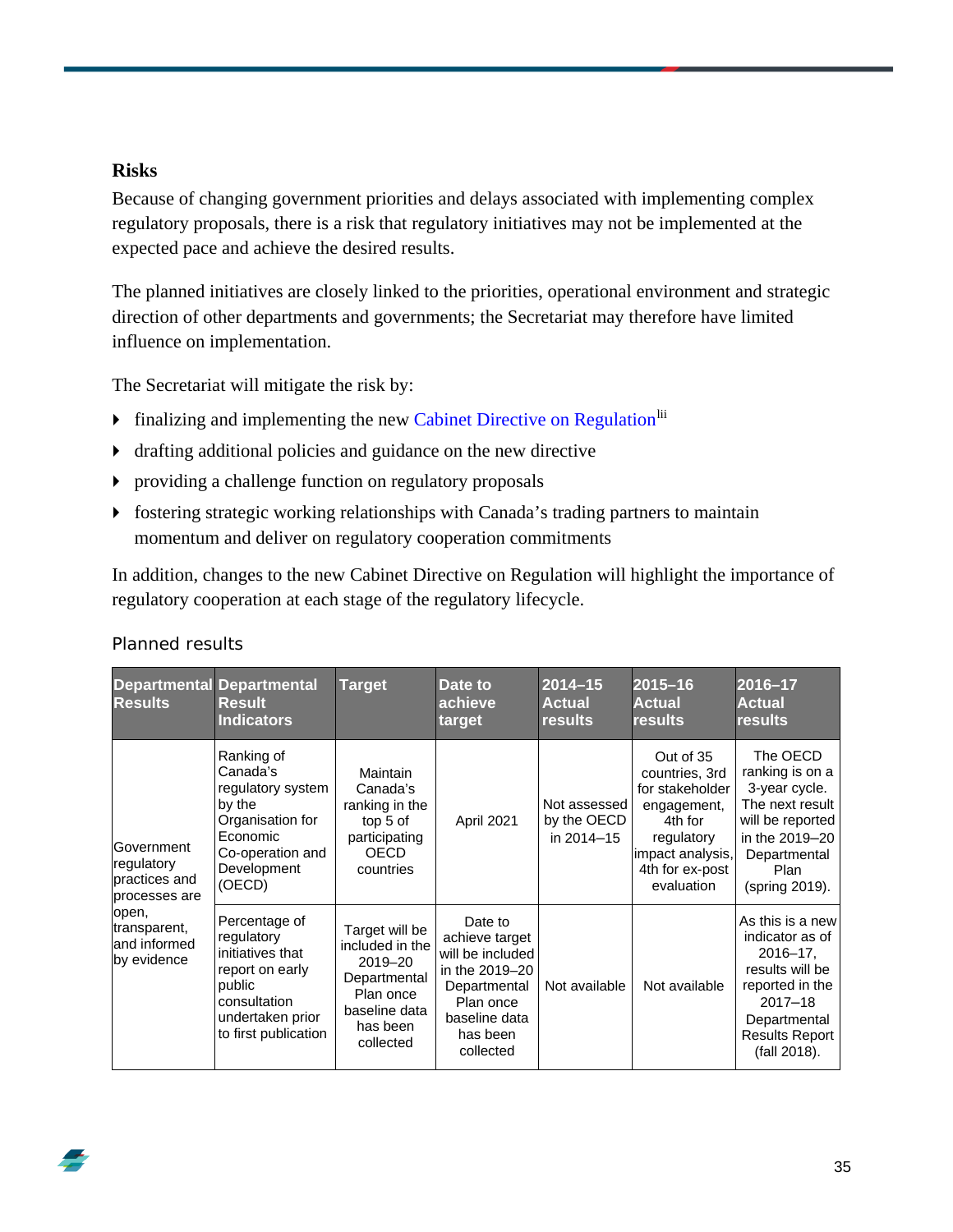| <b>Results</b>                                                     | <b>Departmental Departmental</b><br><b>Result</b><br><b>Indicators</b>                                                                                                                  | <b>Target</b>                                                                                                       | Date to<br>achieve<br>target                                                                                                           | $2014 - 15$<br><b>Actual</b><br><b>results</b> | $2015 - 16$<br><b>Actual</b><br><b>results</b>                         | $2016 - 17$<br><b>Actual</b><br>results                                                                                                                                                                                                                                                                                                                                                              |
|--------------------------------------------------------------------|-----------------------------------------------------------------------------------------------------------------------------------------------------------------------------------------|---------------------------------------------------------------------------------------------------------------------|----------------------------------------------------------------------------------------------------------------------------------------|------------------------------------------------|------------------------------------------------------------------------|------------------------------------------------------------------------------------------------------------------------------------------------------------------------------------------------------------------------------------------------------------------------------------------------------------------------------------------------------------------------------------------------------|
|                                                                    | Percentage of<br>regulatory<br>proposals that<br>have an<br>appropriate<br>impact<br>assessment (for<br>example,<br>cost-benefit<br>analysis)                                           | Target will be<br>included in the<br>2019-20<br>Departmental<br>Plan once<br>baseline data<br>has been<br>collected | Date to<br>achieve target<br>will be included<br>in the 2019-20<br>Departmental<br>Plan once<br>baseline data<br>has been<br>collected | Not available                                  | Not available*                                                         | As this is a new<br>indicator as of<br>$2016 - 17$ .<br>results will be<br>reported in the<br>$2017 - 18$<br>Departmental<br><b>Results Report</b><br>(fall 2018).<br>Related to this<br>indicator, 16 of<br>the $20$<br>significant<br>regulations<br>finalized in<br>2016-17 and<br>assessed by the<br>Secretariat had<br>proposals that<br>included<br>analyses of<br>their monetized<br>impacts. |
|                                                                    | Number of federal<br>regulatory<br>programs that<br>have a regulatory<br>cooperation work<br>plan                                                                                       | At least 29                                                                                                         | March 2020                                                                                                                             | Not available                                  | Work plans are<br>in place for<br>23 federal<br>regulatory<br>programs | Work plans are<br>in place for<br>23 federal<br>regulatory<br>programs.                                                                                                                                                                                                                                                                                                                              |
| Regulatory<br>cooperation<br>among<br>jurisdictions is<br>advanced | Percentage of<br>significant<br>regulatory<br>proposals (for<br>example, high<br>and medium<br>impact) that<br>promote<br>regulatory<br>cooperation<br>considerations,<br>when relevant | Target will be<br>included in the<br>2019-20<br>Departmental<br>Plan once<br>baseline data<br>has been<br>collected | Date to<br>achieve target<br>will be included<br>in the 2019-20<br>Departmental<br>Plan once<br>baseline data<br>has been<br>collected | Not available                                  | Not available                                                          | As this is a new<br>indicator as of<br>$2016 - 17$ ,<br>results will be<br>reported in the<br>$2017 - 18$<br>Departmental<br><b>Results Report</b><br>(fall 2018).                                                                                                                                                                                                                                   |

\*The 2017–18 departmental plan included a performance result of 99% for 2015–16 for this indicator. However, the methodology has since been updated, and a new baseline and target will be established.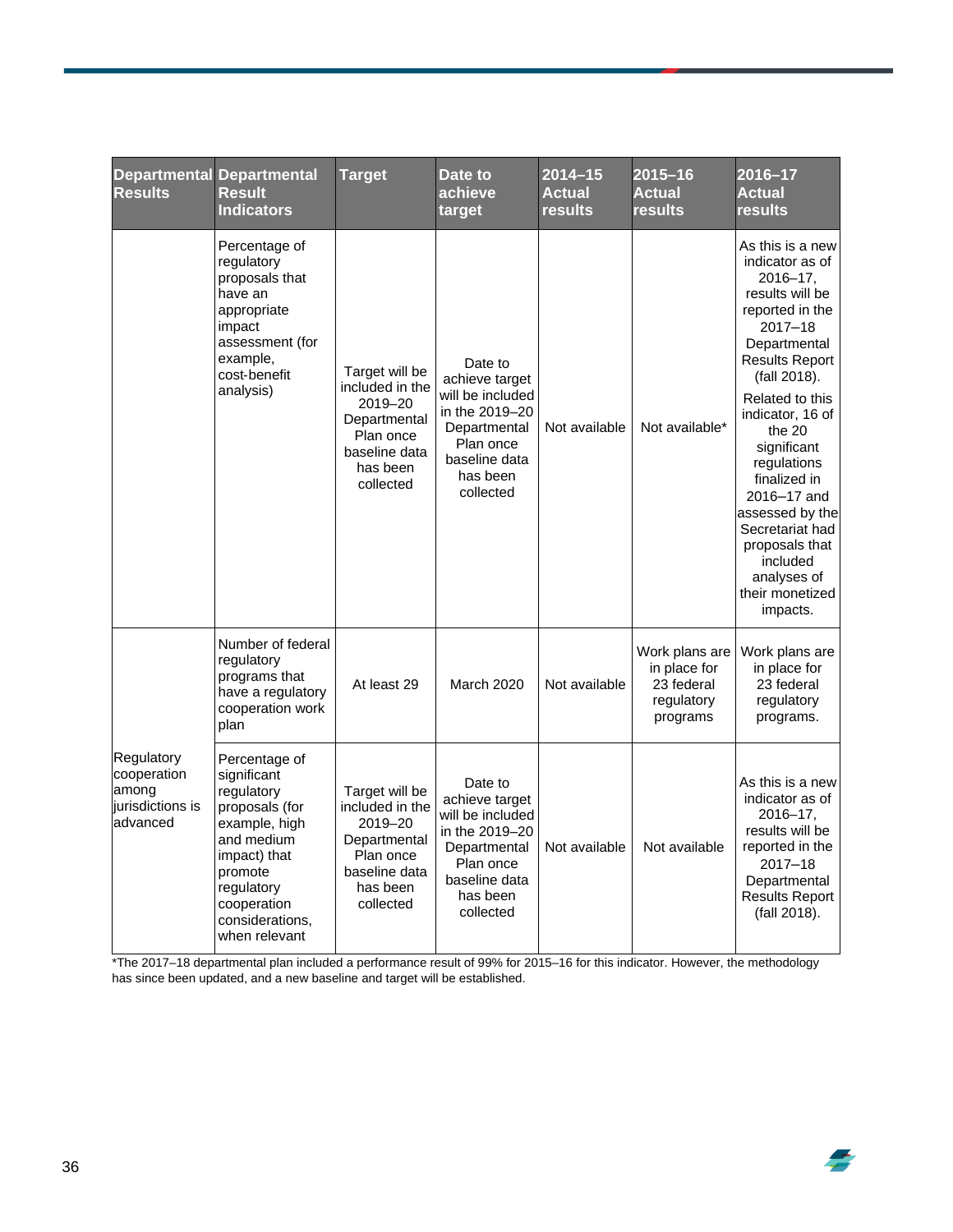#### Budgetary financial resources (dollars)

| 2018-19               | $ 2018 - 19 $           | $2019 - 20$             | $2020 - 21$             |
|-----------------------|-------------------------|-------------------------|-------------------------|
| <b>Main Estimates</b> | <b>Planned spending</b> | <b>Planned spending</b> | <b>Planned spending</b> |
| 6,361,066             | 6,361,066               | 6.356,524               | 4,758,109               |

#### Human resources (full-time equivalents)

| 2018-19                              | $2019 - 20$                   | $2020 - 21$                          |  |
|--------------------------------------|-------------------------------|--------------------------------------|--|
| <b>Planned full-time equivalents</b> | Planned full-time equivalents | <b>Planned full-time equivalents</b> |  |
| 43                                   | 43                            | 32                                   |  |

Financial, human resources and performance information for the Secretariat's Program Inventory is available in the [GC InfoBase.](https://www.tbs-sct.gc.ca/ems-sgd/edb-bdd/index-eng.html)<sup>[liii](#page-60-23)</sup>

## <span id="page-40-0"></span>Internal Services

#### **Description**

Internal Services are those groups of related activities and resources that the federal government considers to be services in support of Programs and/or required to meet corporate obligations of an organization. Internal Services refers to the activities and resources of the 10 distinct service categories that support Program delivery in the organization, regardless of the Internal Services delivery model in a department. The 10 service categories are: Management and Oversight Services; Communications Services; Legal Services; Human Resources Management Services; Financial Management Services; Information Management Services; Information Technology Services; Real Property Services; Materiel Services; and Acquisition Services.

#### **Planning highlights**

The Secretariat is working to enhance its workplace and improve the capacity and wellness of its workforce to ensure that it delivers results. This work centres on honouring the Secretariat's "Every Day" commitment to its employees to support a respectful, fulfilling and productive work environment each and every day.

In 2017–18, the Secretariat was named one of Canada's top 100 employers for the second year in a row and one of the National Capital Region's top employers. The Secretariat has:

- adopted a Talent Acquisition Strategy
- invested in the learning and development of its employees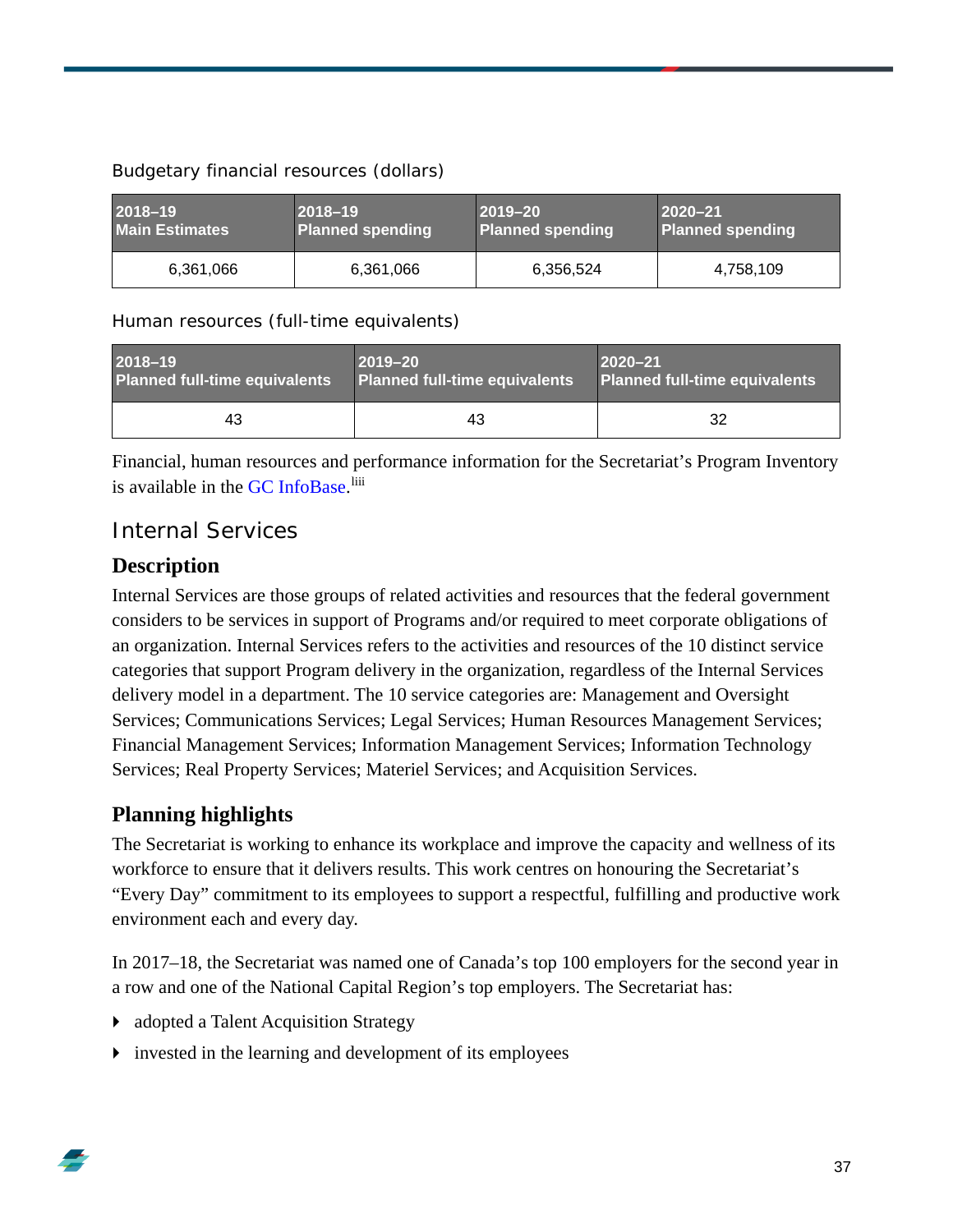- developed a Wellness Action Plan
- launched a Disability Management and Return to Work Program

In 2017–18, the Secretariat finished fitting up 8 floors at 219 Laurier Avenue, close to its primary location at 90 Elgin Street, to meet the [Government of Canada Workplace 2.0 Fit-up Standards.](http://www.tpsgc-pwgsc.gc.ca/biens-property/amng-ftp/index-eng.html) <sup>[liv](#page-60-47)</sup> Employees in both locations now have access to videoconferencing and collaboration technologies, Wi-Fi, dedicated meeting and training areas, and open collaboration areas.

In 2018–19, the Secretariat will:

- $\triangleright$  build the capacity of its workforce by:
	- conducting targeted recruitment and development efforts
	- − introducing a Learning Roadmap
	- − developing additional standardized job descriptions
	- − providing easier access to official languages training
- support its workforce by:
	- − implementing its Wellness Action Plan
	- − providing ongoing access to confidential services for employees to discuss work-related concerns
	- − advancing diversity and inclusion practices through a 3-year Employment Equity and Diversity Action Plan
- support all Secretariat employees affected by the implementation of the Phoenix system to resolve any pay-transaction errors and ensure they are paid what they are owed
- complete the fit-up of 2 more floors at 219 Laurier Avenue according to activity-based workspace design principles so that by September 2018 all Secretariat employees will be located in 2 buildings in close proximity to each other in Ottawa's downtown core, close to Parliament, where we do most of our business
- $\blacktriangleright$  take steps to improve how it generates and uses evidence by exploring opportunities to experiment and evaluate new approaches at the Secretariat

| $12018 - 19$          | $ 2018 - 19 $           | $2019 - 20$             | $ 2020 - 21$            |
|-----------------------|-------------------------|-------------------------|-------------------------|
| <b>Main Estimates</b> | <b>Planned spending</b> | <b>Planned spending</b> | <b>Planned spending</b> |
| 77,268,537            | 77,268,537              | 77,183,777              | 75,277,412              |

Budgetary financial resources (dollars)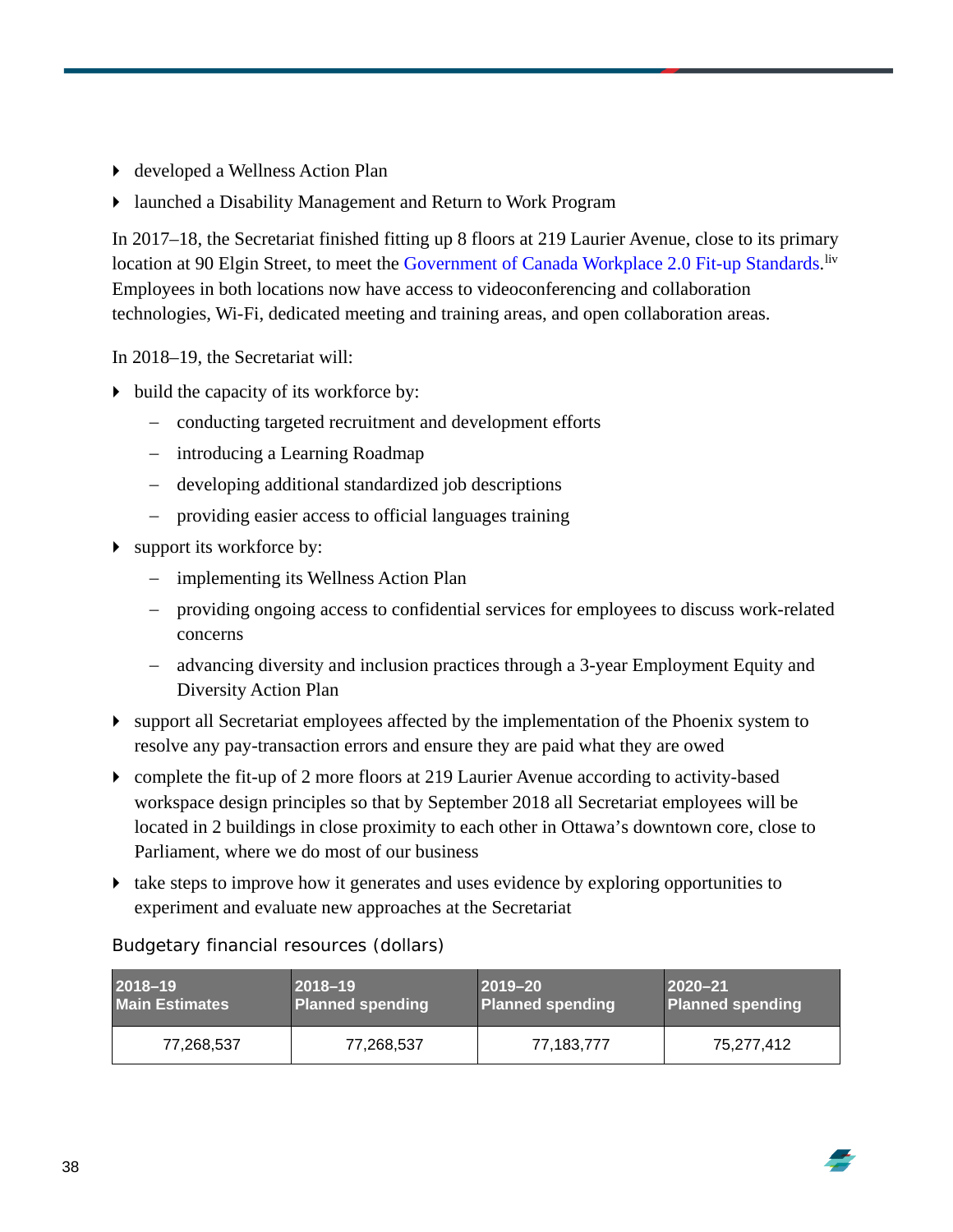Human resources (full-time equivalents)

| 2018-19                              | $2019 - 20$                          | $2020 - 21$                          |  |
|--------------------------------------|--------------------------------------|--------------------------------------|--|
| <b>Planned full-time equivalents</b> | <b>Planned full-time equivalents</b> | <b>Planned full-time equivalents</b> |  |
| 606                                  | 600                                  | 584                                  |  |

## <span id="page-42-0"></span>Spending and human resources

## <span id="page-42-1"></span>Planned spending

Figure 1 shows the breakdown of the Secretariat's planned spending of \$13.6 billion for 2018–19 by Core Responsibility.



Figure 1. 2018–19 planned spending by Core Responsibility

Since the implementation of the Departmental Results Framework, amounts under Government-Wide Funds and Public Service Employer Payments are now reported under the Core Responsibilities of Spending Oversight and Employer, respectively. The Secretariat's total planned spending consists of its operating budget (2%) and Government-Wide Funds and Public Service Employer Payments (98%).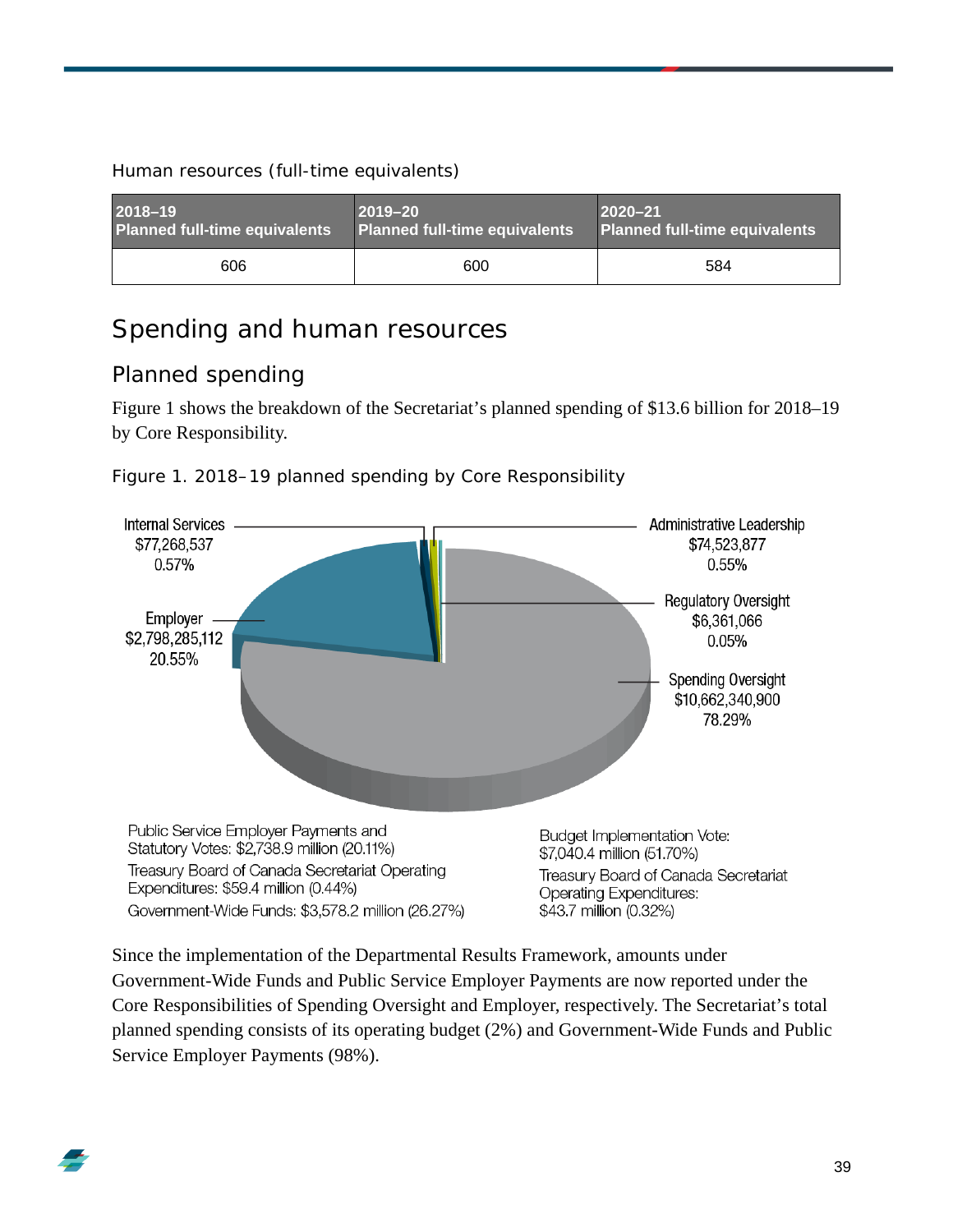The Secretariat's planned spending for 2018–19 consists of the following allocations:

- $\triangleright$  \$10.6 billion for the Core Responsibility of Spending Oversight to top up the Government-Wide Funds central vote funding held in the Secretariat's reference levels. This funding is approved by Parliament, and the Secretariat transfers it to individual departments and agencies once specific criteria are met. \$3.6 billion of this funding relates to existing Government-Wide Funds votes, and \$7.0 billion is related directly to the new Budget implementation vote. These central votes are:
	- − Vote 5, Government contingencies: Provides federal departments and agencies with temporary advances for urgent or unforeseen departmental expenditures between Parliamentary supply periods
	- − Vote 10, Government-wide initiatives: Supports the implementation of strategic management initiatives across the federal public service
	- − Vote 15, Compensation adjustments: Provides funding for adjustments made to terms and conditions of service or employment of the federal public administration as a result of collective bargaining
	- − Vote 25, Operating budget carry forward: Used to carry forward unused operating funds from the previous fiscal year, up to 5% of the gross operating budget in an organization's Main Estimates
	- − Vote 30, Paylist requirements: Covers the cost of meeting legal requirements for the government as employer for items such as parental benefits and severance payments
	- − Vote 35, Capital budget carry forward: Used to carry forward unused capital funds from the previous fiscal year, up to 20% of an organization's capital vote
	- − Vote 40, Budget implementation vote: A new central vote that will be added in 2018–19 for new measures approved in Budget 2018 to facilitate timely availability of supply for Budget 2018 activities being carried out this fiscal year. Funding provided through Vote 40 for 2018–19 will be tied to a detailed table from Budget 2018 showing the amount of funding required by each department to implement each budget initiative.
- $\triangleright$  \$2.8 billion for the Core Responsibility of Employer, which relates to the Secretariat's role in supporting the Treasury Board as employer of the core public administration. These funds are used for:
	- − payments under the public service pension, benefits, and insurance plans, including payment of the employer's share of health, income maintenance, and life insurance premiums
	- payments in respect of provincial health insurance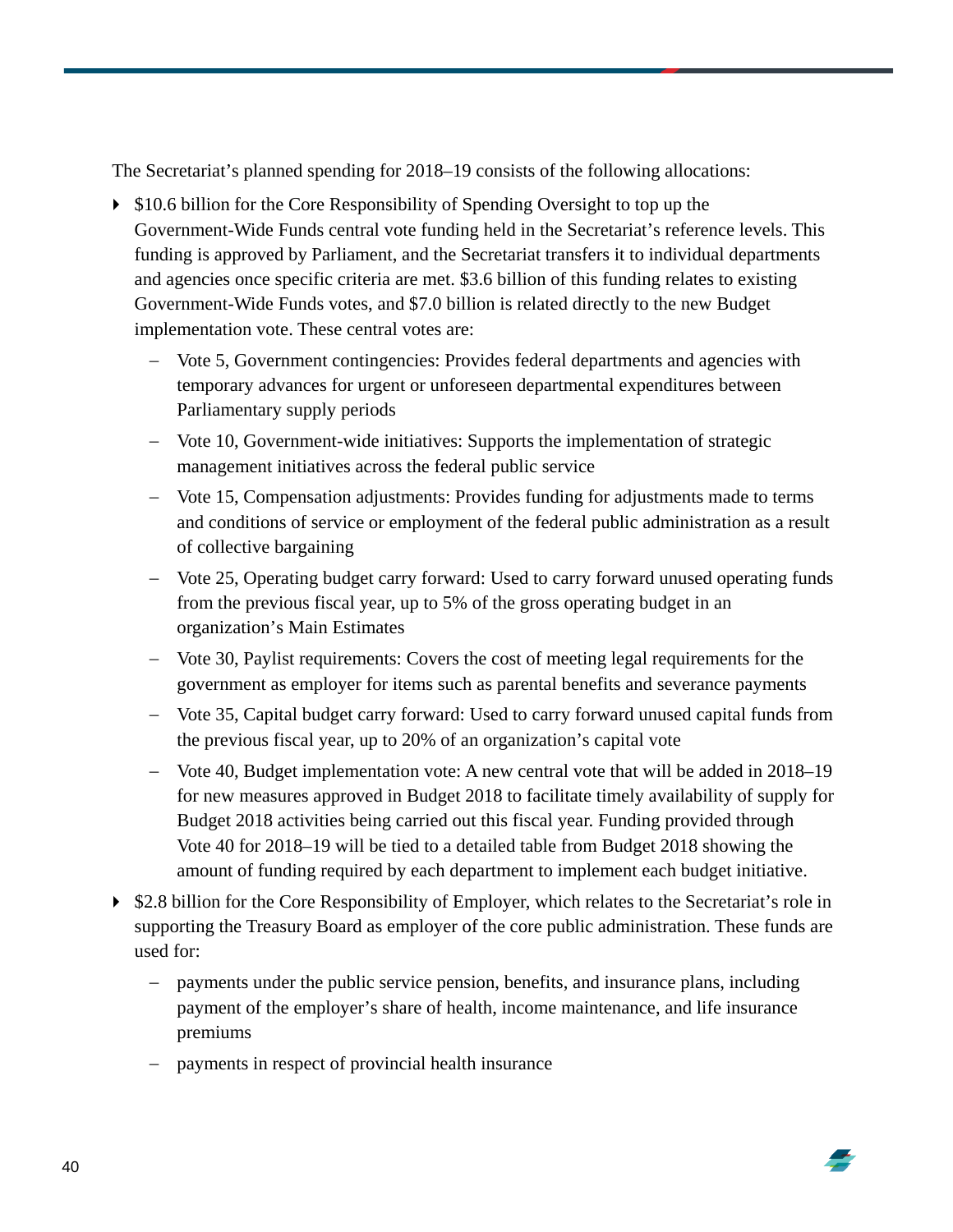- payments of provincial payroll taxes and Quebec sales tax on insurance premiums
- addressing actuarial deficits in the Public Service Pension Fund

The remaining balance of \$0.3 billion in Program expenditures will be used to run the Secretariat and deliver on the President's mandate commitments related to the Secretariat's Core Responsibilities and to Internal Services.



Departmental spending trend graph for Program Expenditures (Vote 1)

The Secretariat's operating expenditures include salaries, non-salary costs to deliver programs, and statutory items related to the employer's contributions to the Secretariat's employee benefit plans.

A \$42.5 million increase in operating expenditures between 2015–16 and 2016–17 was largely attributable to:

- $\blacktriangleright$  the implementation of the first year of Budget 2016 initiatives, including:
	- − the Government-Wide Back Office Transformation Initiative
	- − expanding Open Data
	- − enhancing access to information
	- − conducting a resource alignment review of Shared Services Canada
	- developing a client-first service strategy
- the transfer of the Regulatory Cooperation Council Secretariat from the Privy Council Office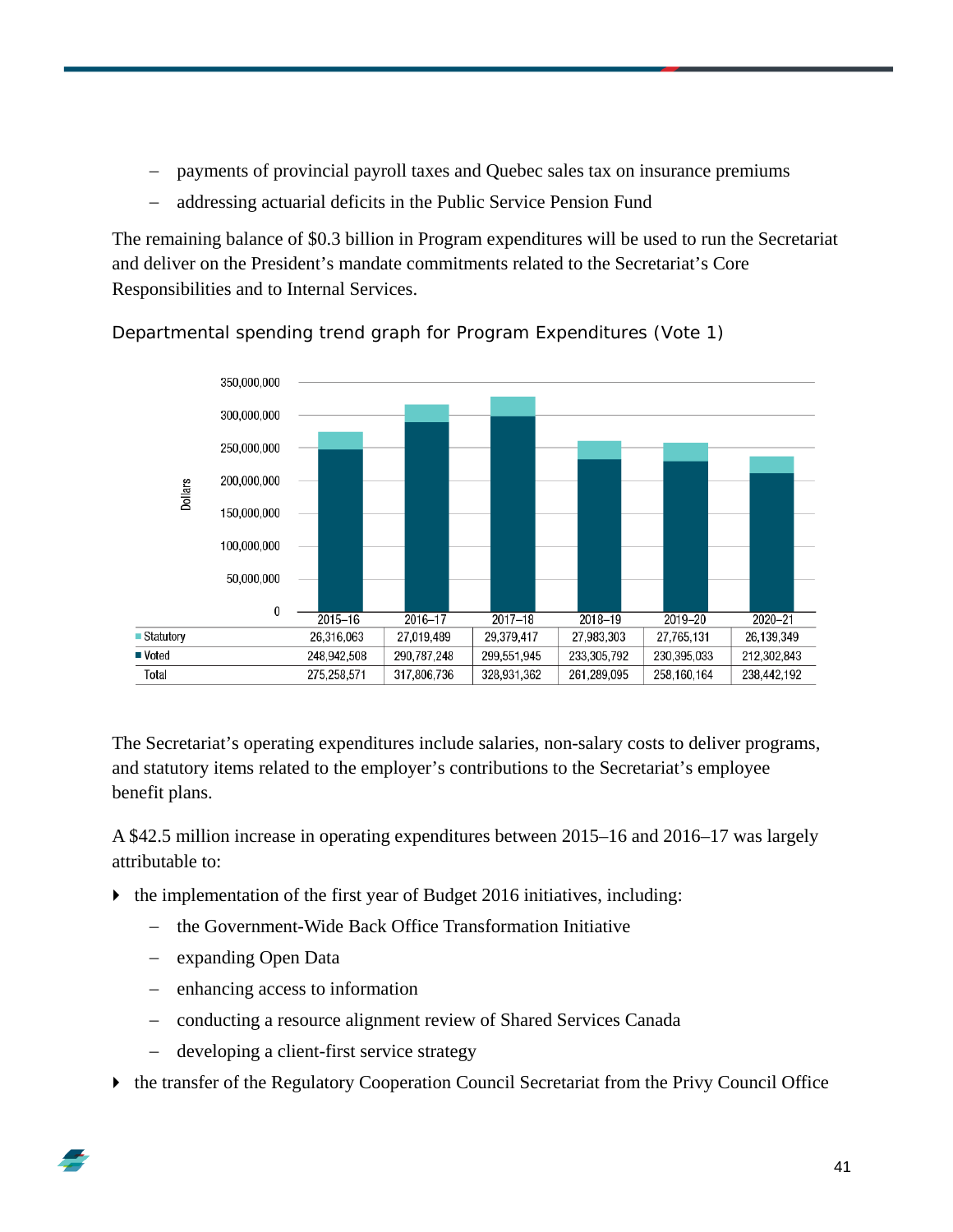- the new Royal Canadian Mounted Police labour relations regime
- $\triangleright$  the new Centre for Greening Government

Forecast spending for the Secretariat's operations is expected to increase by \$11.1 million in 2017–18 as implementation of Budget 2017 initiatives such as Web Renewal, the Canadian Digital Service, and the Stabilization of the Government of Canada Pay System continues.

For 2018–19 to 2020–21, total planned spending on the Secretariat's Core Responsibilities is projected to decrease as the Canadian Digital Service's initial 3-year mandate will be eligible for renewal. Funding for the following programs will sunset and/or may require future investment:

Sunsetting in 2018–19:

- Web Renewal Initiative
- Joint Learning Program

Sunsetting in 2019–20:

- Classification Program
- ▶ Regulatory Cooperation Council
- Federal Contaminated Sites

Budgetary planning summary for Core Responsibilities and Internal Services (dollars)

| <b>Core</b><br><b>Responsibilities</b><br>and Internal<br><b>Services</b> | $2015 - 16$<br><b>Expenditures</b> | 2016-17<br><b>Expenditures</b> | $2017 - 18$<br><b>Forecast</b><br>spending | 2018-19<br>Main<br><b>Estimates</b> | 2018-19<br><b>Planned</b><br>spending                                    | 2019-20<br><b>Planned</b><br>spending | 2020-21<br>Planned<br>spending |
|---------------------------------------------------------------------------|------------------------------------|--------------------------------|--------------------------------------------|-------------------------------------|--------------------------------------------------------------------------|---------------------------------------|--------------------------------|
| Spending<br>Oversight                                                     | 38,905,284                         | 40,721,685                     |                                            |                                     | 4,899,007,598 10,662,340,900 10,662,340,900 3,596,948,900 3,596,948,900  |                                       |                                |
| Administrative<br>Leadership                                              | 84,033,041                         | 121,470,940                    | 119,761,283                                | 74,523,877                          | 74,523,877                                                               | 73,504,136                            | 61,752,673                     |
| Employer                                                                  | 3,919,813,169                      | 2,823,956,155                  | 3,682,096,774                              | 2,798,285,112                       | 2,798,285,112 2,794,021,224 2,789,559,495                                |                                       |                                |
| Regulatory<br>Oversight                                                   | 3,861,456                          | 4,704,732                      | 6,507,091                                  | 6,361,066                           | 6,361,066                                                                | 6,356,524                             | 4,758,109                      |
| <b>Subtotal</b>                                                           | 4,046,612,950                      | 2,990,853,512                  |                                            |                                     | 8,707,372,746  13,541,510,955 13,541,510,955 6,470,830,784 6,453,019,177 |                                       |                                |
| <b>Internal Services</b>                                                  | 81,275,792                         | 73,355,122                     | 89,207,389                                 | 77,268,537                          | 77,268,537                                                               | 77,183,777                            | 75,277,412                     |
| Total                                                                     | 4,127,888,742                      | 3,064,208,634                  |                                            |                                     | 8,796,580,135 13,618,779,492 13,618,779,492 6,548,014,561 6,528,296,589  |                                       |                                |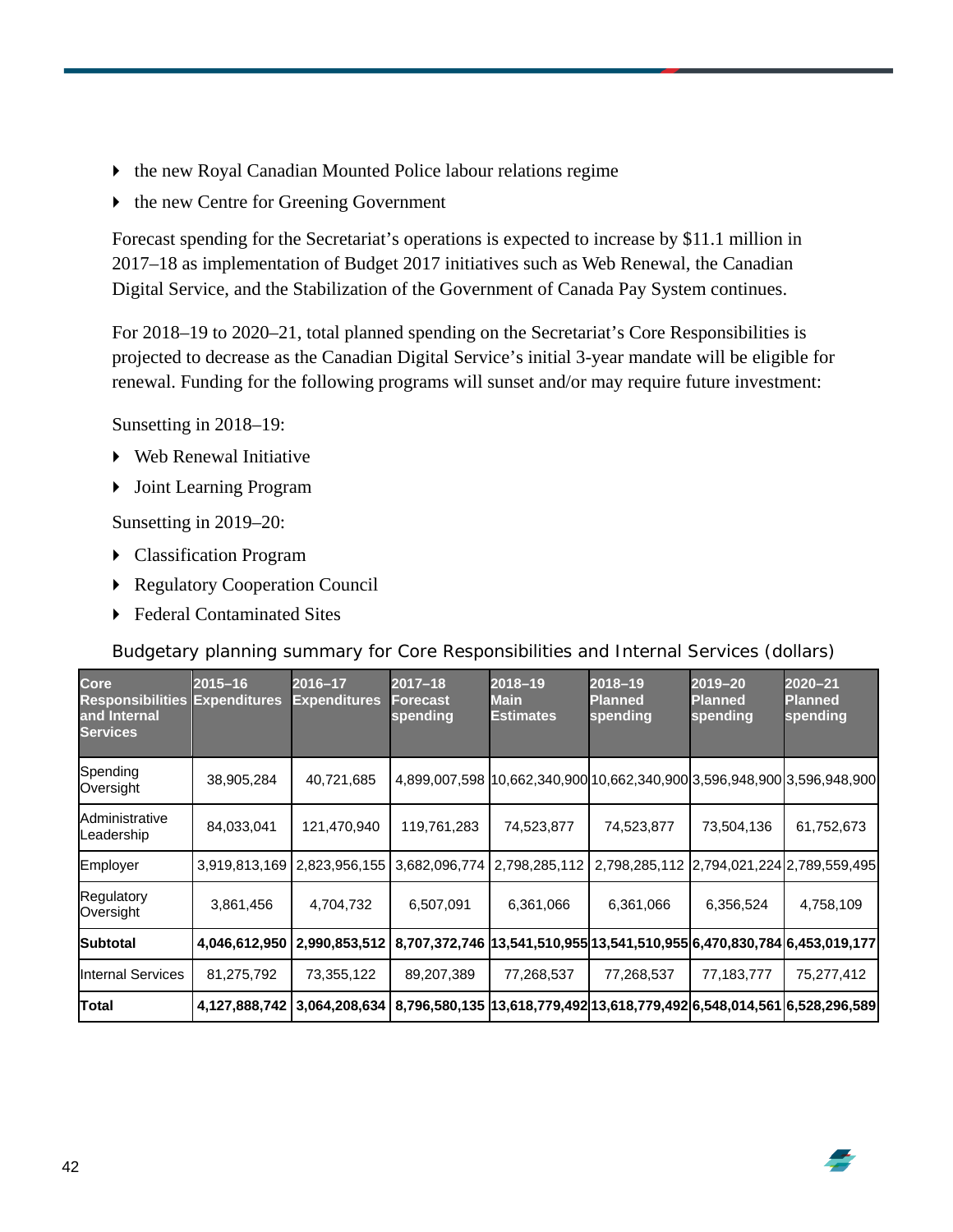The Budgetary planning summary for Core Responsibilities and Internal Services table outlines:

- actual spending for 2015–16 and 2016–17, as reported in the Public Accounts of Canada
- $\triangleright$  forecast spending for 2017–18, which reflects the authorities received to date, including Government-Wide Funds and Public Service Employer Payments, as well as Budget 2016 initiatives (such as Access to Information Reform, Web Renewal, and Budget 2017 initiatives such as the Canadian Digital Service and the Regulatory Cooperation Council), and the Executive Leadership Development Program
- $\triangleright$  planned spending for 2018–19, 2019–20 and 2020–21, which aligns with government commitments as set out in ministerial mandate letters

Expenditures decreased by \$1.1 billion from 2015–16 to 2016–17. Most of the decrease, \$718 million, can be attributed to statutory items, largely because of a one-time actuarial adjustment made in relation to the Public Service Superannuation Act; \$236 million of the decrease can be attributed to the one-time payment to incrementally restore the financial health of the Service Income Security Insurance Plan in 2015–16 that was not required in 2016–17. This plan provides long-term disability benefits to an increased number of medically released Canadian Armed Forces members who served in the Afghanistan mission. These decreases were offset by a \$42.5 million increase in the Secretariat's operating expenditures, mostly related to Budget 2016 funding for the Back Office Transformation Initiative.

<span id="page-46-0"></span>Forecast spending for 2017–18 is expected to increase by \$5.7 billion compared with 2016–17 actual spending. Most of the increase (\$4.9 billion) relates to new Government-Wide Funds allocated to the Core Responsibility of Spending Oversight to meet departmental requirements for increased salaries and other adjustments to terms and conditions of employment resulting from the latest round of collective bargaining, as well as central votes that will be allocated to departments. The remaining increase of \$0.8 billion is required to make a one-time payment to eliminate the deficit in the Service Income Security Insurance Plan in 2017–18 and to make regular payments to fund increases to the employer's share of premiums to public service insurance plans that stem from increased salaries under new collective agreements.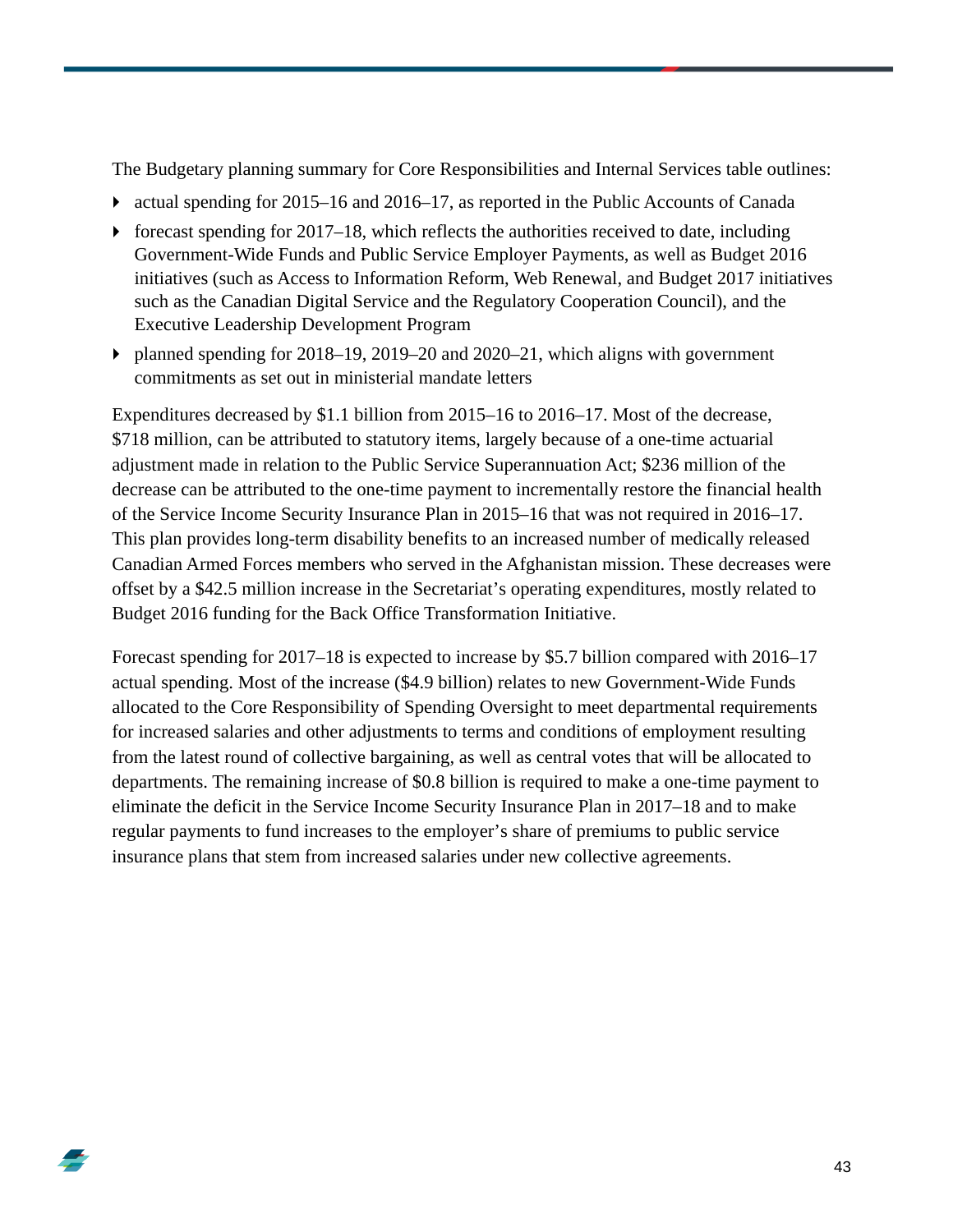## Planned human resources

Human resources planning summary for Core Responsibilities and Internal Services (full-time equivalents)

| <b>Core Responsibilities 2015-16</b><br>and Internal Services Actual | full-time<br>equivalents | 2016-17<br><b>Actual</b><br>full-time<br>equivalents | 2017-18<br><b>Forecast</b><br>full-time<br>equivalents | 2018-19<br><b>Planned</b><br>full-time<br>equivalents | $2019 - 20$<br><b>Planned</b><br>full-time<br>equivalents | $2020 - 21$<br><b>Planned</b><br>full-time<br>equivalents |
|----------------------------------------------------------------------|--------------------------|------------------------------------------------------|--------------------------------------------------------|-------------------------------------------------------|-----------------------------------------------------------|-----------------------------------------------------------|
| Spending Oversight                                                   | 316                      | 314                                                  | 318                                                    | 316                                                   | 316                                                       | 316                                                       |
| Administrative<br>Leadership                                         | 455                      | 538                                                  | 540                                                    | 509                                                   | 514                                                       | 439                                                       |
| Employer                                                             | 421                      | 456                                                  | 491                                                    | 453                                                   | 453                                                       | 425                                                       |
| <b>Regulatory Oversight</b>                                          | 30                       | 33                                                   | 43                                                     | 43                                                    | 43                                                        | 32                                                        |
| <b>Subtotal</b>                                                      | 1,222                    | 1,341                                                | 1,392                                                  | 1,321                                                 | 1,326                                                     | 1,212                                                     |
| <b>Internal Services</b>                                             | 585                      | 581                                                  | 607                                                    | 606                                                   | 600                                                       | 584                                                       |
| Total                                                                | 1,807                    | 1,922                                                | 1,999                                                  | 1,927                                                 | 1,926                                                     | 1,796                                                     |

The increase of 115 full-time equivalents from 2015–16 to 2016–17 was mainly attributable to the hiring of additional resources under the Administrative Leadership Core Responsibility to work on the Back Office Transformation Initiative and under the Employer Core Responsibility to work with the public service unions to implement the Joint Learning Program.

Full-time equivalents are forecasted to increase in 2017–18 by 77 because of the hiring of additional resources for the following initiatives and for Internal Services staff to support them:

- Stabilization of the Government of Canada Pay System (under the Employer Core Responsibility)
- the Regulatory Cooperation Council hired new staff to support the Regulatory Oversight Core Responsibility
- new digital web experts were hired to support the Web Renewal Initiative (under the Administrative Leadership Core Responsibility)
- world-class digital talent was brought in for the launch and scale-up of the Canadian Digital Service (under the Administrative Leadership Core Responsibility)
- Full-time equivalents are expected to decline by 131 from 2018–19 to 2020–21 because the mandates of the Canadian Digital Service and Regulatory Cooperation Council will come up for renewal; the sunsetting of the Web Renewal Initiative in 2018–19, and of the Classification Program, and Employee Wellness and Support in 2019–20 also contribute to the expected decrease.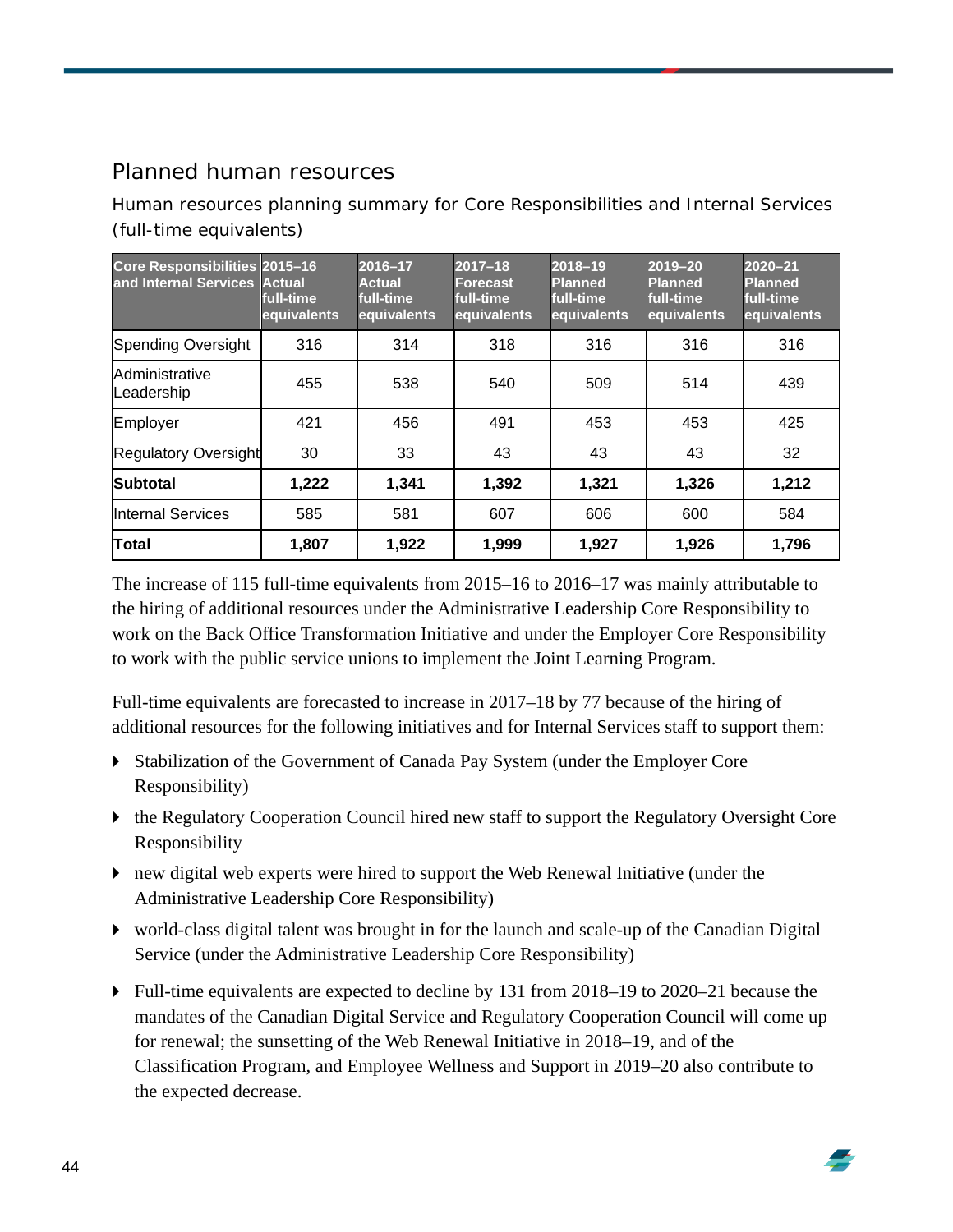## <span id="page-48-0"></span>Estimates by vote

For information on the Treasury Board of Canada Secretariat's organizational appropriations, consult the [2018–19 Main Estimates.](http://www.tbs-sct.gc.ca/hgw-cgf/finances/pgs-pdg/gepme-pdgbpd/index-eng.asp)<sup>[lv](#page-60-48)</sup>

## <span id="page-48-1"></span>Future-Oriented Condensed Statement of Operations

The Future-Oriented Condensed Statement of Operations provides a general overview of the Treasury Board of Canada Secretariat's operations. The forecast of financial information on expenses and revenues is prepared on an accrual accounting basis to strengthen accountability and to improve transparency and financial management.

Because the Future-Oriented Condensed Statement of Operations is prepared on an accrual accounting basis, and the forecast and planned spending amounts presented in other sections of the Departmental Plan are prepared on an expenditure basis, amounts may differ.

A more detailed Future-Oriented Statement of Operations and associated notes, including a reconciliation of the net cost of operations to the requested authorities, are available on the [Treasury Board Secretariat website.](https://www.canada.ca/en/treasury-board-secretariat.html)<sup>Ivi</sup>

Future-Oriented Condensed Statement of Operations for the year ended March 31, 2019 (dollars)

| <b>Financial information</b>                                         | $2017 - 18$<br><b>Forecast results</b> | $2018 - 19$<br><b>Planned results</b> | <b>Difference</b><br>(2018-19 Planned results<br>minus 2017-18 Forecast<br>results) |
|----------------------------------------------------------------------|----------------------------------------|---------------------------------------|-------------------------------------------------------------------------------------|
| Total expenses                                                       | 3,967,922,570                          | 3,034,925,039                         | (932,997,531)                                                                       |
| Total net revenues                                                   | 12,638,671                             | 13,446,208                            | 807,537                                                                             |
| Net cost of operations<br>before government<br>funding and transfers | 3,955,283,899                          | 3,021,478,831                         | (933, 805, 068)                                                                     |

Total expenses comprise public service employer payments (\$3.6 billion in 2017–18 and \$2.7 billion in 2018–19) and departmental program expenses (\$0.3 billion in both 2017–18 and 2018–19). Public service employer payments are used to fund the employer's share of the Public Service Health Care Plan, the Public Service Dental Care Plan and other insurance and benefit programs provided to federal public service employees, as well as the annual lump-sum contribution to the Public Service Pension Plan to address current actuarial deficits.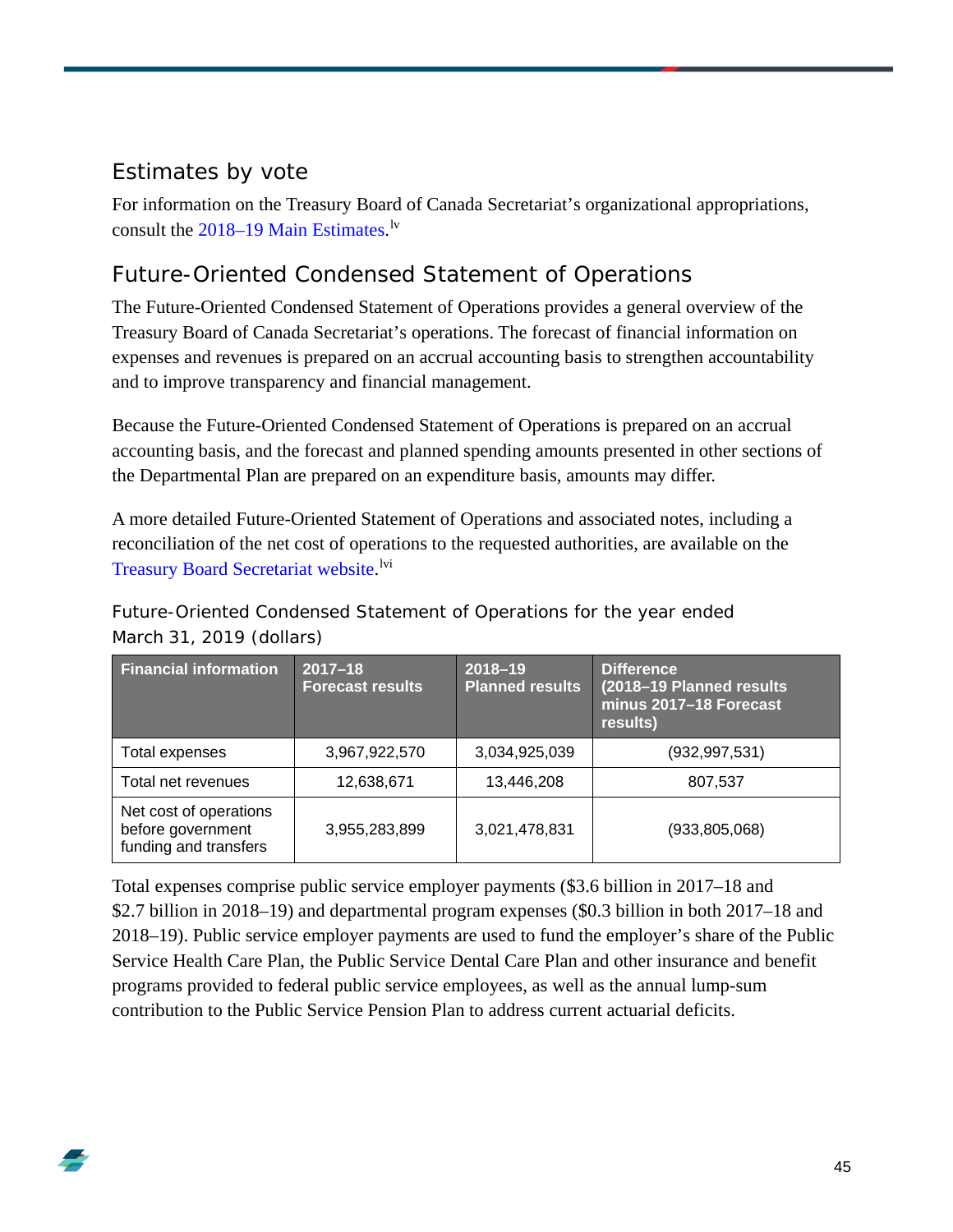Total planned expenses are expected to decrease by \$933 million (23.5%) from 2017–18 to 2018–19, mostly due to:

- a \$623 million one-time lump sum received in 2017–18 to address the deficit in the Service Income Security Insurance Plan related to increased disability insurance claims from medically released members of the Canadian Armed Forces
- $\triangleright$  \$253 million in funding received in 2017–18 to cover increases in payroll taxes and in public service insurance costs arising from increased salaries implemented under the newly signed collective agreements and to set aside contingency funding to address price and volume fluctuations associated with public service insurance costs. The planned expenses for 2018–19 exclude pending allocations from Budget 2018 to fund increases in the employer's share of costs associated with the delivery of employee benefit programs to public servants
- \$43 million decrease in the Secretariat's program expenses mostly due to the sunsetting of funding in 2017–18 for Back Office Transformation, Web Renewal and the Stabilization of the Government of Canada Pay System. The planned expenses for 2018–19 exclude pending allocations from Budget 2018 for various initiatives such as stabilizing and future transformation of the federal government's pay administration

Total net revenues include recoveries from other government departments for costs associated with the provision of internal support services related to financial and human resources management systems and the information technology infrastructure that supports these systems. Other internal support services include accounting services (part of financial management) and mail services (part of information management). Total net revenues also include the recovery of costs incurred by the Secretariat to administer the Public Service Pension Plan.

The increase of \$0.8 million (6.4%) in total net revenues from 2017–18 to 2018–19 is mainly due to an expected increase in 2018–19 in costs associated with onboarding all members of the central agencies shared financial and human resources management system cluster to My GCHR.

## <span id="page-49-0"></span>Supplementary information

## <span id="page-49-1"></span>Corporate information

#### **Organizational profile**

**Appropriate minister:** The Honourable Scott Brison, President of the Treasury Board

**Institutional head:** Peter Wallace, Secretary of the Treasury Board

**Ministerial portfolio:** The minister's portfolio consists of the Treasury Board of Canada Secretariat and the Canada School of Public Service, as well as the following organizations, which operate at arm's length and report to Parliament through the President of the Treasury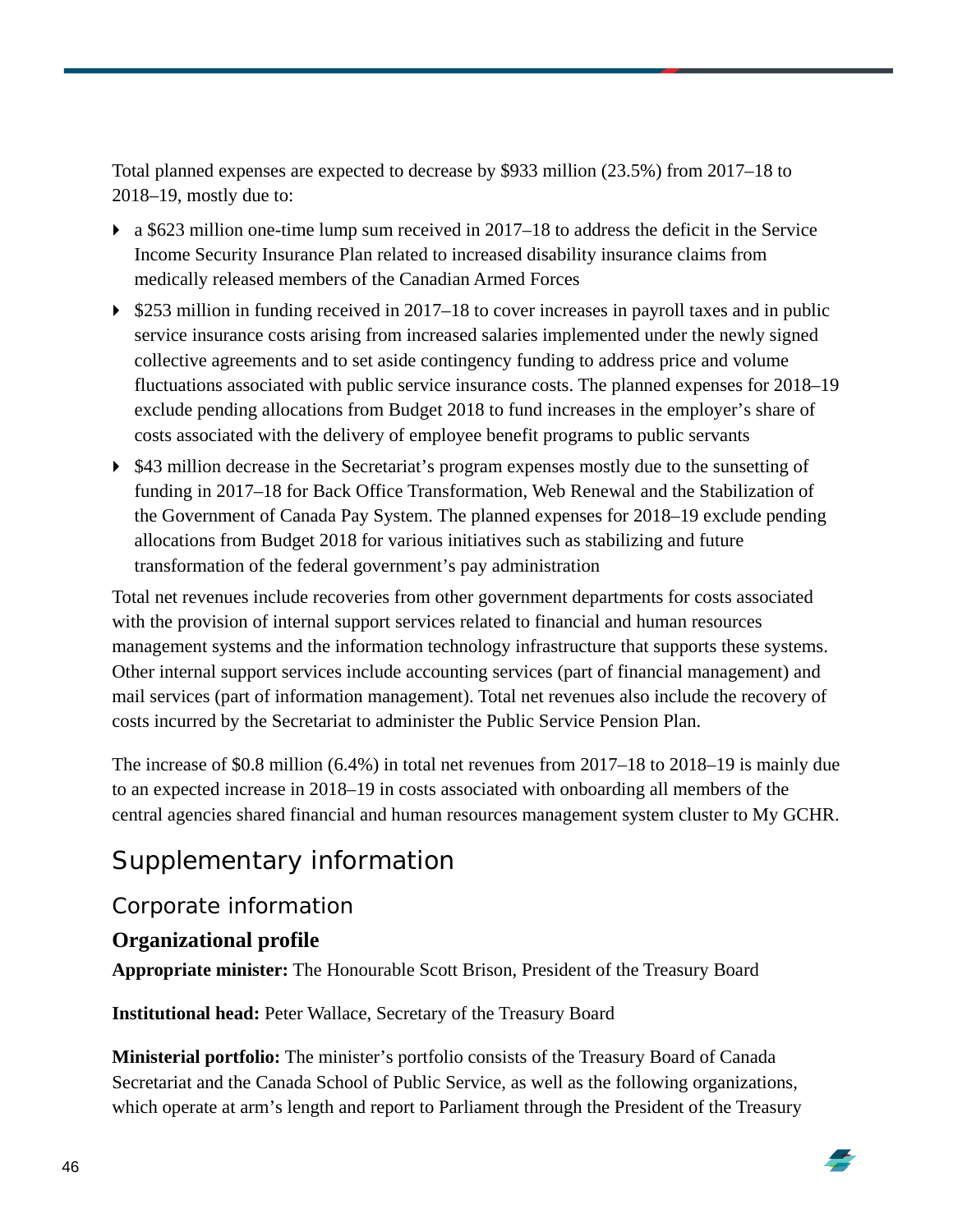Board: the Public Sector Pension Investment Board, the Office of the Commissioner of Lobbying of Canada and the Office of the Public Sector Integrity Commissioner of Canada.

**Enabling instrument:** The [Financial Administration Act](http://laws-lois.justice.gc.ca/eng/acts/F-11/)<sup>[lvii](#page-60-50)</sup> is the act that establishes the Treasury Board itself and gives it powers with respect to the financial, personnel and administrative management of the public service, and the financial requirements of Crown corporations.

**Year of incorporation / commencement:** 1966

#### **Raison d'être, mandate and role: who we are and what we do**

"Raison d'être, mandate and role: who we are and what we do" is available on the [Secretariat's](https://www.canada.ca/en/treasury-board-secretariat.html) webs[i](#page-60-51)te.<sup>Iviii</sup>

#### **Operating context and key risks**

Information on operating context and key risks is available on the [Secretariat's website.](https://www.canada.ca/en/treasury-board-secretariat.html)<sup>[lix](#page-60-52)</sup>

#### Reporting framework

÷

The Secretariat's Departmental Results Framework and Program Inventory of record for 2018– 19 are shown below:

| Core<br><b>Responsibility</b> | <b>Spending Oversight</b>                                                                                                                                                                                                                                                                      | <b>Administrative</b><br>Leadership                                                                                                                                                                                                                                                                                     | <b>Employer</b>                                                                                                                                                                                                                                                                                                                   | <b>Regulatory Oversight</b>                                                                                                                                                                                                                                                              |
|-------------------------------|------------------------------------------------------------------------------------------------------------------------------------------------------------------------------------------------------------------------------------------------------------------------------------------------|-------------------------------------------------------------------------------------------------------------------------------------------------------------------------------------------------------------------------------------------------------------------------------------------------------------------------|-----------------------------------------------------------------------------------------------------------------------------------------------------------------------------------------------------------------------------------------------------------------------------------------------------------------------------------|------------------------------------------------------------------------------------------------------------------------------------------------------------------------------------------------------------------------------------------------------------------------------------------|
| <b>Description</b>            | Review spending<br>$\bullet$<br>proposals and<br>authorities<br>Review existing and<br>$\bullet$<br>proposed<br>government<br>programs for<br>efficiency,<br>effectiveness and<br>relevance<br>Provide information<br>$\bullet$<br>to Parliament and<br>Canadians on<br>government<br>spending | Lead government-<br>$\bullet$<br>wide initiatives<br>Develop policies and<br>$\bullet$<br>set the strategic<br>direction for<br>government<br>administration<br>related to:<br>service delivery<br>access to<br>government<br>information<br>the management<br>of assets.<br>finances,<br>information and<br>technology | Develop policies and<br>$\bullet$<br>set the strategic<br>direction for people<br>management in the<br>public service<br>Manage total<br>٠<br>compensation<br>(including pensions<br>and benefits) and<br>labour relations<br>Undertake initiatives<br>to improve<br>performance in<br>support of<br>recruitment and<br>retention | Develop and<br>$\bullet$<br>oversee policies to<br>promote good<br>regulatory practices<br>Review proposed<br>$\bullet$<br>regulations to ensure<br>they adhere to the<br>requirements of<br>government policy<br>Advance regulatory<br>$\bullet$<br>cooperation across<br>jurisdictions |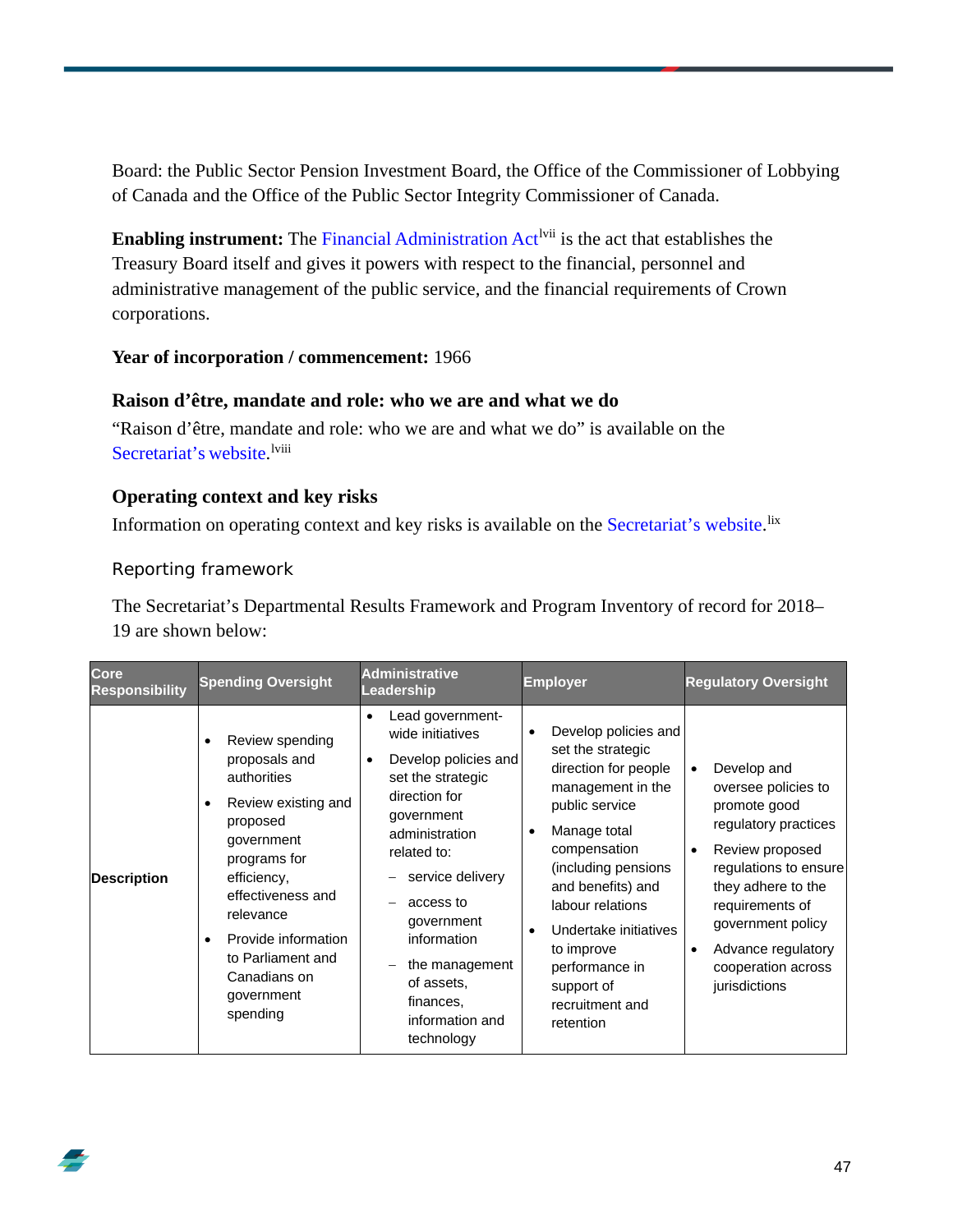| Core<br><b>Responsibility</b>     | <b>Spending Oversight</b>                                                                                                                                                                                                                                                                                                                                                                                                                                                                                                                                                                                                                                                                                                                                                                                                                                                                                                                                                       | <b>Administrative</b><br>Leadership                                                                                                                                                                                                                                                                                                                                                                                                                                                                                                                                                                                                                                                                                                                                                                                                                                                                                                                                                        | <b>Employer</b>                                                                                                                                                                                                                                                                                                                                                                                                                                                                                                                                                                                                                                                                                                                                                                                              | <b>Regulatory Oversight</b>                                                                                                                                                                                                                                                                                                                                                                                                                                                                                                                                                                                                                                                                                                                                                                                                                                                                                 |
|-----------------------------------|---------------------------------------------------------------------------------------------------------------------------------------------------------------------------------------------------------------------------------------------------------------------------------------------------------------------------------------------------------------------------------------------------------------------------------------------------------------------------------------------------------------------------------------------------------------------------------------------------------------------------------------------------------------------------------------------------------------------------------------------------------------------------------------------------------------------------------------------------------------------------------------------------------------------------------------------------------------------------------|--------------------------------------------------------------------------------------------------------------------------------------------------------------------------------------------------------------------------------------------------------------------------------------------------------------------------------------------------------------------------------------------------------------------------------------------------------------------------------------------------------------------------------------------------------------------------------------------------------------------------------------------------------------------------------------------------------------------------------------------------------------------------------------------------------------------------------------------------------------------------------------------------------------------------------------------------------------------------------------------|--------------------------------------------------------------------------------------------------------------------------------------------------------------------------------------------------------------------------------------------------------------------------------------------------------------------------------------------------------------------------------------------------------------------------------------------------------------------------------------------------------------------------------------------------------------------------------------------------------------------------------------------------------------------------------------------------------------------------------------------------------------------------------------------------------------|-------------------------------------------------------------------------------------------------------------------------------------------------------------------------------------------------------------------------------------------------------------------------------------------------------------------------------------------------------------------------------------------------------------------------------------------------------------------------------------------------------------------------------------------------------------------------------------------------------------------------------------------------------------------------------------------------------------------------------------------------------------------------------------------------------------------------------------------------------------------------------------------------------------|
| <b>Results and</b><br>lindicators | <b>Departments achieve</b><br>measurable results<br>$\bullet$<br>Percentage of<br>Departmental<br>Results Indicators for<br>which targets are<br>achieved<br><b>Treasury Board</b><br>proposals contain<br>information that helps<br><b>Cabinet ministers make</b><br>decisions<br>Degree to which<br>$\bullet$<br><b>Treasury Board</b><br>submissions<br>transparently<br>disclose financial risk<br>(on a scale of 1 to 5)<br><b>Budget initiatives are</b><br>approved for<br>implementation quickly<br>Percentage of<br><b>Budget initiatives</b><br>included in the next<br>available Estimates<br><b>Reporting on</b><br>government spending<br>lis clear<br>Degree to which GC<br>$\bullet$<br>InfoBase users<br>found the spending<br>information they<br>sought (on a scale of<br>1 to 5)<br>Degree to which<br>$\bullet$<br>visitors to online<br>departmental<br>planning and<br>reporting documents<br>found the information<br>useful (on a scale of<br>1 to $5)$ | <b>Canadians have timely</b><br>access to government<br>information<br>Number of datasets<br>$\bullet$<br>available to the<br>public<br>Percentage of<br>$\bullet$<br>access to<br>information requests<br>responded to within<br>established timelines<br>Percentage of<br>$\bullet$<br>personal information<br>requests responded<br>to within established<br>timelines<br><b>Government service</b><br>delivery meets the<br>needs of Canadians<br>$\bullet$<br>Percentage of<br>Government of<br>Canada priority<br>services available<br>online<br>Degree to which<br>$\bullet$<br>clients are satisfied<br>with the delivery of<br>Government of<br>Canada services,<br>expressed as a<br>percentage<br>Percentage of<br>priority services that<br>meet service<br>standard<br><b>Government promotes</b><br>good asset and<br>financial management<br>Percentage of<br>$\bullet$<br>departments that<br>effectively maintain<br>and manage their<br>assets over their life<br>cycle | <b>Public service is</b><br>high-performing<br>Percentage of<br>$\bullet$<br>eligible employees<br>who meet<br>performance<br>objectives<br>Percentage of<br>$\bullet$<br>institutions where<br>communications in<br>designated bilingual<br>offices "nearly<br>always" occur in the<br>official language<br>chosen by the public<br>Percentage of<br>$\bullet$<br>employees who<br>believe their<br>department does a<br>good job of<br>supporting employee<br>career development<br><b>Public service attracts</b><br>and retains a diverse<br>lworkforce<br>Percentage of<br>$\bullet$<br>indeterminate hires<br>who are under the<br>age of 30<br>Percentage of<br>employees under the<br>age of 30, and<br>percentage of all<br>employees, who<br>receive a sense of<br>satisfaction from<br>their work | <b>Government regulatory</b><br>practices and<br>processes are open,<br>transparent, and<br>informed by evidence<br>Ranking of Canada's<br>regulatory system by<br>the Organisation for<br>Economic<br>Co-operation and<br>Development<br>Percentage of<br>regulatory initiatives<br>that report on early<br>public consultation<br>undertaken prior to<br>first publication<br>Percentage of<br>regulatory proposals<br>that have an<br>appropriate impact<br>assessment (for<br>example,<br>cost-benefit analysis)<br><b>Regulatory cooperation</b><br>among jurisdictions is<br>advanced<br>Number of federal<br>$\bullet$<br>regulatory programs<br>that have a<br>regulatory<br>cooperation work<br>plan<br>$\bullet$<br>Percentage of<br>significant regulatory<br>proposals (for<br>example, high and<br>medium impact) that<br>promote regulatory<br>cooperation<br>considerations when<br>relevant |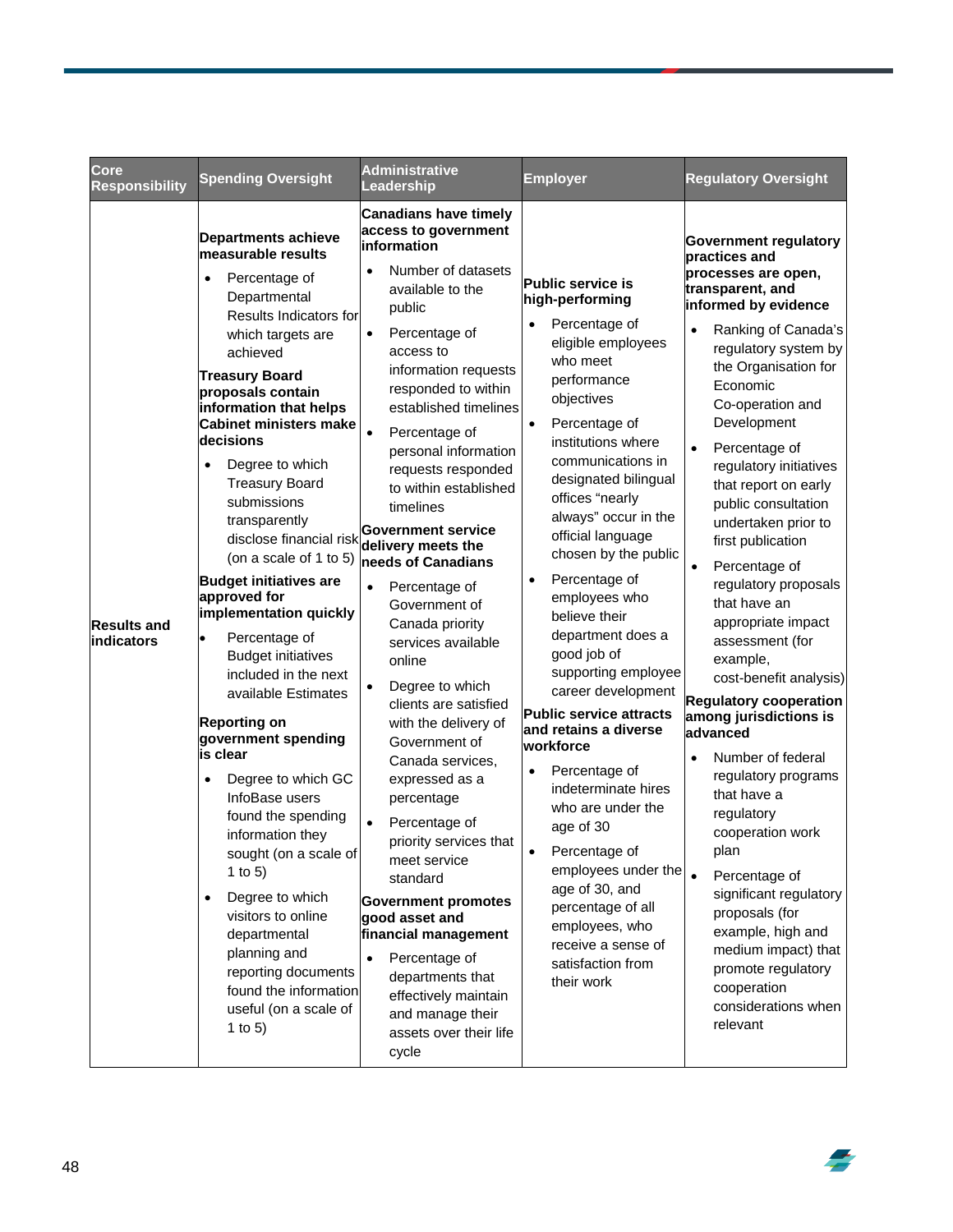| Core<br>Responsibility | <b>Spending Oversight</b> | <b>Administrative</b><br>Leadership                                                                                                                                                                                                                                                                                                                                                              | <b>Employer</b>                                                                                                                                                                                                                                                                                                                                                                                                              | <b>Regulatory Oversight</b> |
|------------------------|---------------------------|--------------------------------------------------------------------------------------------------------------------------------------------------------------------------------------------------------------------------------------------------------------------------------------------------------------------------------------------------------------------------------------------------|------------------------------------------------------------------------------------------------------------------------------------------------------------------------------------------------------------------------------------------------------------------------------------------------------------------------------------------------------------------------------------------------------------------------------|-----------------------------|
|                        |                           | Percentage of<br>$\bullet$<br>departments that<br>have assessed all<br>internal controls over<br>financial reporting in<br>high-risk areas and<br>annually realign,<br>implement and<br>monitor systems on<br>internal control                                                                                                                                                                   | Percentage of<br>executive employees<br>(compared with<br>workforce<br>availability) who are<br>members of a visible<br>minority group,<br>women, Aboriginal<br>persons, or persons<br>with a disability                                                                                                                                                                                                                     |                             |
|                        |                           | <b>Technology enhances</b><br>the effectiveness of<br>government operations                                                                                                                                                                                                                                                                                                                      | <b>Employee wellness is</b><br>improved<br>Percentage of                                                                                                                                                                                                                                                                                                                                                                     |                             |
|                        |                           | Degree to which<br>departments are<br>satisfied with the<br>health of<br>government's<br>information<br>technology,<br>expressed as a<br>percentage<br>Percentage of<br>$\bullet$<br>information<br>technology systems<br>that are managing<br>cyber-risks<br>effectively<br>Percentage of<br>departments that<br>have fewer than<br>3 significant outages<br>impacting key<br>systems in a year | employees who<br>believe their<br>workplace is<br>psychologically<br>healthy<br>Percentage<br>$\bullet$<br>decrease in the<br>length of time off<br>work on long-term<br>disability due to<br>mental health issues<br>Percentage of<br>$\bullet$<br>employees who<br>indicate that they<br>have been the victim<br>of harassment on the<br>job in the past<br>2 years<br>Percentage of<br>employees who<br>indicate that the |                             |
|                        |                           | <b>Government</b><br>demonstrates<br>leadership in making its<br>operations low-carbon                                                                                                                                                                                                                                                                                                           | nature of<br>harassment<br>experienced is a                                                                                                                                                                                                                                                                                                                                                                                  |                             |
|                        |                           | The level of overall<br>government<br>greenhouse gas<br>emissions                                                                                                                                                                                                                                                                                                                                | sexual comment or<br>gesture                                                                                                                                                                                                                                                                                                                                                                                                 |                             |

 $\Rightarrow$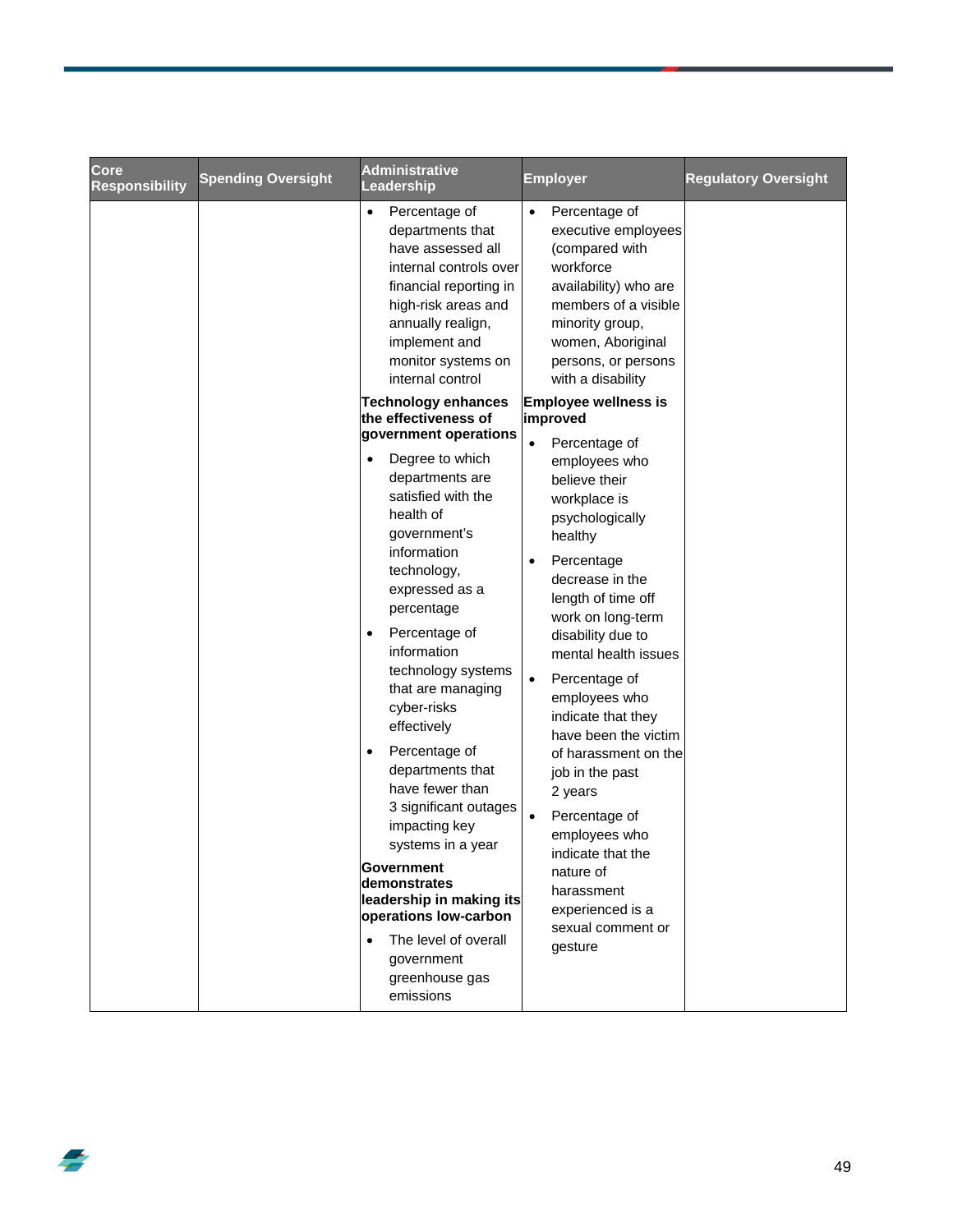| Core<br><b>Responsibility</b>                  | <b>Spending Oversight</b>                                                  | <b>Administrative</b><br>Leadership                                                                                                                                    | <b>Employer</b>                                                                                                                                                                                                            | <b>Regulatory Oversight</b>                               |                                           |
|------------------------------------------------|----------------------------------------------------------------------------|------------------------------------------------------------------------------------------------------------------------------------------------------------------------|----------------------------------------------------------------------------------------------------------------------------------------------------------------------------------------------------------------------------|-----------------------------------------------------------|-------------------------------------------|
|                                                |                                                                            |                                                                                                                                                                        | <b>Modernized</b><br>employment conditions                                                                                                                                                                                 |                                                           |                                           |
|                                                |                                                                            |                                                                                                                                                                        | Percentage of<br>$\bullet$<br><b>Federal Public</b><br>Service Labour<br><b>Relations and</b><br><b>Employment Board</b><br>outcomes that<br>confirm that the<br>Government of<br>Canada is<br>bargaining in good<br>faith |                                                           |                                           |
|                                                | Oversight and<br>٠<br><b>Treasury Board</b><br>Support                     | Comptrollership<br>$\bullet$<br>Policies and<br>Initiatives                                                                                                            | <b>Collective Bargaining</b><br>$\bullet$<br>and Labour<br><b>Relations</b>                                                                                                                                                |                                                           |                                           |
| $\bullet$<br>Program<br>inventory<br>$\bullet$ | Expenditure Data,<br>Analysis, and<br><b>Reviews</b>                       | Service Delivery<br>$\bullet$<br>Policies and<br>Initiatives<br>Digital Technology<br>$\bullet$<br>and Security Policies<br>and Initiatives<br>Management<br>$\bullet$ |                                                                                                                                                                                                                            | Pension and<br>$\bullet$<br><b>Benefits</b><br>Management | <b>Regulatory Policy</b><br>and Oversight |
|                                                | Results and<br>Performance<br><b>Reporting Policies</b><br>and Initiatives |                                                                                                                                                                        | <b>Public Service</b><br>$\bullet$<br><b>Employer Payments</b><br>People Management<br>$\bullet$<br>and Executive                                                                                                          | Regulatory<br>$\bullet$<br>Cooperation                    |                                           |
|                                                | Government-Wide<br>$\bullet$<br>Funds                                      | Accountability<br>Framework and<br><b>Policy Suite Integrity</b>                                                                                                       | Policies and<br>Initiatives                                                                                                                                                                                                |                                                           |                                           |

## <span id="page-53-0"></span>Supporting information on the Program Inventory

Supporting information on planned expenditures, human resources, and results related to the Secretariat's Program Inventory is available in the [GC InfoBase.](http://www.tbs-sct.gc.ca/ems-sgd/edb-bdd/index-eng.html#start)<sup>1x</sup>

## <span id="page-53-1"></span>Supplementary information tables

The following supplementary information tables are available on the [Secretariat's website.](https://www.canada.ca/en/treasury-board-secretariat.html)<sup>1xi</sup>

- Departmental Sustainable Development Strategy
- Disclosure of transfer payment programs under \$5 million
- Gender-based analysis plus
- $\blacktriangleright$  Horizontal initiatives
- Planned evaluation coverage over the next 5 fiscal years
- Upcoming internal audits for the coming fiscal year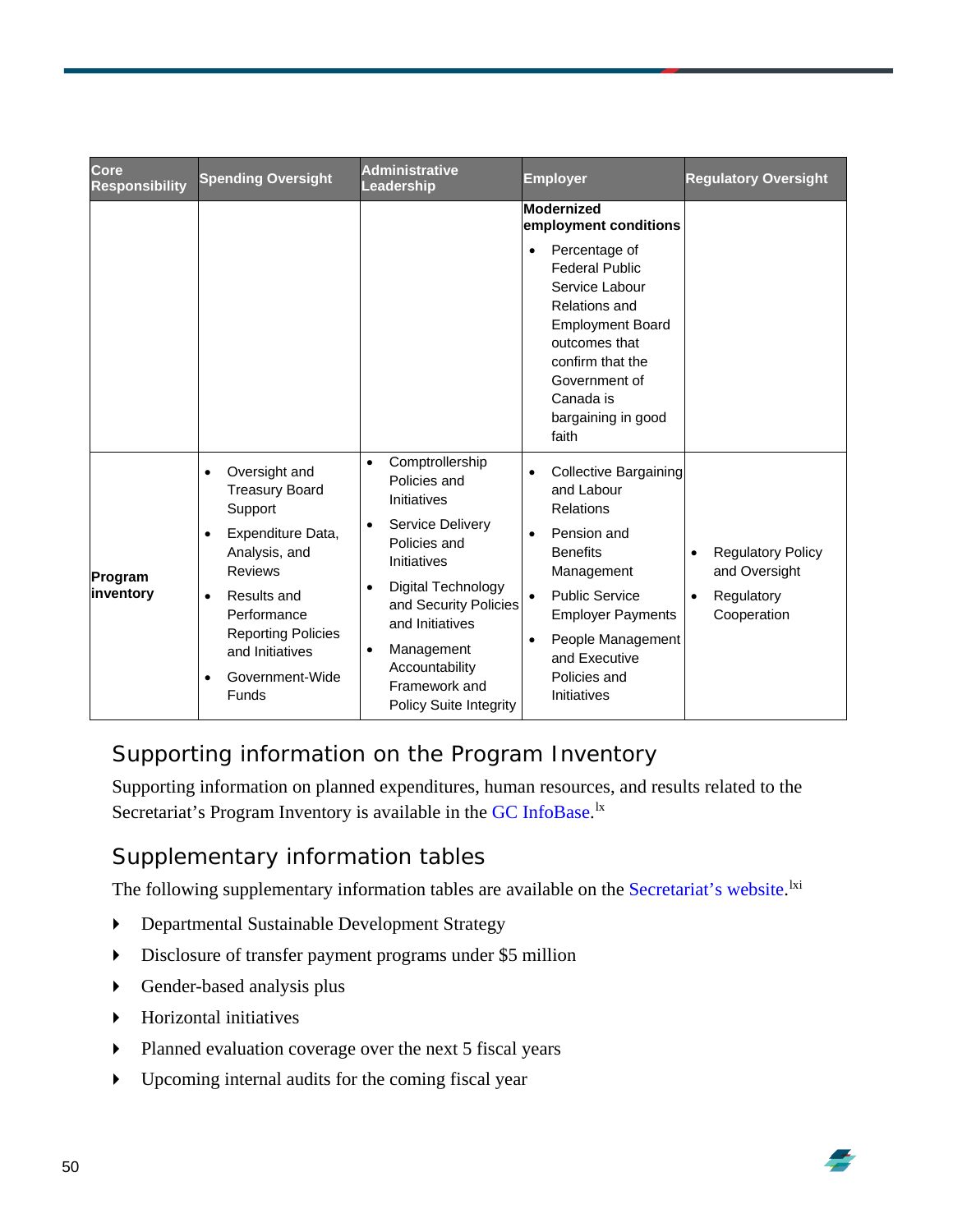## <span id="page-54-0"></span>Federal tax expenditures

The tax system can be used to achieve public policy objectives through the application of special measures such as low tax rates, exemptions, deductions, deferrals and credits. The Department of Finance Canada publishes cost estimates and projections for these measures each year in the [Report on Federal Tax Expenditures.](http://www.fin.gc.ca/purl/taxexp-eng.asp) <sup>Ixii</sup> This report also provides detailed background information on tax expenditures, including descriptions, objectives, historical information and references to related federal spending programs. The tax measures presented in this report are the responsibility of the Minister of Finance.

## <span id="page-54-1"></span>Organizational contact information

Treasury Board of Canada Secretariat 90 Elgin Street Ottawa, Canada K1A 0R5 Telephone: 613-369-3200

Toll-free: 1-877-636-0656 Teletypewriter (TTY): 613-369-9371

£

Email: [questions@tbs-sct.gc.ca](mailto:questions@tbs-sct.gc.ca) Website:<https://www.canada.ca/en/treasury-board-secretariat.html>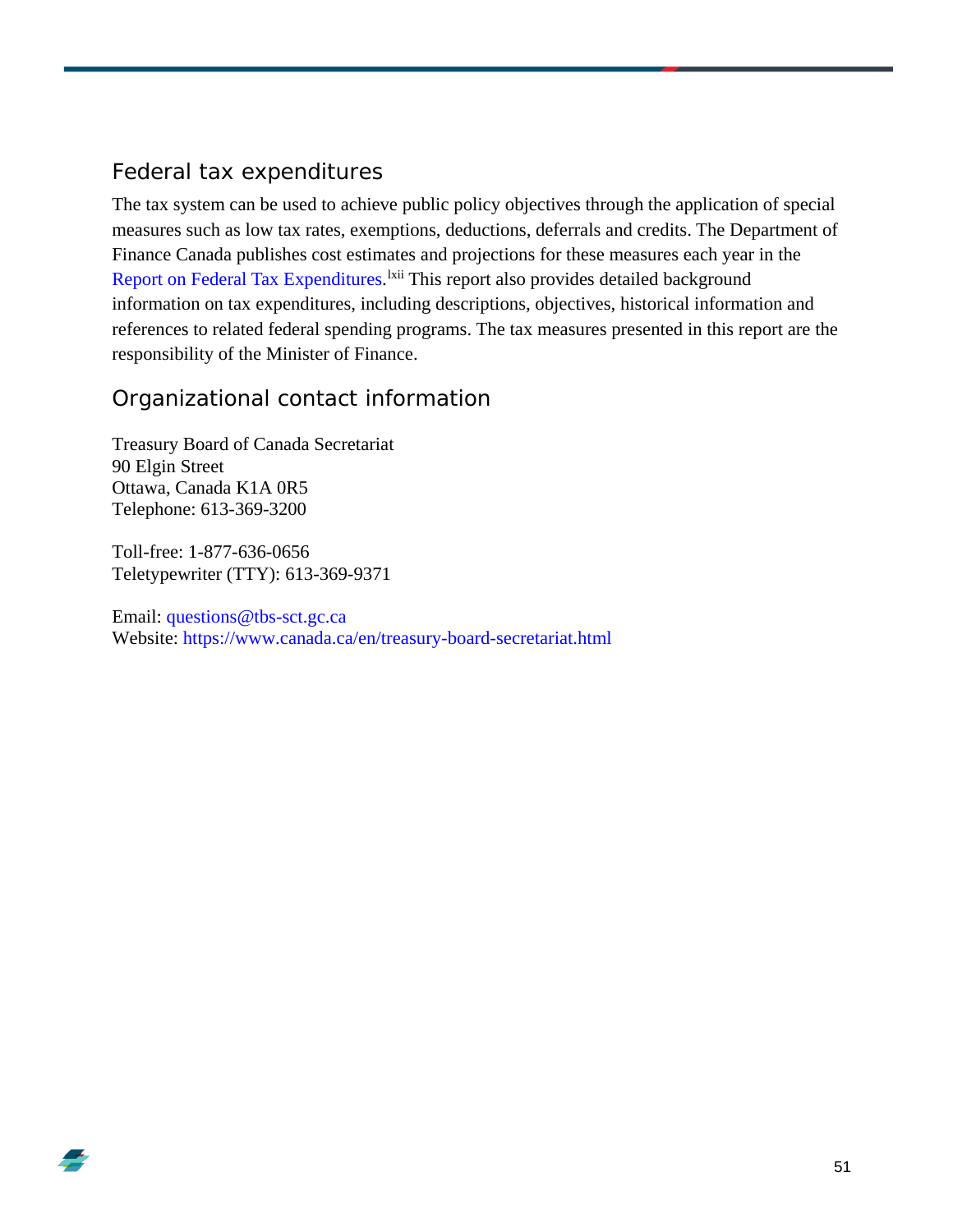## <span id="page-55-0"></span>Appendix: definitions

#### **appropriation (crédit)**

Any authority of Parliament to pay money out of the Consolidated Revenue Fund.

#### **budgetary expenditures (dépenses budgétaires)**

Operating and capital expenditures; transfer payments to other levels of government, organizations or individuals; and payments to Crown corporations.

#### **Core Responsibility (responsabilité essentielle)**

An enduring function or role performed by a department. The intentions of the department with respect to a Core Responsibility are reflected in one or more related Departmental Results that the department seeks to contribute to or influence.

#### **Departmental Plan (plan ministériel)**

A report on the plans and expected performance of appropriated departments over a three-year period. Departmental Plans are tabled in Parliament each spring.

#### **Departmental Result (résultat ministériel)**

Any change or changes that the department seeks to influence. A Departmental Result is often outside departments' immediate control, but it should be influenced by Program-level outcomes.

#### **Departmental Result Indicator (indicateur de résultat ministériel)**

A factor or variable that provides a valid and reliable means to measure or describe progress on a Departmental Result.

#### **Departmental Results Framework (cadre ministériel des résultats)**

The department's Core Responsibilities, Departmental Results and Departmental Result Indicators.

#### **Departmental Results Report (rapport sur les résultats ministériels)**

A report on the actual accomplishments against the plans, priorities and expected results set out in the corresponding Departmental Plan.

#### **experimentation (expérimentation)**

Activities that seek to explore, test and compare the effects and impacts of policies, interventions and approaches, to inform evidence-based decision-making, by learning what works and what does not.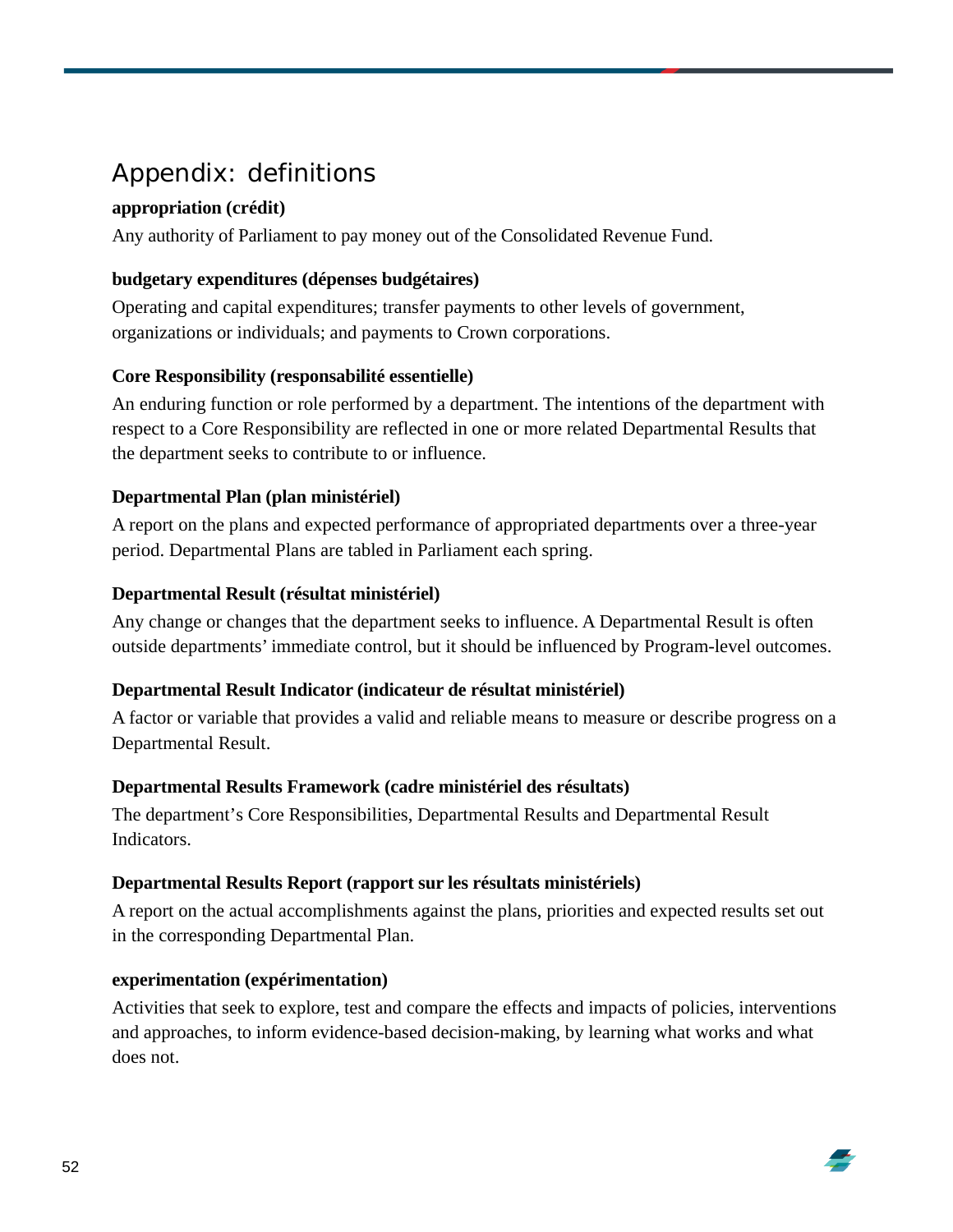#### **full-time equivalent (équivalent temps plein)**

A measure of the extent to which an employee represents a full person-year charge against a departmental budget. Full-time equivalents are calculated as a ratio of assigned hours of work to scheduled hours of work. Scheduled hours of work are set out in collective agreements.

#### **gender-based analysis plus (GBA+) (analyse comparative entre les sexes plus [ACS+])**

An analytical process used to help identify the potential impacts of policies, Programs and services on diverse groups of women, men and gender-diverse people. The "plus" acknowledges that GBA goes beyond sex and gender differences to consider multiple identity factors that intersect to make people who they are (such as race, ethnicity, religion, age, and mental or physical disability).

#### **government-wide priorities (priorités pangouvernementales)**

For the purpose of the 2018–19 Departmental Plan, government-wide priorities refers to those high-level themes outlining the government's agenda in the 2015 Speech from the Throne, namely: Growth for the Middle Class; Open and Transparent Government; A Clean Environment and a Strong Economy; Diversity is Canada's Strength; and Security and Opportunity.

#### **horizontal initiative (initiative horizontale)**

An initiative in which two or more federal organizations, through an approved funding agreement, work toward achieving clearly defined shared outcomes, and which has been designated (by Cabinet, a central agency, etc.) as a horizontal initiative for managing and reporting purposes.

#### **non-budgetary expenditures (dépenses non budgétaires)**

Net outlays and receipts related to loans, investments and advances, which change the composition of the financial assets of the Government of Canada.

#### **performance (rendement)**

What an organization did with its resources to achieve its results, how well those results compare to what the organization intended to achieve, and how well lessons learned have been identified.

#### **performance indicator (indicateur de rendement)**

A qualitative or quantitative means of measuring an output or outcome, with the intention of gauging the performance of an organization, program, policy or initiative respecting expected results.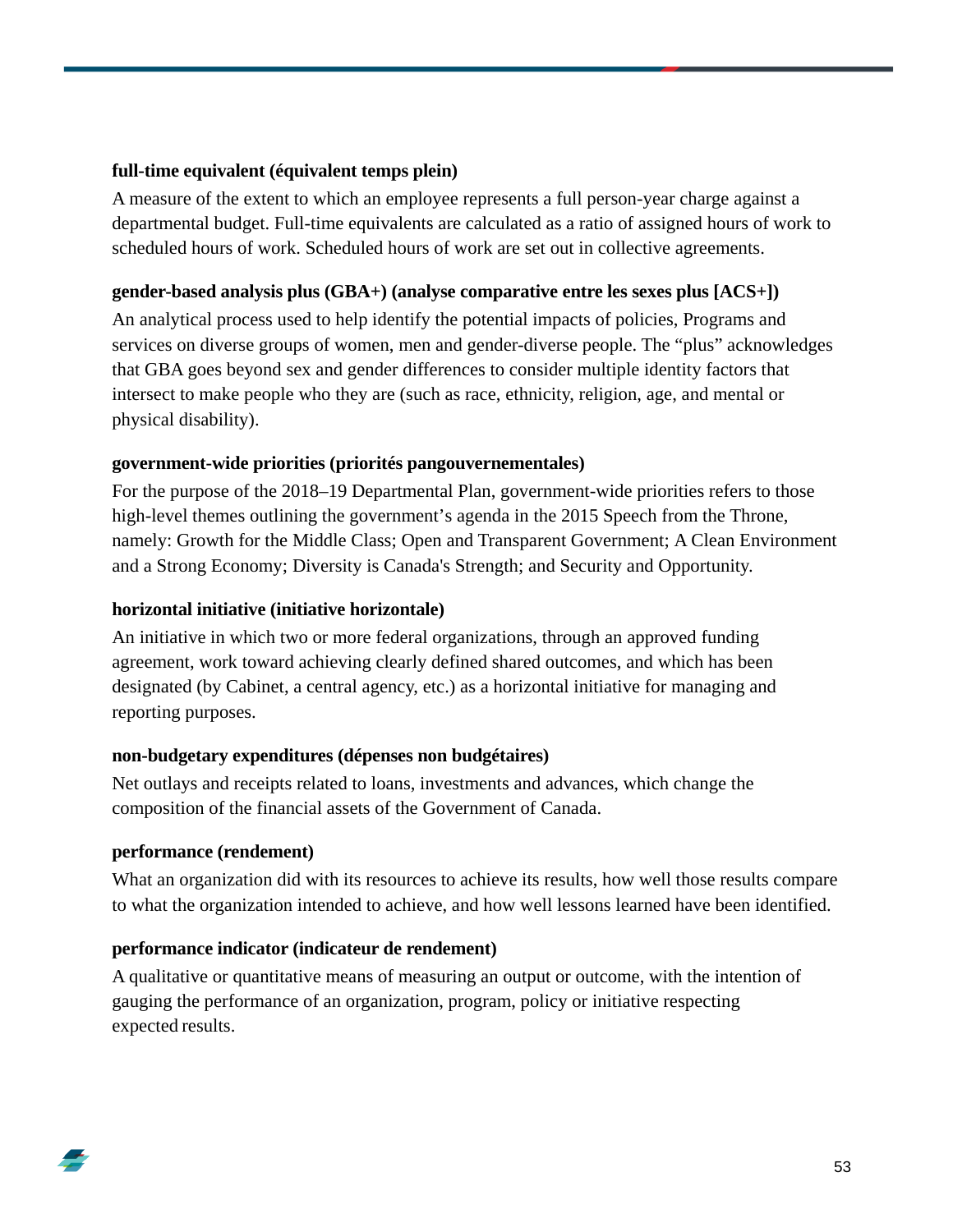#### **performance reporting (production de rapports sur le rendement)**

The process of communicating evidence-based performance information. Performance reporting supports decision making, accountability and transparency.

#### **planned spending (dépenses prévues)**

For Departmental Plans and Departmental Results Reports, planned spending refers to those amounts presented in the Main Estimates.

A department is expected to be aware of the authorities that it has sought and received. The determination of planned spending is a departmental responsibility, and departments must be able to defend the expenditure and accrual numbers presented in their Departmental Plans and Departmental Results Reports.

#### **plan (plan)**

The articulation of strategic choices, which provides information on how an organization intends to achieve its priorities and associated results. Generally a plan will explain the logic behind the strategies chosen and tend to focus on actions that lead up to the expected result.

#### **priority (priorité)**

A plan or project that an organization has chosen to focus and report on during the planning period. Priorities represent the things that are most important or what must be done first to support the achievement of the desired Departmental Results.

#### **Program (programme)**

Individual or groups of services, activities or combinations thereof that are managed together within the department and focus on a specific set of outputs, outcomes or service levels.

#### **Program Alignment Architecture (architecture d'alignement des programmes)**[2](#page-57-0)

A structured inventory of an organization's programs depicting the hierarchical relationship between programs and the Strategic Outcome(s) to which they contribute.

#### **result (résultat)**

An external consequence attributed, in part, to an organization, policy, program or initiative. Results are not within the control of a single organization, policy, program or initiative; instead they are within the area of the organization's influence.

<span id="page-57-0"></span> $\overline{a}$ 2. Under the Policy on Results, the Program Alignment Architecture has been replaced by the Program Inventory.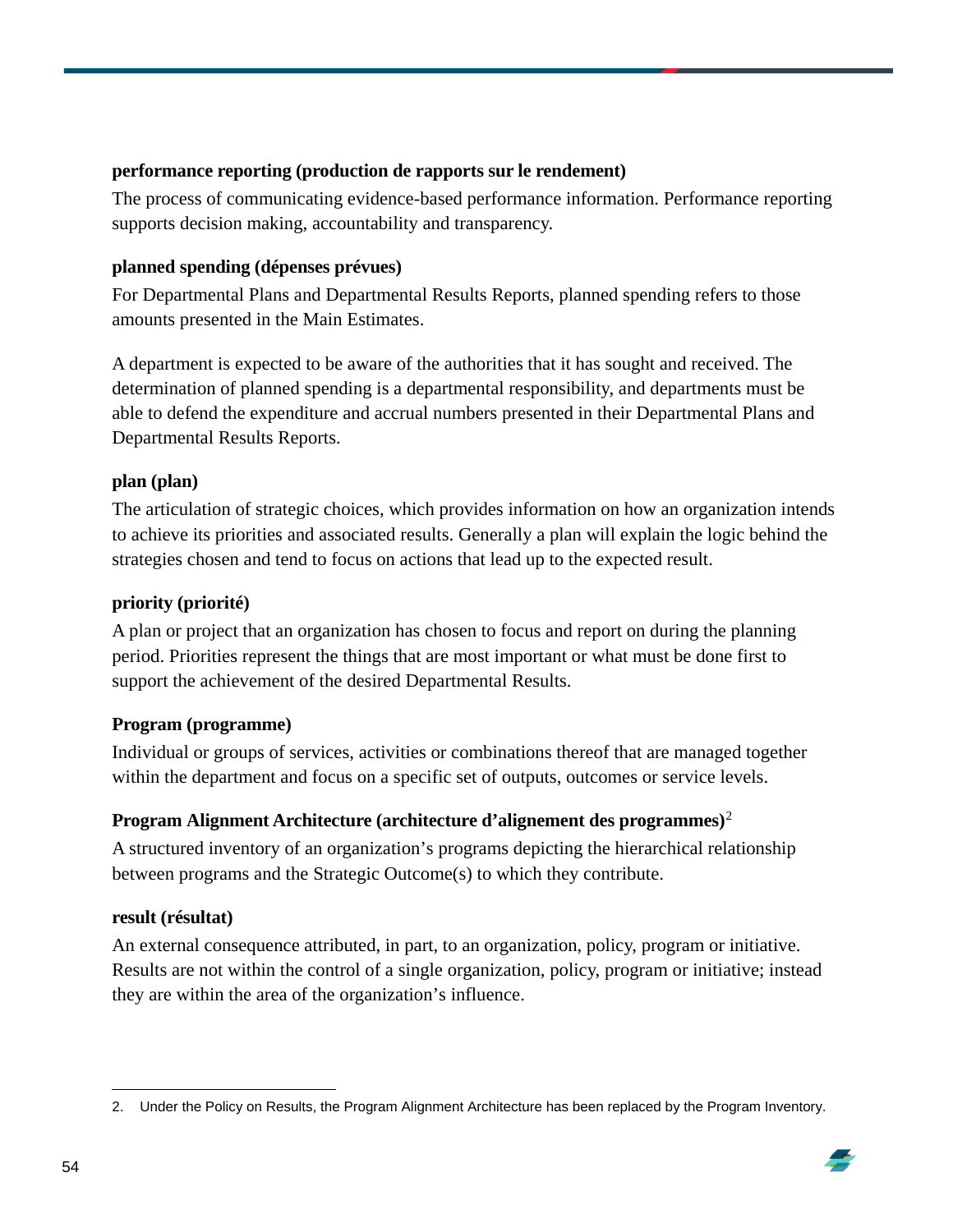#### **statutory expenditures (dépenses législatives)**

Expenditures that Parliament has approved through legislation other than appropriation acts. The legislation sets out the purpose of the expenditures and the terms and conditions under which they may be made.

#### **Strategic Outcome (résultat stratégique)**

A long-term and enduring benefit to Canadians that is linked to the organization's mandate, vision and core functions.

#### **sunset program (programme temporisé)**

A time-limited program that does not have an ongoing funding and policy authority. When the program is set to expire, a decision must be made whether to continue the program. In the case of a renewal, the decision specifies the scope, funding level and duration.

#### **target (cible)**

£

A measurable performance or success level that an organization, Program or initiative plans to achieve within a specified time period. Targets can be either quantitative or qualitative.

#### **voted expenditures (dépenses votées)**

Expenditures that Parliament approves annually through an Appropriation Act. The Vote wording becomes the governing conditions under which these expenditures may be made.

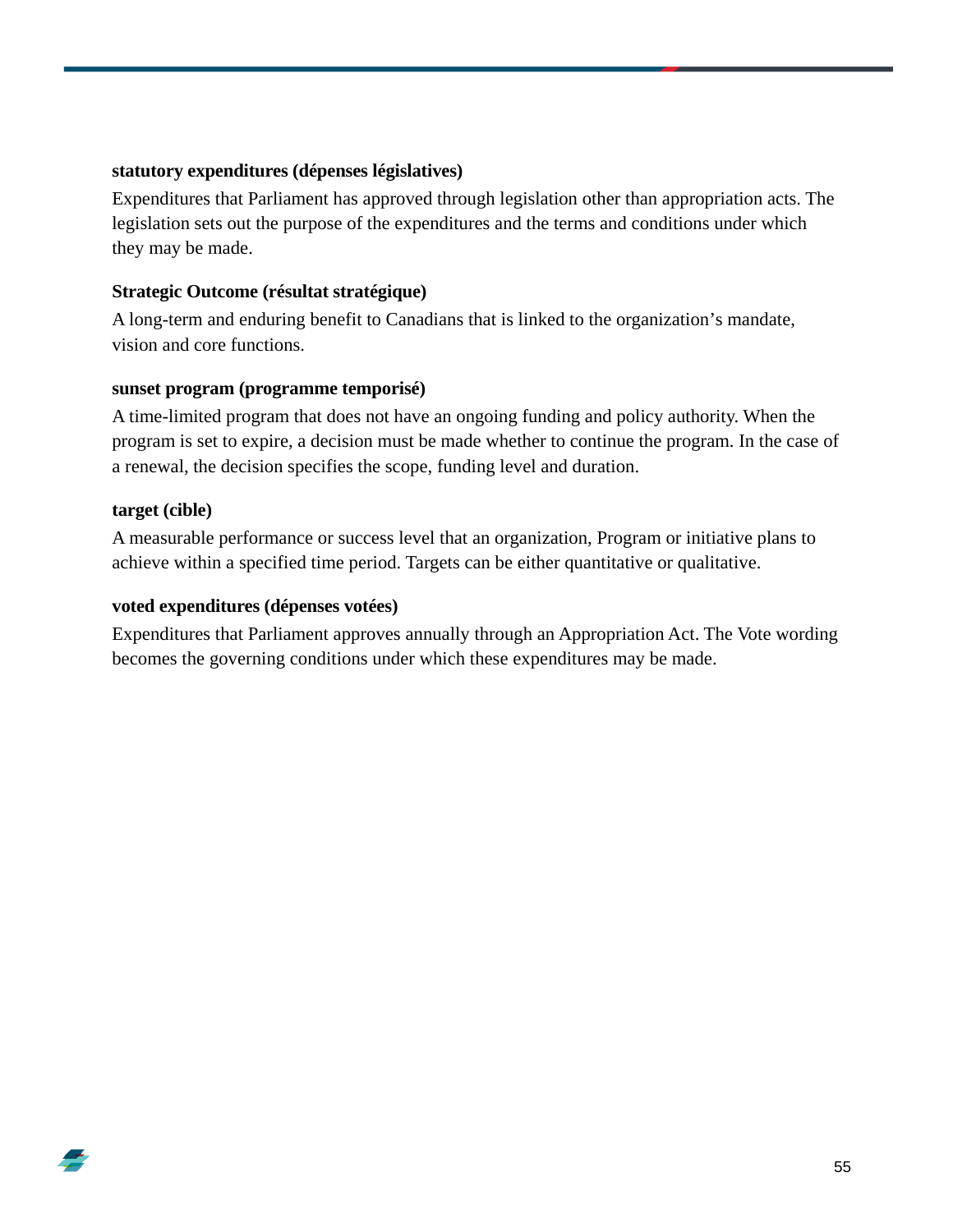## <span id="page-59-0"></span>**Endnotes**

- i. Access to Information Act,<http://laws-lois.justice.gc.ca/eng/acts/a-1/>  $\overline{a}$
- ii. Open Government Partnership,<https://www.opengovpartnership.org/>
- iii. Canadian Digital Service[, https://digital.canada.ca/](https://digital.canada.ca/)
- iv. GC InfoBase,<https://www.tbs-sct.gc.ca/ems-sgd/edb-bdd/index-eng.html#start>
- v. Open government,<https://open.canada.ca/en>
- vi. Open Government Partnership,<https://www.opengovpartnership.org/>
- vii. Access to Information Act,<http://laws-lois.justice.gc.ca/eng/acts/a-1/>
- viii. Greening Government Strategy[, https://www.canada.ca/en/treasury-board](https://www.canada.ca/en/treasury-board-secretariat/services/innovation/greening-government/strategy.html)[secretariat/services/innovation/greening-government/strategy.html](https://www.canada.ca/en/treasury-board-secretariat/services/innovation/greening-government/strategy.html)
- ix. Government of Canada Strategic Plan for Information Management and Information Technology 2017 to 2021, [https://www.canada.ca/en/treasury-board-secretariat/services/information-technology/strategic-plan-](https://www.canada.ca/en/treasury-board-secretariat/services/information-technology/strategic-plan-2017-2021.html)[2017-2021.html](https://www.canada.ca/en/treasury-board-secretariat/services/information-technology/strategic-plan-2017-2021.html)
- x. Canadian Digital Service[, https://digital.canada.ca/](https://digital.canada.ca/)
- xi. Consultation on the draft Cabinet Directive on Regulation, [https://open.canada.ca/en/consult/draft/cabinet](https://open.canada.ca/en/consult/draft/cabinet-directive/public-consultation-draft-cabinet-directive-regulation)[directive/public-consultation-draft-cabinet-directive-regulation](https://open.canada.ca/en/consult/draft/cabinet-directive/public-consultation-draft-cabinet-directive-regulation)
- xii. President of the Treasury Board of Canada Mandate Letter (November 12, 2015), <https://pm.gc.ca/eng/president-treasury-board-canada-mandate-letter>
- xiii. Policy on Results,<https://www.tbs-sct.gc.ca/pol/doc-eng.aspx?id=31300>
- xiv. Experimentation direction for Deputy Heads, December 2016, [https://www.canada.ca/en/innovation](https://www.canada.ca/en/innovation-hub/services/reports-resources/experimentation-direction-deputy-heads.html)[hub/services/reports-resources/experimentation-direction-deputy-heads.html](https://www.canada.ca/en/innovation-hub/services/reports-resources/experimentation-direction-deputy-heads.html)
- xv. Experimentation direction for Deputy Heads, December 2016, [https://www.canada.ca/en/innovation](https://www.canada.ca/en/innovation-hub/services/reports-resources/experimentation-direction-deputy-heads.html)[hub/services/reports-resources/experimentation-direction-deputy-heads.html](https://www.canada.ca/en/innovation-hub/services/reports-resources/experimentation-direction-deputy-heads.html)
- xvi. Policy on Results,<https://www.tbs-sct.gc.ca/pol/doc-eng.aspx?id=31300>
- xvii. Departmental Plans[, https://www.canada.ca/en/treasury-board-secretariat/services/planned-government](https://www.canada.ca/en/treasury-board-secretariat/services/planned-government-spending/reports-plans-priorities.html)[spending/reports-plans-priorities.html](https://www.canada.ca/en/treasury-board-secretariat/services/planned-government-spending/reports-plans-priorities.html)
- xviii. Departmental Results Reports, [https://www.canada.ca/en/treasury-board-secretariat/services/departmental](https://www.canada.ca/en/treasury-board-secretariat/services/departmental-performance-reports.html)[performance-reports.html](https://www.canada.ca/en/treasury-board-secretariat/services/departmental-performance-reports.html)
- xix. GC InfoBase,<https://www.tbs-sct.gc.ca/ems-sgd/edb-bdd/index-eng.html#start>
- xx. GC InfoBase,<https://www.tbs-sct.gc.ca/ems-sgd/edb-bdd/index-eng.html#start>
- xxi. President of the Treasury Board of Canada Mandate Letter (November 12, 2015), <https://pm.gc.ca/eng/president-treasury-board-canada-mandate-letter>
- xxii. Federal Sustainability Development Strategy for Canada,<http://fsds-sfdd.ca/index.html#/en/goals/>
- xxiii. Open government,<https://open.canada.ca/en>
- xxiv. Open Data Barometer[, https://opendatabarometer.org/?\\_year=2016&indicator=ODB](https://opendatabarometer.org/?_year=2016&indicator=ODB)
- xxv. Open Government Partnership,<https://www.opengovpartnership.org/>
- xxvi. Access to Information Act,<http://laws-lois.justice.gc.ca/eng/acts/a-1/>
- xxvii. Third Biennial Plan to the Open Government Partnership[, https://open.canada.ca/en/content/third-biennial](https://open.canada.ca/en/content/third-biennial-plan-open-government-partnership)[plan-open-government-partnership](https://open.canada.ca/en/content/third-biennial-plan-open-government-partnership)
- xxviii. Open government,<https://open.canada.ca/en>
- xxix. Policy on Service,<https://www.tbs-sct.gc.ca/pol/doc-eng.aspx?id=27916>
- xxx. Canadian Digital Service[, https://digital.canada.ca/](https://digital.canada.ca/)
- xxxi. Policy on Financial Management,<https://www.tbs-sct.gc.ca/pol/doc-eng.aspx?id=32495>
- xxxii. Policy on Internal Audit,<https://www.tbs-sct.gc.ca/pol/doc-eng.aspx?id=16484>
- xxxiii. Government of Canada Strategic Plan for Information Management and Information Technology 2017 to 2021, [https://www.canada.ca/en/treasury-board-secretariat/services/information-technology/strategic-plan-](https://www.canada.ca/en/treasury-board-secretariat/services/information-technology/strategic-plan-2017-2021.html)[2017-2021.html](https://www.canada.ca/en/treasury-board-secretariat/services/information-technology/strategic-plan-2017-2021.html)
- xxxiv. Direction on the Secure Use of Commercial Cloud Services: Security Policy Implementation Notice, [https://www.canada.ca/en/treasury-board-secretariat/services/access-information-privacy/security-identity](https://www.canada.ca/en/treasury-board-secretariat/services/access-information-privacy/security-identity-management/direction-secure-use-commercial-cloud-services-spin.html)[management/direction-secure-use-commercial-cloud-services-spin.html](https://www.canada.ca/en/treasury-board-secretariat/services/access-information-privacy/security-identity-management/direction-secure-use-commercial-cloud-services-spin.html)
- xxxv. Government of Canada, [Canada.ca](https://www.canada.ca/en.html)